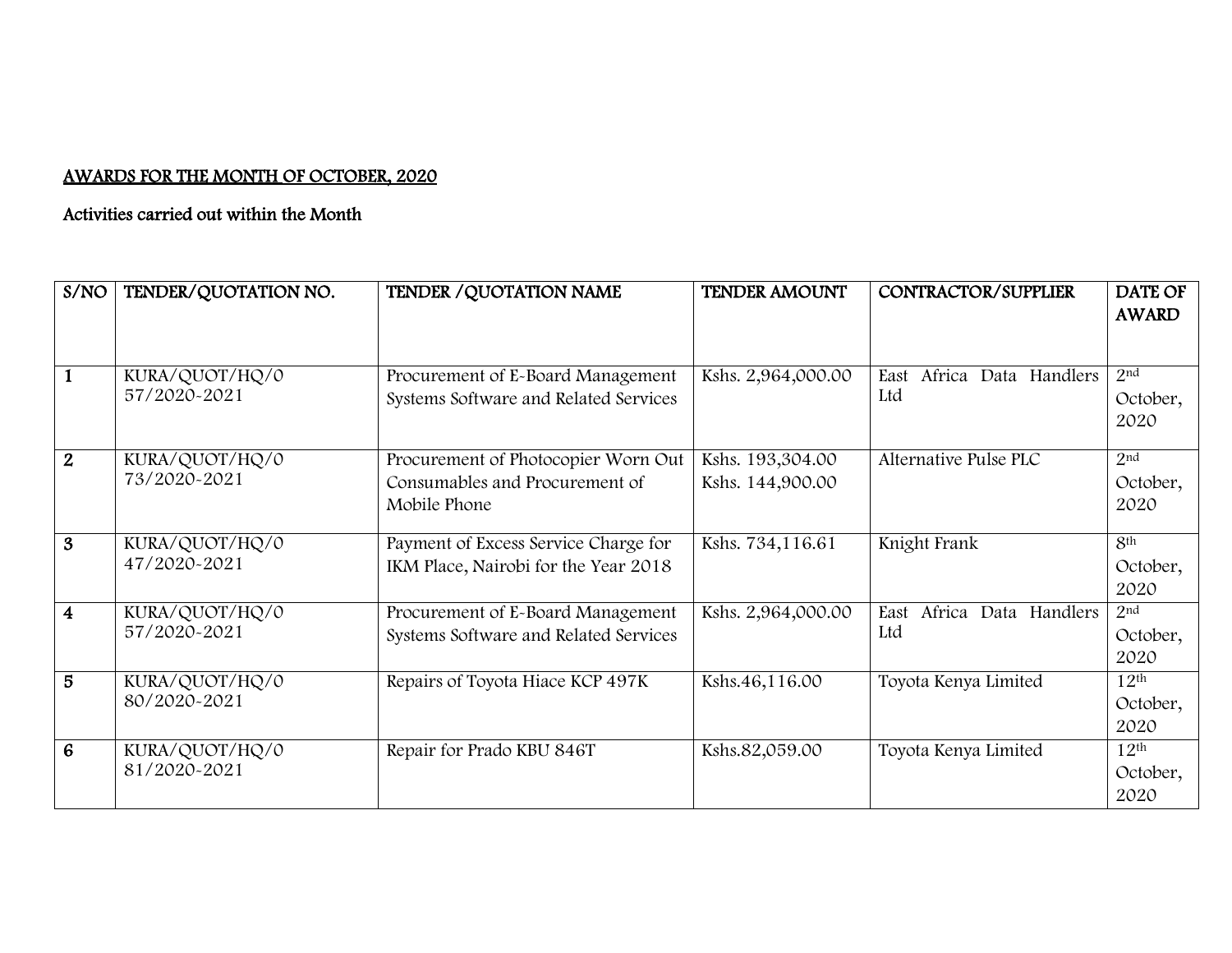| $\overline{7}$ | KURA/QUOT/HQ/0<br>82/2020-2021      | Disc Brake Pad Kits for Toyota Prado<br>KCT 422Y                                                                                            | Kshs. 32,070.00        | Toyota Kenya Limited                      | 12 <sup>th</sup><br>October,<br>2020 |
|----------------|-------------------------------------|---------------------------------------------------------------------------------------------------------------------------------------------|------------------------|-------------------------------------------|--------------------------------------|
| 8              | KURA/RMLF/CE/050<br>/2020-2021      | Periodic Maintenance of Lot 1 Roads<br>Kiamwathi~Gatitu - Nyeri<br>Municipality                                                             | Kshs 18,589,911.60     | Mattel Holdings Limited                   | 12 <sup>th</sup><br>October,<br>2020 |
| 9              | KURA/RMLF/CE/051<br>/2020-2021      | Periodic Maintenance of Lot 2 Roads<br>Kamakwa-Nyeri to Blue Valley (Mow-<br>Mortuary) Roads Nyeri Municipality                             | Kshs.<br>13,949,040.00 | Falcon<br>Road<br>Contractors<br>Limited  | 12 <sup>th</sup><br>October,<br>2020 |
| 10             | KURA/RMLF/CE/052<br>/2020-2021      | Periodic Maintenance of Lot 3 Roads<br>Munungaine-Nyeri (C502-Gitathini -<br>Red Court Hotel Nyeri Municipality                             | Kshs.<br>14,835,418.50 | Pelucier Kenya Limited                    | 12 <sup>th</sup><br>October,<br>2020 |
| 11             | KURA/RMLF/CE/053<br>/2020-2021      | Periodic Maintenance of Lot 4 Roads<br>Kamakwa-Gatitu - Red Court Hotel<br>Roads Nyeri Municipality                                         | Kshs.<br>14,618,790.00 | New Urban Edge Solutions<br>Limited       | 12 <sup>th</sup><br>October,<br>2020 |
| 12             | KURA/RMLF/CE/054<br>/2020-2021-2020 | Periodic Maintenance of Lot 5 Roads<br>Gachatha - Riamukurwe/Muruguru-<br>A2 Road Nyeri Municipality                                        | Kshs.<br>11,844,144.00 | Limtec Company Limited                    | 12 <sup>th</sup><br>October,<br>2020 |
| 13             | KURA/RMLF/CE/055<br>/2020-2021      | Periodic Maintenance of Lot 6 Roads<br>Kamakwa-Kingongo (B2 Kimathi<br>University-Kamwenja Ttc-Mathari<br>Hospital Roads Nyeri Municipality | Kshs.<br>13,007,400.00 | Oricon<br>Construction<br>Company Limited | 12 <sup>th</sup><br>October,<br>2020 |
| 14             | KURA/RMLF/CE/056<br>$/2020 - 2021$  | Periodic Maintenance of Lot 7 Roads<br>Nanyuki-Sweet Waters Road/Ngoro<br>Theru-Nanyuki Road Nanyuki<br>Municipality                        | Kshs.<br>14,286,366.00 | Kaboi Building Contractors<br>Limited     | 12 <sup>th</sup><br>October,<br>2020 |
| 15             | KURA/RMLF/CE/057<br>/2020-2021      | Periodic Maintenance of<br>Lot 8 Roads Access to Neema School                                                                               | Kshs.<br>13,904,523.00 | Nguuti Investment Company<br>Limited      | 12 <sup>th</sup><br>October,         |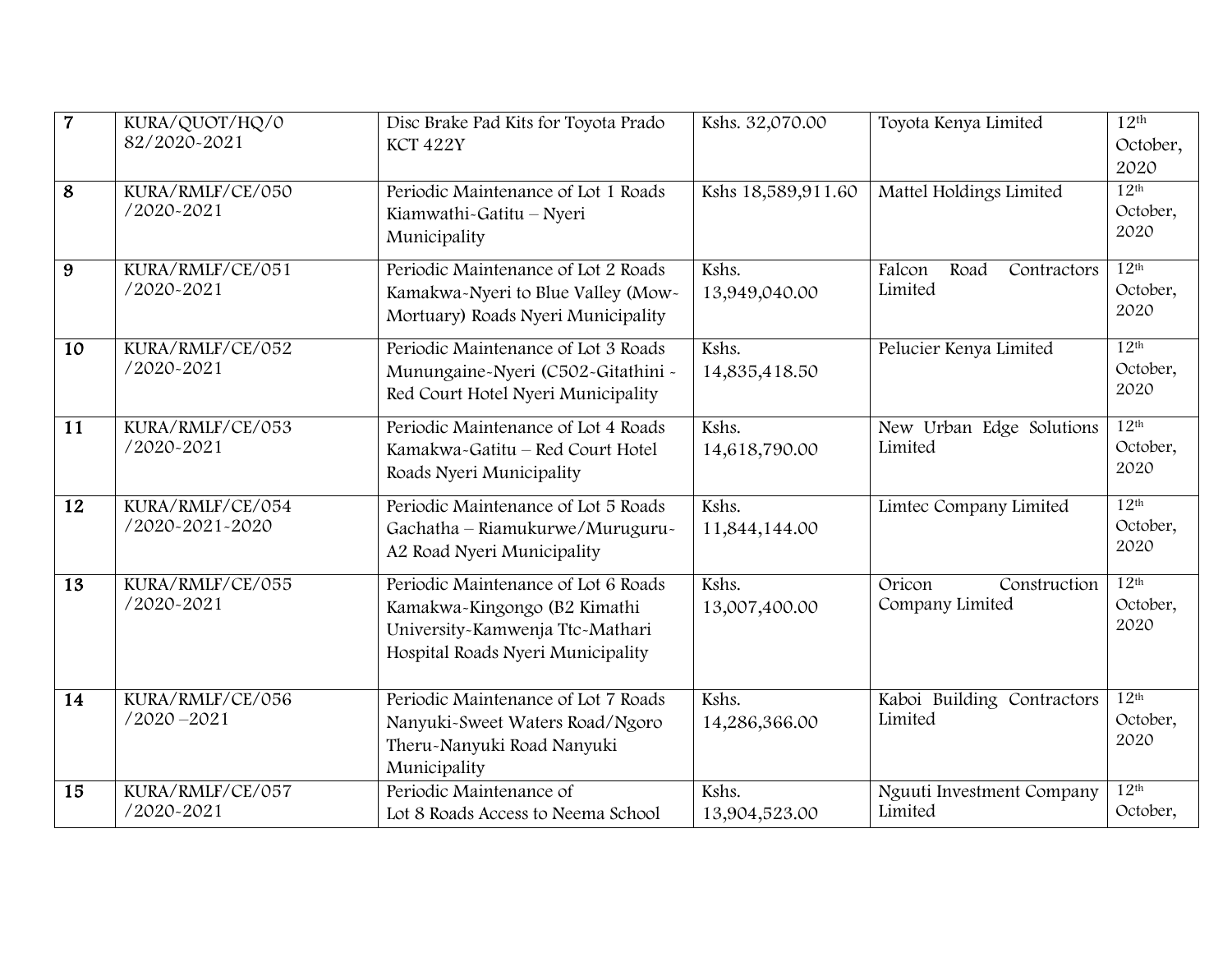| 16              | KURA/RMLF/CE/058<br>/2020-2021 | Nanyuki Barracks-A2 Road,<br>Nanyuki Gold Members Club -<br>Sportsman Arms Hotel Roads Nanyuki<br>Municipality<br>Periodic Maintenance of Lot 9 Roads<br>Kivingo – Kerugoya-St. Michaels<br>Academy- C527) Loop Roads<br>Kerugoya Municipality | Kshs. 9,803,706.00     | Mayford<br>Investments<br>Limited               | 2020<br>12 <sup>th</sup><br>October,<br>2020 |
|-----------------|--------------------------------|------------------------------------------------------------------------------------------------------------------------------------------------------------------------------------------------------------------------------------------------|------------------------|-------------------------------------------------|----------------------------------------------|
| $\overline{17}$ | KURA/RMLF/CE/059<br>/2020-2021 | Periodic Maintenance of Lot 10 Roads<br>Kivingo-Mukinduri/Kerugoya -<br>Kivingo/Mukinduri-<br>Ngaru/Kiamunge-Ngaru/Itharei-Ini<br>Ngarungaru Roads Kerugoya<br>Municipality                                                                    | Kshs.<br>16,734,769.65 | Siteman Management Ltd                          | 12 <sup>th</sup><br>October,<br>2020         |
| 18              | KURA/RMLF/CE/060<br>/2020-2021 | Periodic<br>Maintenance of<br>Lot 11Roads<br>B25/Murang'a<br>Sagana Rd<br>Pioneer<br>University-<br>Kambirwa<br>(Phase)<br>$(Iv) / C505$ /<br>Kiriani Road -<br>Mortuary<br>Children's/Dep<br>t/Mukuyu~<br>Green Cottage-<br>Kongi-Ini         | Kshs.<br>22,818,735.00 | Infinite<br>Construction<br>Engineering Co. Ltd | 12 <sup>th</sup><br>October,<br>2020         |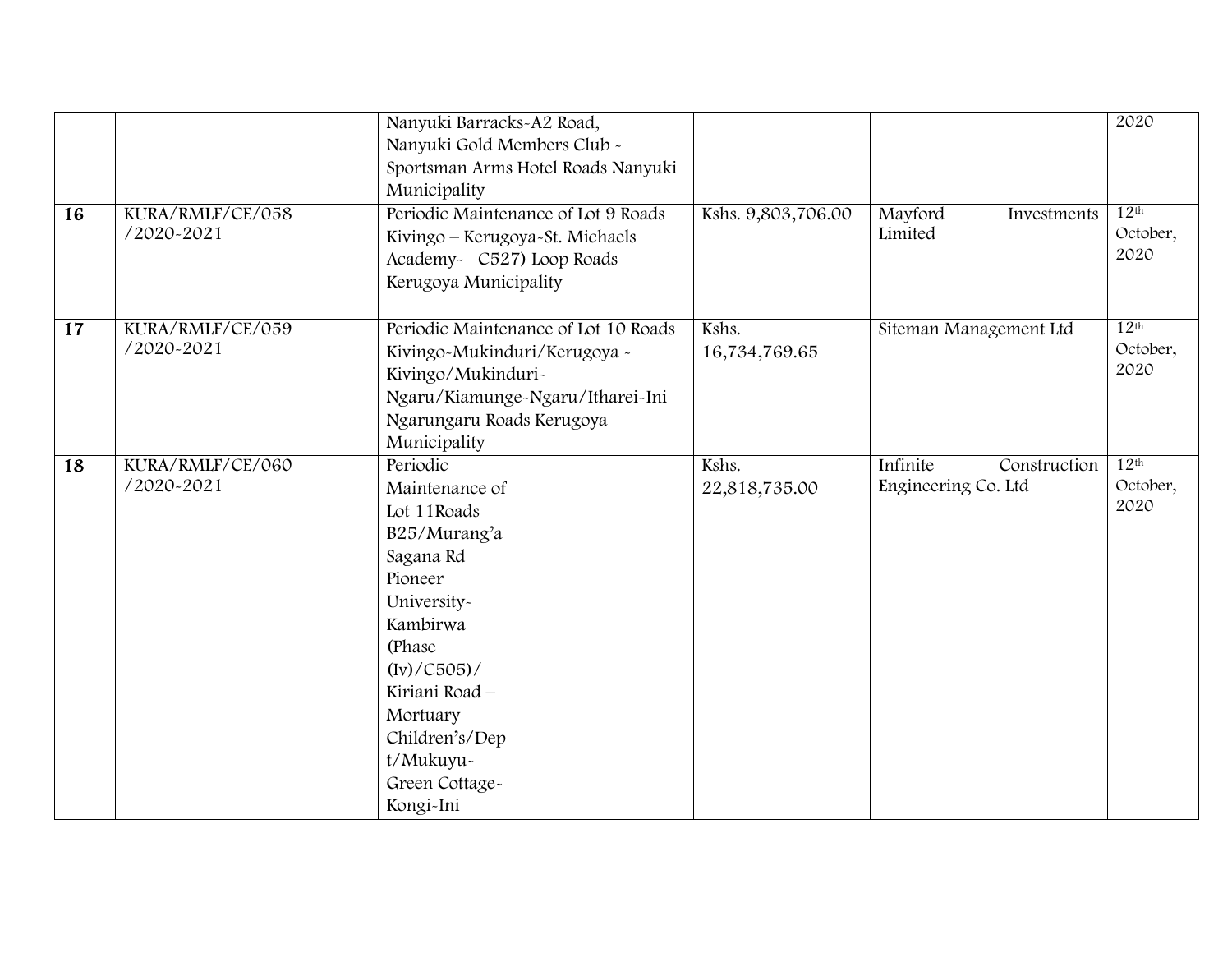|    |                  | School Road    |               |                          |                  |
|----|------------------|----------------|---------------|--------------------------|------------------|
|    |                  | Murang'a       |               |                          |                  |
|    |                  | Municipality   |               |                          |                  |
| 19 | KURA/RMLF/CE/061 | Periodic       | Kshs.         | Ahadi Merchants Limited  | 12 <sup>th</sup> |
|    | /2020-2021       | Maintenance of | 10,222,950.00 |                          | October,         |
|    |                  | Lot 12 Roads   |               |                          | 2020             |
|    |                  | C544-St        |               |                          |                  |
|    |                  | Mary's Bus     |               |                          |                  |
|    |                  | Stage-         |               |                          |                  |
|    |                  | Murang'a       |               |                          |                  |
|    |                  | High to Law    |               |                          |                  |
|    |                  | Courts         |               |                          |                  |
|    |                  | (Access to     |               |                          |                  |
|    |                  | Murang'a       |               |                          |                  |
|    |                  | University     |               |                          |                  |
|    |                  | Loop) Road -   |               |                          |                  |
|    |                  | Murang'a       |               |                          |                  |
|    |                  | Municipality   |               |                          |                  |
| 20 | KURA/RMLF/CE/062 | Periodic       | Kshs.         | Pidngich<br>Technologies | 12 <sup>th</sup> |
|    | /2020-2021       | Maintenance of | 14,032,431.00 | Limited                  | October,         |
|    |                  | Lot 13 Roads   |               |                          | 2020             |
|    |                  | A2/Blue Post   |               |                          |                  |
|    |                  | Bridge-Trikha  |               |                          |                  |
|    |                  | Girls Kenyatta |               |                          |                  |
|    |                  | High-Engen,    |               |                          |                  |
|    |                  | Temple Rd-     |               |                          |                  |
|    |                  | Trikha Girls-  |               |                          |                  |
|    |                  | Workshop Rd-   |               |                          |                  |
|    |                  | Gatitu Rd A3   |               |                          |                  |
|    |                  | Road Thika     |               |                          |                  |
|    |                  | Municipality   |               |                          |                  |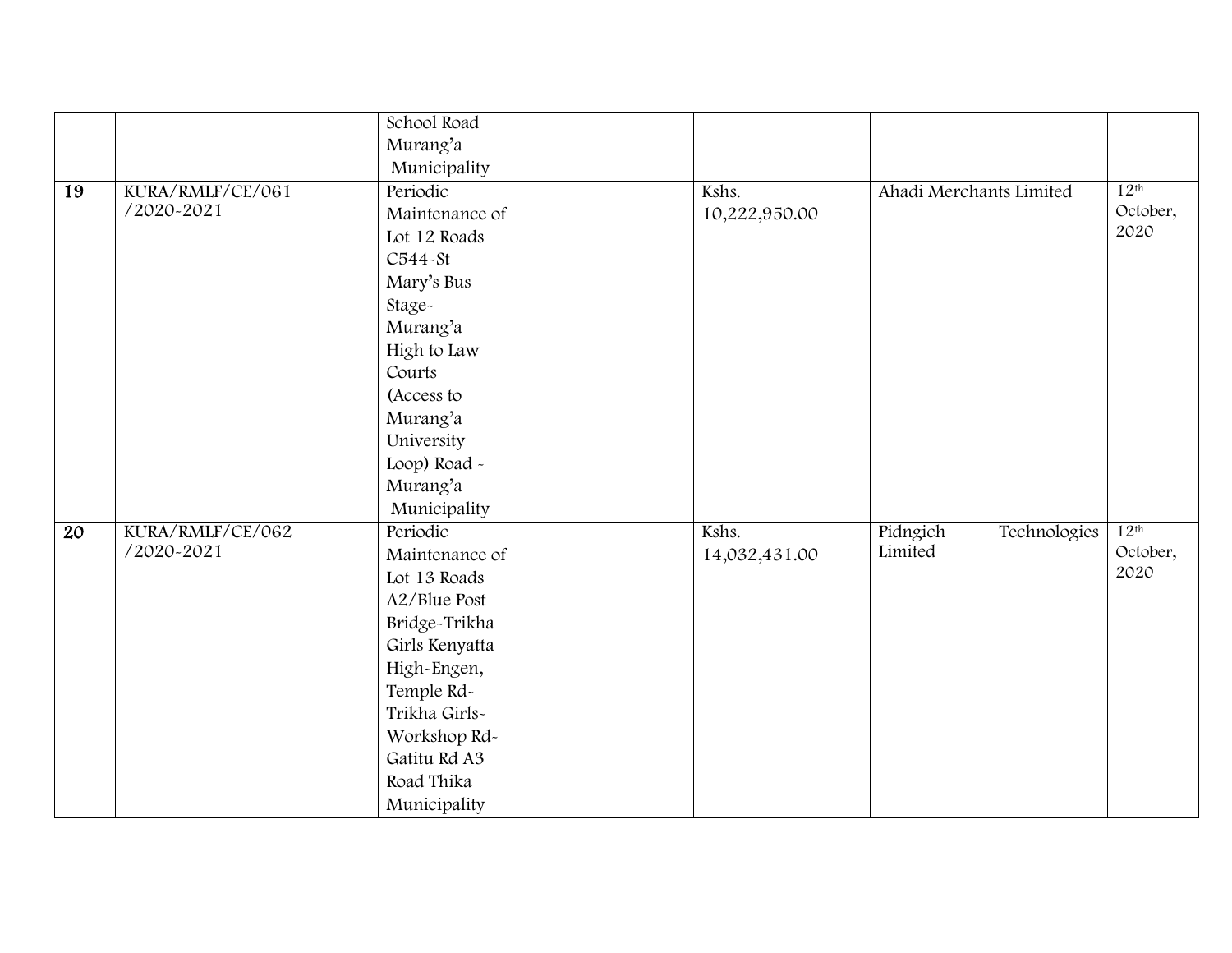| $\overline{21}$ | KURA/RMLF/CE/063  | Periodic                                                                     | Kshs.              | Kateliz Company Limited | 12 <sup>th</sup> |
|-----------------|-------------------|------------------------------------------------------------------------------|--------------------|-------------------------|------------------|
|                 | /2020-2021        | Maintenance of                                                               | 19,030,732.50      |                         | October,         |
|                 |                   | Lot 14 Roads                                                                 |                    |                         | 2020             |
|                 |                   | A <sub>3</sub> -Cbd                                                          |                    |                         |                  |
|                 |                   | Broadways                                                                    |                    |                         |                  |
|                 |                   | High-Kiboko-                                                                 |                    |                         |                  |
|                 |                   | Bat/A3,(Kwam                                                                 |                    |                         |                  |
|                 |                   | e Nkurumah                                                                   |                    |                         |                  |
|                 |                   | Rd-Upper Rd-                                                                 |                    |                         |                  |
|                 |                   | Mku Rd) Road                                                                 |                    |                         |                  |
|                 |                   | Thika                                                                        |                    |                         |                  |
|                 |                   | Municipality                                                                 |                    |                         |                  |
| 22              | KURA/RMLF/LE/067  | Routine                                                                      | Kshs.7,618,050.00  | Fekasu<br>Engineering   | 13 <sup>th</sup> |
|                 | /2020-2021        | Maintenance of                                                               |                    | Construction Co. Ltd    | October,         |
|                 |                   | Kitui CBD                                                                    |                    |                         | 2020             |
|                 |                   | Roads In Kitui                                                               |                    |                         |                  |
|                 |                   | County-Lot 1                                                                 |                    |                         |                  |
| $\overline{23}$ | KURA/RMLF/LE/068  | Periodic Maintenance of Kaveta-                                              | Kshs.              | Purisa Co. Ltd          | 13 <sup>th</sup> |
|                 | /2020-2021        | Katyethoka Road<br>All Category                                              | 24,424,500.00      |                         | October,         |
|                 |                   |                                                                              |                    |                         | 2020             |
|                 | KURA/RMLF/LE/069  |                                                                              | Kshs.              |                         | 13 <sup>th</sup> |
| 24              | /2020-2021        | Routine Maintenance of Improvement<br>of Savani-Estate Roads In Kitui County |                    | Dwacellia Agencies Ltd  |                  |
|                 |                   |                                                                              | 21,456,863.40      |                         | October,<br>2020 |
|                 |                   | -Lot 3 Women Category                                                        |                    |                         |                  |
| 25              | KURA/RMLF/LE/070/ | Routine Maintenance of Improvement                                           | Kshs. 5,212,921.32 | Grantos Limited         | 13 <sup>th</sup> |
|                 | 2020-2021         | of Cereals Board Silo Acc~Lot 4~Kitui                                        |                    |                         | October,         |
|                 |                   | County-PLWD category                                                         |                    |                         | 2020             |
|                 |                   |                                                                              |                    |                         |                  |
| 26              | KURA/RMLF/LE/071  | Routine Maintenance of Kabumbuni-                                            | Kshs. 3,847,785.00 | Dormin Holdings Limited | 13 <sup>th</sup> |
|                 | /2020-2021        | Kalatini-Wikililye-Lot 5 (Tender No.                                         |                    |                         | October,         |
|                 |                   | -Kitui County-Youth Category                                                 |                    |                         | 2020             |
|                 |                   |                                                                              |                    |                         |                  |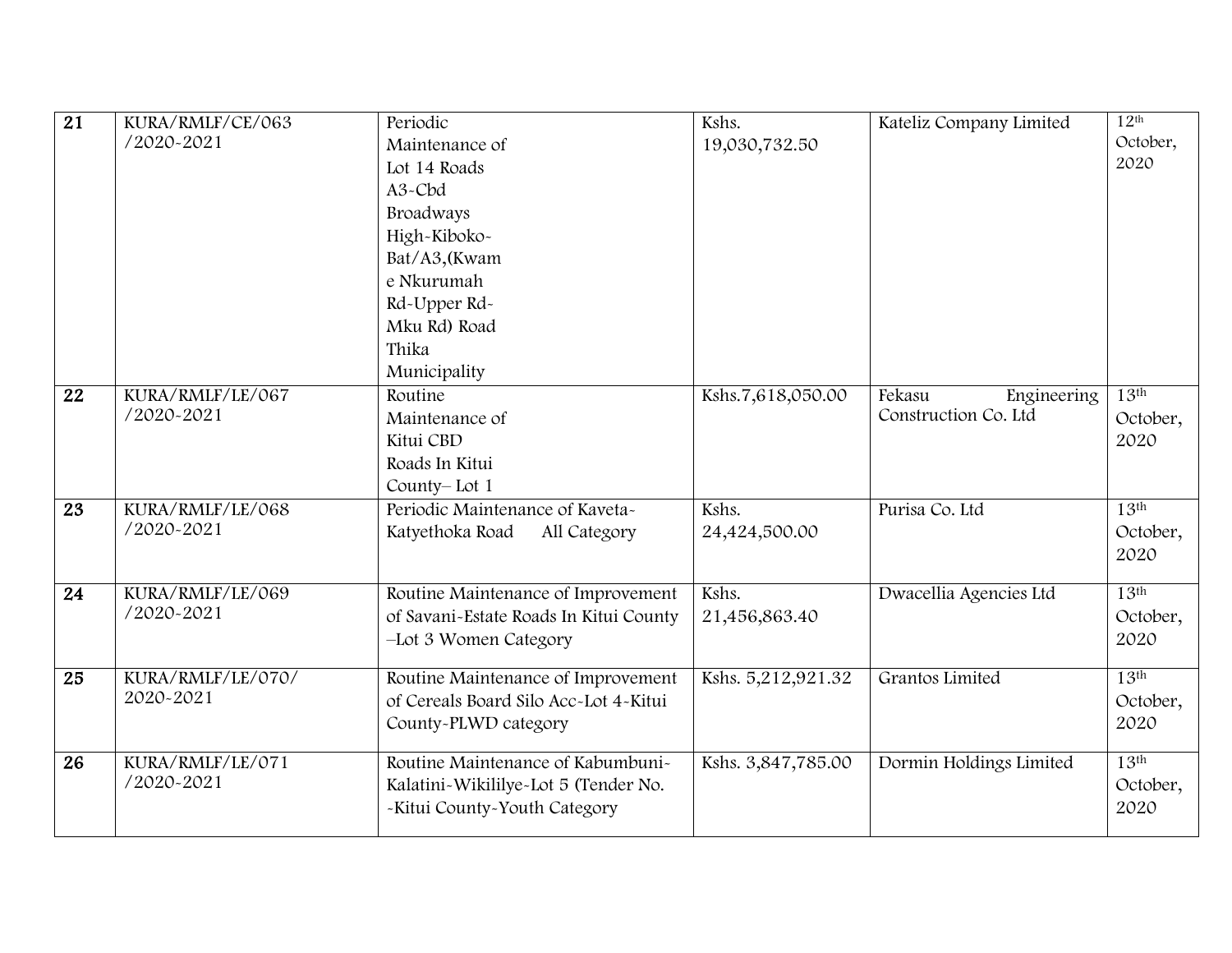| $\overline{27}$ | KURA/RMLF/LE/072<br>/2020-2021 | Periodic Maintenance of Devki-Pepe-<br>Vanillas Road in Machakos County -<br>Lot 6 (Tender No.) All Category                 | Kshs.<br>25,261,887.00 | Kyelenge<br>General<br>Contractors Limited | 13 <sup>th</sup><br>October,<br>2020 |
|-----------------|--------------------------------|------------------------------------------------------------------------------------------------------------------------------|------------------------|--------------------------------------------|--------------------------------------|
| $\overline{28}$ | KURA/RMLF/LE/073<br>/2020-2021 | PBC) Performance Based Maintenance<br>of Mlolongo-Quarry-Katani & Part<br>Gravelling-Lot 7 (Tender No.)-<br>Women Category   | Kshs.<br>13,774,620.00 | Value-Edge<br>General<br>Enterprise Ltd.   | 13 <sup>th</sup><br>October,<br>2020 |
| 29              | KURA/RMLF/LE/074<br>/2020-2021 | Routine Maintenance of Kinanie-<br>Muthwani Road in Machakos County<br>$-Lot$<br>8 PLWD Category                             | Kshs. 7,215,744.00     | Evergreen Innovations Ltd                  | 13 <sup>th</sup><br>October,<br>2020 |
| $\overline{30}$ | KURA/RMLF/LE/075/2020~<br>2021 | Periodic Maintenance of Mzee<br>Pauranha Road In Machakos County -<br>Lot 9                                                  | Kshs.<br>17,568,198.00 | Weslen Enterprises Ltd                     | 13 <sup>th</sup><br>October,<br>2020 |
| $\overline{31}$ | KURA/RMLF/LE/076/2020~<br>2021 | Routine Maintenance of Devki-<br>Kenanie Road in Machakos County -<br>Lot 10                                                 | Kshs.8,090,010.00      | Atiba Ltd                                  | 13 <sup>th</sup><br>October,<br>2020 |
| $\overline{32}$ | KURA/RMLF/LE/077/2020~<br>2021 | Routine Maintenance of Off Kitui Rd-<br>Kusyomumo & Kanaani- Katethya<br>Road<br>in Machakos County-Lot 11 Youth<br>Category | Kshs. 5,567,247.00     | Maozways Ltd                               | 13 <sup>th</sup><br>October,<br>2020 |
| $\overline{33}$ | KURA/RMLF/LE/O78/2020~<br>2021 | Part Improvement of Off Machakos<br>Kangundo Rd-Kwa Kyele Road in<br>Machakos County - Lot 12                                | Kshs.<br>25,412,196.00 | Emirishoi (EA) Limited                     | 13 <sup>th</sup><br>October,<br>2020 |
| 34              | KURA/RMLF/LE/079/2020~<br>2021 | Periodic Maintenance Part<br>Improvement of Katumani-Vota-<br>Konza Road in<br>Machakos County - Lot 13,                     | Kshs.<br>33,137,520.00 | Quicklink Communications<br>Limited        | 13 <sup>th</sup><br>October,<br>2020 |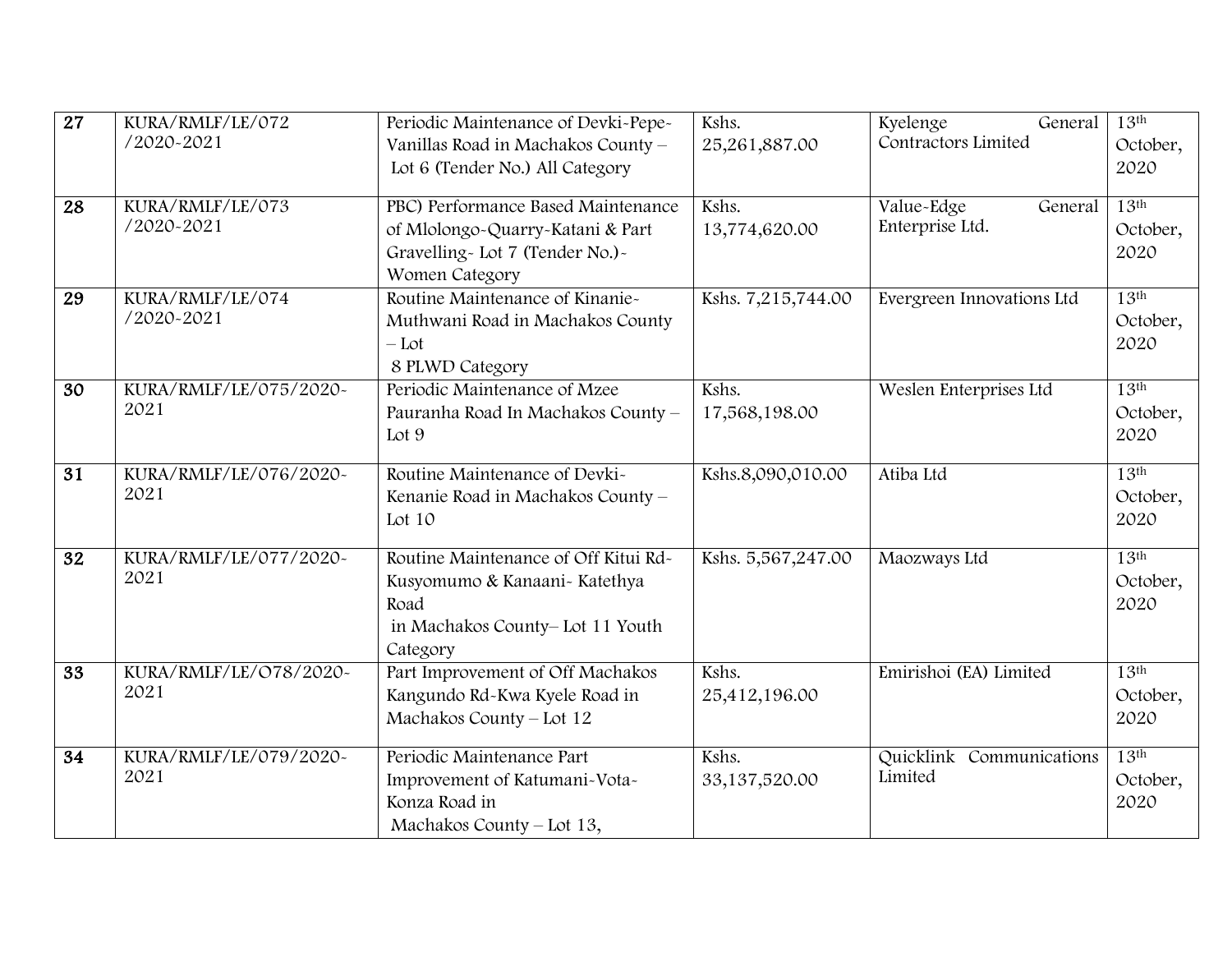| $\overline{35}$ | KURA/RMLF/LE/081/2020~<br>2021 | Performance Based Routine<br>Maintenance of Machakos Cbd Roads<br>in Machakos County-Lot 15         | Kshs.<br>10,015,903.20 | Adamco<br>Investment<br>Company Ltd     | 13 <sup>th</sup><br>October,<br>2020 |
|-----------------|--------------------------------|-----------------------------------------------------------------------------------------------------|------------------------|-----------------------------------------|--------------------------------------|
| 36              | KURA/RMLF/LE/083/2020/<br>2021 | Performance Based Contracting for<br>Maintenance of Commissioner Loop &<br>Watuka Wote Roads Lot 17 | Kshs.<br>11,246,122.80 | Bestland Enterprises Ltd                | 13 <sup>th</sup><br>October,<br>2020 |
| 38              | KURA/RMLF/LE/084/2020~<br>2021 | Performance Based Contracting<br>Aintenance of Wote Cbd Roads in<br>Makueni County-Lot 18           | Kshs.<br>12,097,908.00 | Commercial Agencies<br>Kifri<br>Ltd     | 13 <sup>th</sup><br>October,<br>2020 |
| 39              | KURA/RMLF/SR/145/2020~<br>2021 | Periodic Maintenance of Industrial<br>Area Roads-Lot 1y                                             | Kshs.<br>16,777,551.00 | Gajesh Enterprises Limited              | 13 <sup>th</sup><br>October,<br>2020 |
| 40              | KURA/RMLF/SR/146/2020~<br>2021 | Routine Maintenance of Nakuru<br>Roads-Lot 2 All                                                    | Kshs.<br>17,525,766.74 | Tevene Enterprises Limited              | 13 <sup>th</sup><br>October,<br>2020 |
| 41              | KURA/RMLF/SR/147/2020~<br>2021 | Routine Maintenance of Nakuru Roads<br>In Nakuru Lot 3y                                             | Kshs.<br>14,703,150.00 | Wigo International Co. Ltd              | 13 <sup>th</sup><br>October,<br>2020 |
| 42              | KURA/RMLF/SR/148/2020~<br>2021 | Routine Maintenance of Nakuru<br>Roads In Nakuru Municipality Roads<br>Lot $4w$                     | Kshs.<br>19,988,133.00 | Samthoz (K)Limited                      | 13 <sup>th</sup><br>October,<br>2020 |
| 43              | KURA/RMLF/SR/150/2020~<br>2021 | Routine Maintenance of Nakuru Cbd<br>Roads -Lot 6 All                                               | Kshs.<br>11,506,932.   | Pacific Sterling Contractors<br>Limited | 13 <sup>th</sup><br>October,<br>2020 |
| 44              | KURA/RMLF/SR/151/2020~<br>2021 | Routine Maintenance of Eldoret Road<br>In Nakuru Municipality Lot 7all                              | Kshs.<br>14,860,014.00 | Kaboi Building Contractor<br>Ltd        | 13 <sup>th</sup><br>October,         |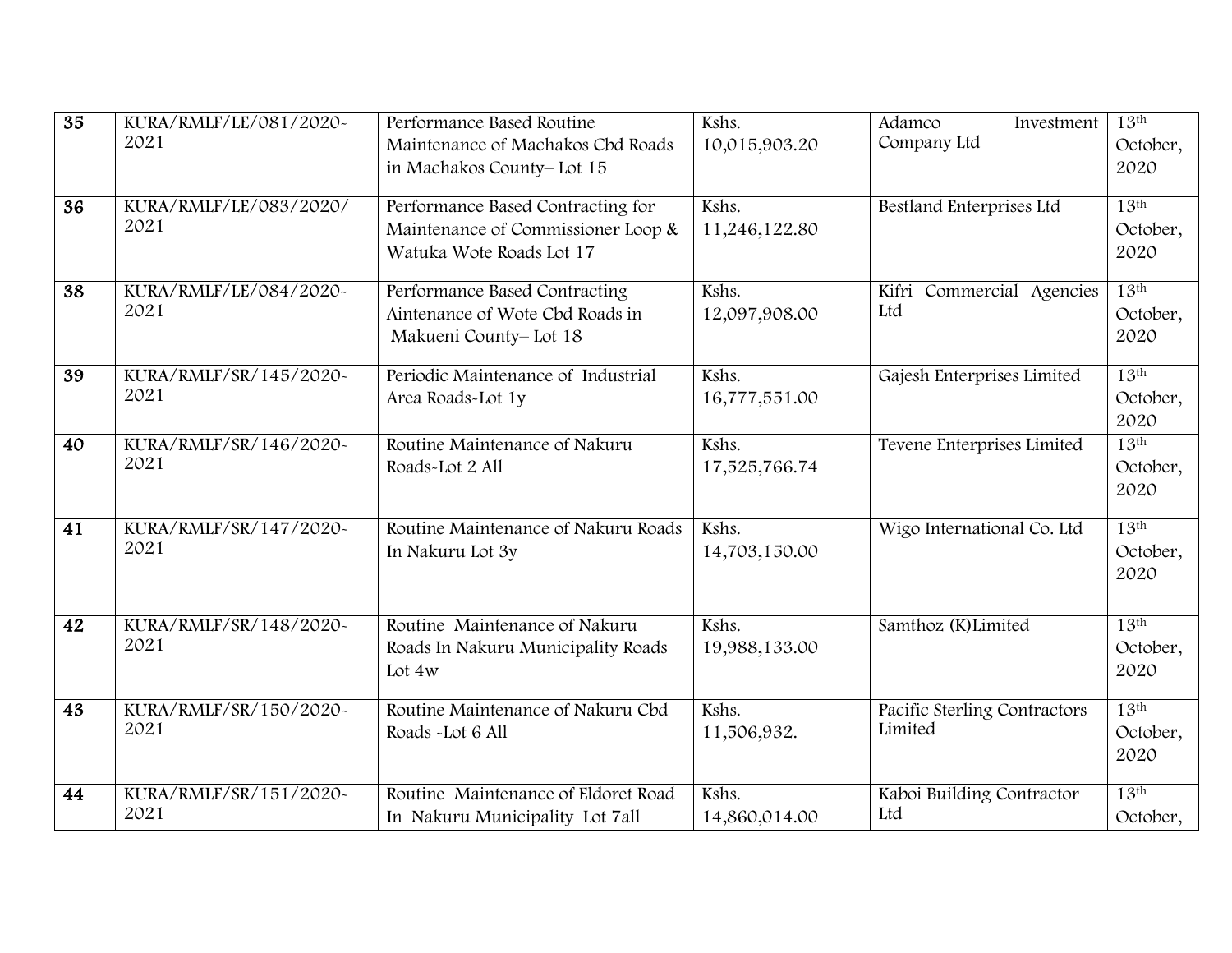|    |                                |                                                                                                             |                          |                                                               | 2020                                 |
|----|--------------------------------|-------------------------------------------------------------------------------------------------------------|--------------------------|---------------------------------------------------------------|--------------------------------------|
| 45 | KURA/RMLF/SR/152/2020~<br>2021 | Periodic & Routine Maintenance of<br>Kariuki Chotara Road Lot 8w                                            | Kshs.<br>25,550,820.00   | Asmaa Ventures Limited                                        | 13 <sup>th</sup><br>October,<br>2020 |
| 46 | KURA/RMLF/SR/153/2020~<br>2021 | Routine Maintenance Kenyatta<br>Avenue & Mama Ngina Street-Lot 9y                                           | Kshs.<br>18,464.352.00   | <b>Full Craft Limited</b>                                     | 13 <sup>th</sup><br>October,<br>2020 |
| 47 | KURA/RMLF/SR/154/2020~<br>2021 | Routine Maintenance of Naivasha<br>Road Lot 10 All                                                          | Kshs.<br>16,752,072.00   | Taqwa Suppliers and<br><b>Construction Company</b><br>Limited | 13 <sup>th</sup><br>October,<br>2020 |
| 48 | KURA/RMLF/SR/155/2020~<br>2021 | Periodic Maintenance of County<br>Government Office of Bomet<br><b>University Access</b><br>Road Lot 11 All | Kshs.<br>18,240,000.00   | M/s Hoshisol                                                  | 13 <sup>th</sup><br>October,<br>2020 |
| 49 | KURA/RMLF/SR/156/2020~<br>2021 | Routine Maintenance of Bomet Cbd<br>Roads -Lot 12y Tender No:                                               | Kshs.<br>19,754,889.00   | Caxon Disc & Works<br>Limited                                 | 13 <sup>th</sup><br>October,<br>2020 |
| 50 | KURA/RMLF/SR/157/2020~<br>2021 | Routine Maintenance of Bomet Roads<br>Lot 13pwd                                                             | Kshs.<br>10,323,156.00   | Bots Engineering Works<br>Limited                             | 13 <sup>th</sup><br>October,<br>2020 |
| 51 | KURA/RMLF/SR/158/2020~<br>2021 | Periodic Maintenance of Kericho<br>Municipality Roads Lot 14w                                               | Kshs.<br>16,877,529.00   | Capital Logistics Ltd                                         | 13 <sup>th</sup><br>October,<br>2020 |
| 52 | KURA/RMLF/SR/159/2020~<br>2021 | Routine Maintenance of Kericho CBD<br>Roads in Kericho Municipality<br>Roads Lot 15y                        | Kshs.<br>16, 248, 425.70 | Chebomui Holdings Limited                                     | 13 <sup>th</sup><br>October,<br>2020 |
| 53 | KURA/RMLF/SR/160/2020~<br>2021 | Periodic Maintenance of Access to<br>Chief's Office in Maralal Town Lot 16<br><b>PWD</b>                    | Kshs.<br>10,426,029.60   | Evergreen Innovations<br>Limited                              | 13 <sup>th</sup><br>October,<br>2020 |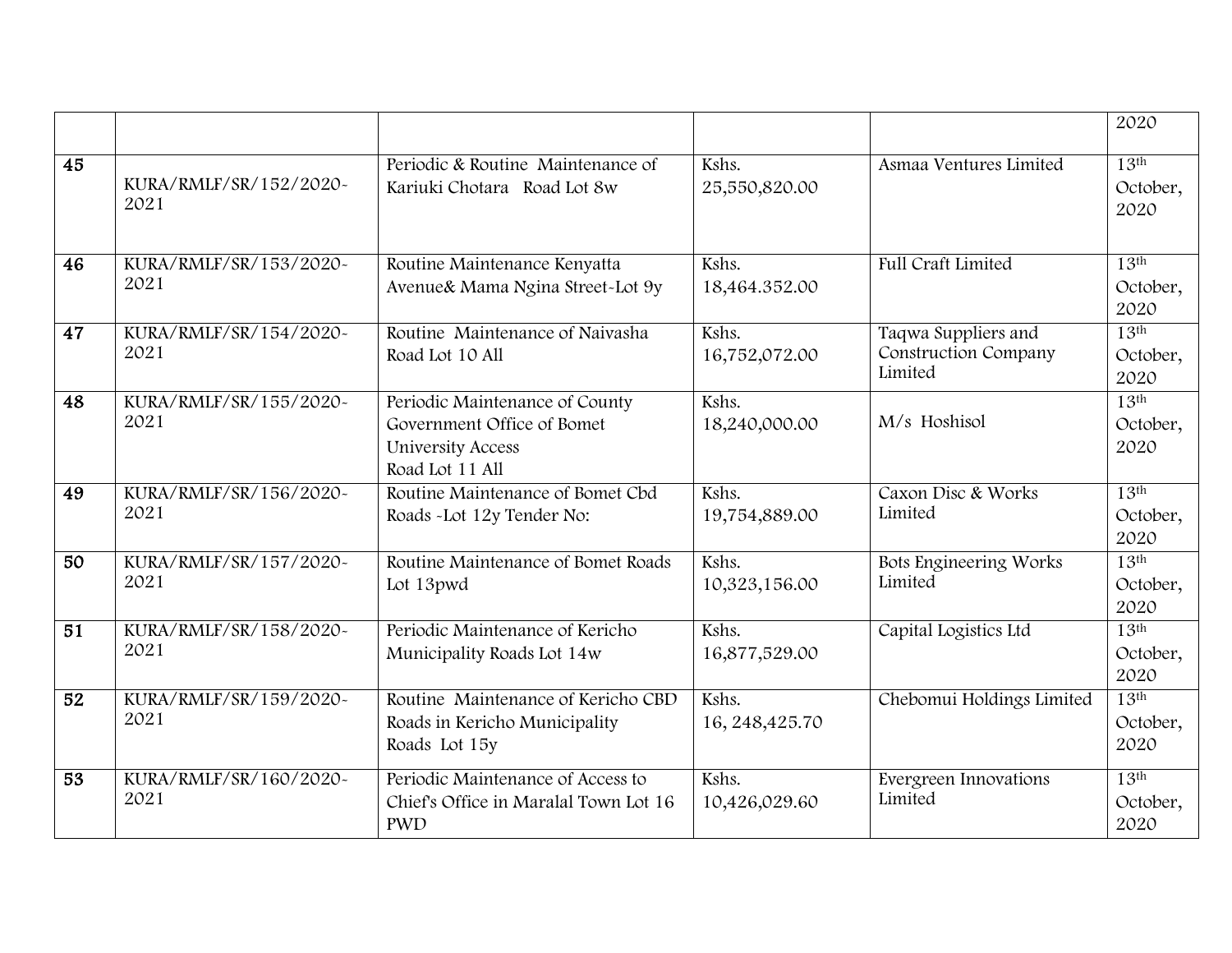| $\overline{54}$ | KURA/RMLF/SR/161/2020~ | Periodic Maintenance of Maralal Bees | Kshs.              | Arid Road and Dam                 | 13 <sup>th</sup> |
|-----------------|------------------------|--------------------------------------|--------------------|-----------------------------------|------------------|
|                 | 2021                   | Lot 17 All                           | 16, 310, 436.00    | Construction Company              | October,         |
|                 |                        |                                      |                    | Limited                           | 2020             |
| 55              | KURA/RMLF/SR/162/2020~ | Upgrading of Olkalou Adm Loop Road   | Kshs.              | Eldan Company Limited             | 13 <sup>th</sup> |
|                 | 2021                   | in Nyandarua County Olkalou Town     | 11,254,536.00      |                                   | October,         |
|                 |                        | Rd Lot 18 All                        |                    |                                   | 2020             |
| $\overline{56}$ | KURA/RMLF/SR/163/2020~ | Routine Maintenance of Olkalou Town  | Kshs.              | Dymetrics Ltd                     | 13 <sup>th</sup> |
|                 | 2021                   | Roads Lot 19 PLWD                    | 10,445,250.00      |                                   | October,         |
|                 |                        |                                      |                    |                                   | 2020             |
| 57              | KURA/RMLF/NE/85/2020~  | Upgrading To                         | Kshs.              | Fatmin Enterprises Limited        | $14^{\text{th}}$ |
|                 | 2021                   | Bitumen                              | 15,384,061.74      |                                   | October,         |
|                 |                        | Standard of                          |                    |                                   | 2020             |
|                 |                        | Access                               |                    |                                   |                  |
|                 |                        | of Sankuri                           |                    |                                   |                  |
|                 |                        | Road Garissa                         |                    |                                   |                  |
|                 |                        | County (Lot 1) Category              |                    |                                   |                  |
| $\overline{58}$ | KURA/RMLF/NE/086       | Routine                              | Kshs.              | Galamo Investment Limited         | 14 <sup>th</sup> |
|                 | /2020-2021             | Maintenance of                       | 11,337,756.00      |                                   | October,         |
|                 |                        | A3 Medina                            |                    |                                   | 2020             |
|                 |                        | Loop Road                            |                    |                                   |                  |
|                 |                        | Garissa                              |                    |                                   |                  |
|                 |                        | County (Lot 2)                       |                    |                                   |                  |
| 59              | KURA/RMLF/NE/088       | Routine                              | Kshs. 1,346,226.00 | <b>Blucom Investments Limited</b> | 14 <sup>th</sup> |
|                 | /2020-2021             | Maintenance of                       |                    |                                   | October,         |
|                 |                        | Posta Road                           |                    |                                   | 2020             |
|                 |                        | Garissa County                       |                    |                                   |                  |
|                 |                        | (Lot 4)                              |                    |                                   |                  |
| 60              | KURA/RMLF/NE/089       | Routine                              | Kshs. 1,368,171.00 | Yatico<br>Supplies<br>$\&$        | 14 <sup>th</sup> |
|                 | /2020-2021             | Maintenance of                       |                    | Construction Ltd                  | October,         |
|                 |                        | Garissa Ndogo                        |                    |                                   | 2020             |
|                 |                        | Road Garissa                         |                    |                                   |                  |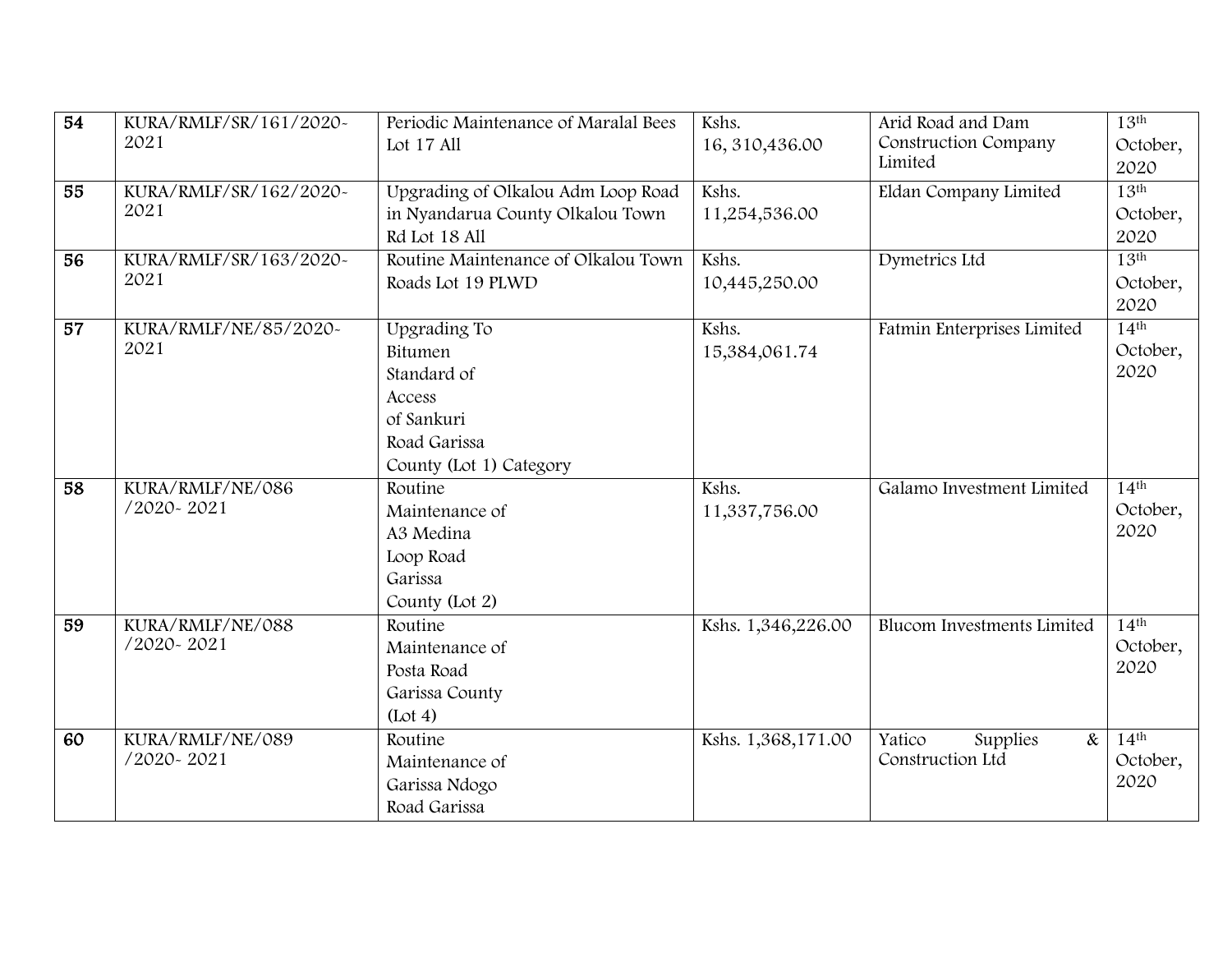|    |                                 | County (Lot 5)                                                                                           |                        |                                                       |                                      |
|----|---------------------------------|----------------------------------------------------------------------------------------------------------|------------------------|-------------------------------------------------------|--------------------------------------|
| 61 | KURA/RMLF/NE/090/<br>2020-2021  | Routine<br>Maintenance of<br>A3 Al-Fatar-<br>D1610 Road<br>Garissa County<br>(Lot 6)                     | Kshs. 1,436,628.00     | Laghatogweine Investments<br>Limited                  | 14 <sup>th</sup><br>October,<br>2020 |
| 62 | KURA/RMLF/NE/091<br>/2020-2021  | Routine<br>Maintenance of<br>Ngamia Road<br>Garissa<br>County (Lot 7)                                    | Kshs. 2,010,504.00     | Zamil<br>Construction<br>$\&$<br>Transporters Limited | 14 <sup>th</sup><br>October,<br>2020 |
| 63 | KURA/RMLF/NE/092<br>/2020-2021  | Upgrading To<br>Bitumen<br>Standard of<br>Access to<br>Subunley<br>Sec.School<br>Wajir County<br>(Lot 8) | Kshs.<br>12,971,236.00 | Aror Company Limited                                  | 14 <sup>th</sup><br>October,<br>2020 |
| 64 | KURA/RMLF/NE/093<br>/2020-2021  | Upgrading to<br>Bitumen<br>Standard of<br>Wajir<br>Igra-Elite<br>Academy:<br>Wajir County-<br>Lot 9      | Kshs. 8,829,300.00     | Clanello Company limited                              | 14 <sup>th</sup><br>October,<br>2020 |
| 65 | KURA/RMLF/NE/094<br>/2020-2021. | Upgrading to<br>Bitumen<br>Standards of                                                                  | Kshs.<br>14,604,540.00 | Urban building Contractors                            | 14 <sup>th</sup><br>October,<br>2020 |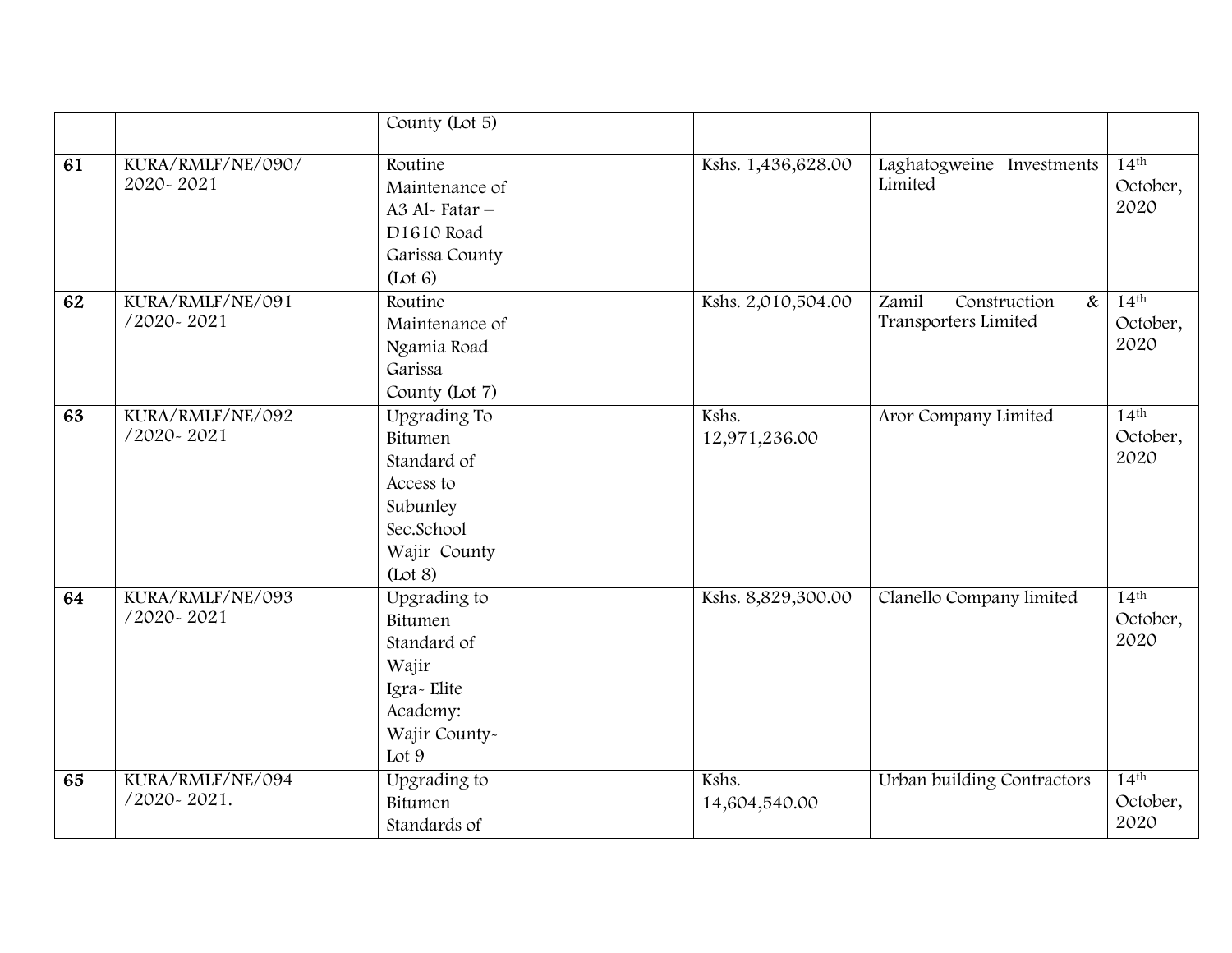|                 |                                | Mandera                             |               |                                    |                     |
|-----------------|--------------------------------|-------------------------------------|---------------|------------------------------------|---------------------|
|                 |                                | Border Point:                       |               |                                    |                     |
|                 |                                | Mandera                             |               |                                    |                     |
|                 |                                | County-Lot 10                       |               |                                    |                     |
| 66              | KURA/RMLF/NE/095               | Upgrading to                        | Kshs.         | MMED & Sons Limited                | 14 <sup>th</sup>    |
|                 | / 2020~2021                    | Bitumen                             | 13,228,303.50 |                                    | October,            |
|                 |                                | Standard of                         |               |                                    | 2020                |
|                 |                                | Access To Duse                      |               |                                    |                     |
|                 |                                | Nur Secondary                       |               |                                    |                     |
|                 |                                | School:                             |               |                                    |                     |
|                 |                                | Mandera                             |               |                                    |                     |
|                 |                                | County-Lot 11                       |               |                                    |                     |
| 67              | KURA/RMLF/NR/023/2020~         | Upgrading To Bitumen Standards of   | Kshs.         | Sashi Holdings Ltd                 | 15 <sup>th</sup>    |
|                 | 2021                           | Lot 1 Roads In Eldoret Town, Uasin  | 14,183,937.00 |                                    | October,            |
|                 |                                | Gishu                               |               |                                    | 2020                |
|                 |                                | County                              |               |                                    |                     |
| 68              | KURA/RMLF/NR/024/2020~         | Periodic Maintenance of Lot 2 Roads | Kshs.         | <b>Exact General Suppliers And</b> | 15 <sup>th</sup>    |
|                 | 2021                           | In Eldoret Town, Uasin Gishu County | 18,510,636.00 | Contractors Ltd                    | October,<br>2020    |
|                 |                                | Periodic Maintenance of Lot 3 Roads | Kshs.         |                                    |                     |
| 69              | KURA/RMLF/NR/025/2020~<br>2021 |                                     |               | Endokway Services Ltd              | $15th$ ,<br>October |
|                 |                                | In Eldoret Town, Uasin Gishu County | 23,290,086.00 |                                    | 2020                |
|                 |                                |                                     |               |                                    |                     |
| 70              | KURA/RMLF/NR/02                | Periodic Maintenance of Lot 4 Roads | Kshs.         | Akan Company Ltd                   | $15th$ ,<br>October |
|                 | 6/2020-2021                    | In Eldoret Town, Uasin Gishu County | 8,998,191.00  |                                    | 2020                |
|                 |                                |                                     |               |                                    |                     |
| $\overline{71}$ | KURA/RMLF/NR/027/2020~         | Upgrading To Bitumen Standards of   | Kshs.         | Petroy Company Limited             | $15th$ ,            |
|                 | 2021                           | Lot 5 Roads in Eldoret Town, Uasin  | 8,027,880.00  |                                    | October<br>2020     |
|                 |                                | Gishu County                        |               |                                    |                     |
| 72              | KURA/RMLF/NR/028/2020~         | Upgrading To Bitumen Standards of   | Kshs.         | Feskan Construction Ltd            | $15th$ ,            |
|                 | 2021                           | Lot 6 Roads In Eldoret Town, Uasin  | 9,007,425.00  |                                    | October             |
|                 |                                | Gishu County                        |               |                                    | 2020                |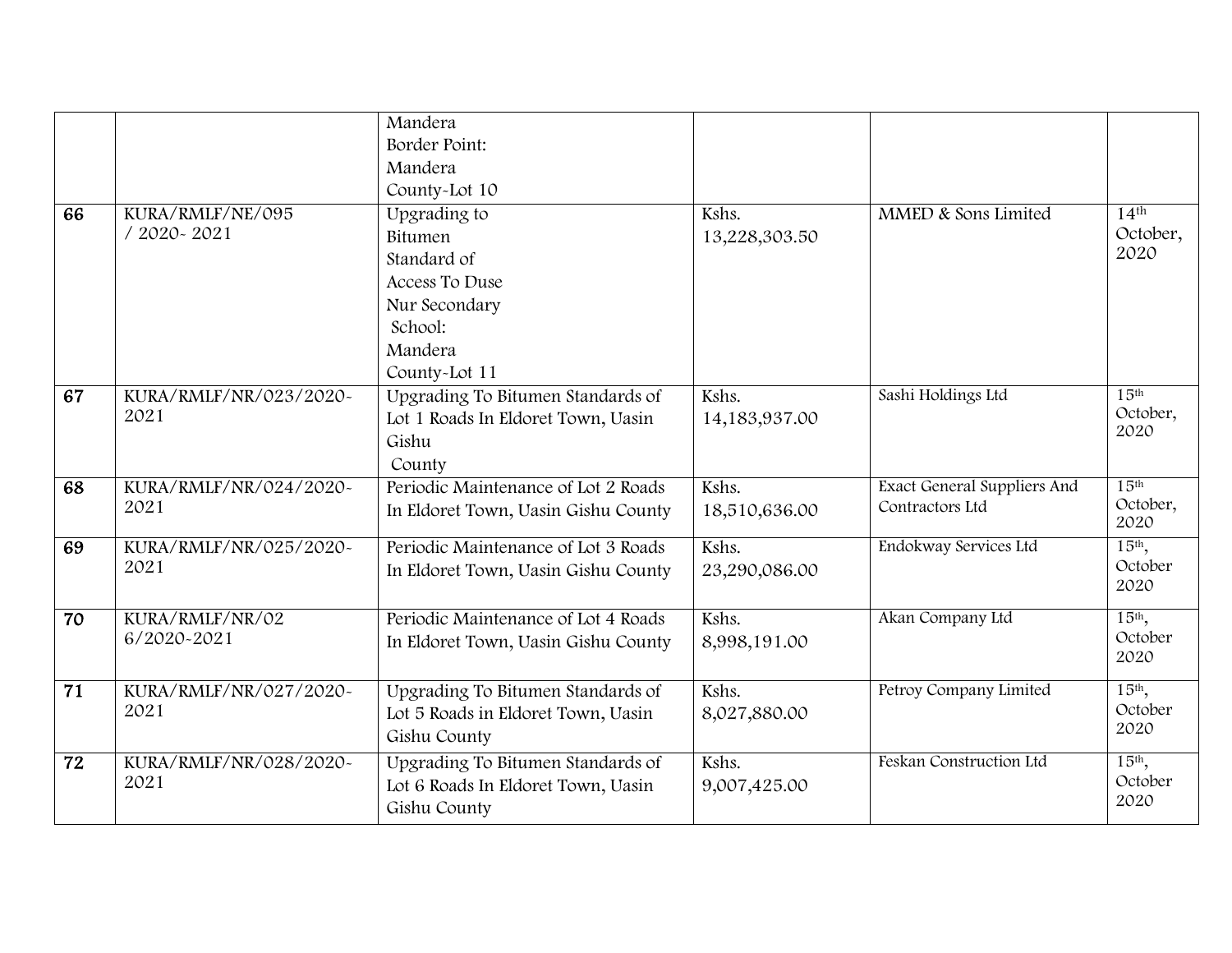| $\overline{73}$ | KURA/RMLF/NR/029/2020~<br>2021 | Performance Based Routine,<br>Maintenance of Lot 7 Roads In Eldoret<br>Town, Uasin Gishu County | Kshs.<br>6,217,674.00  | Inovate Enterprises Ltd       | 15th,<br>October<br>2020              |
|-----------------|--------------------------------|-------------------------------------------------------------------------------------------------|------------------------|-------------------------------|---------------------------------------|
| 74              | KURA/RMLF/NR/030/2020~<br>2021 | Performance Based Routine,<br>Maintenance of Lot 8 Roads In Eldoret<br>Town, Uasin Gishu County | Kshs.<br>10,003,614.00 | Digitex Investment Ltd        | $15th$ ,<br>October<br>2020           |
| 75              | KURA/RMLF/NR/032/2020~<br>2021 | Routine Maintenance of Lot 10 Roads<br>In Eldoret Town, Uasin Gishu County                      | Kshs.5,419,588.50      | Ledro Holdings Ltd            | $15th$ ,<br>October<br>2020           |
| 76              | KURA/RMLF/NR/033/2020~<br>2021 | Routine Maintenance of Lot 11 Roads<br>In Eldoret Town, Uasin Gishu County                      | Kshs.<br>4,866,866.00  | Nomerc Investment Ltd         | 15th,<br>October<br>2020              |
| 77              | KURA/RMLF/NR/034/2020~<br>2021 | Routine Maintenance of Lot 12 Roads<br>In Eldoret Town, Uasin Gishu County                      | Kshs.<br>5,090,784.00  | Brimavic Construction Limited | 15th,<br>October<br>2020              |
| 78              | KURA/RMLF/NR/035/2020~<br>2021 | Upgrading To Bitumen Standard of Lot<br>13 Roads In Kitale Town, Trans Nzoia<br>County          | Kshs.<br>19,192,185.00 | Sokodo Enterprises Limited    | 15 <sup>th</sup> ,<br>October<br>2020 |
| 79              | KURA/RMLF/NR/036/2020~<br>2021 | Performance Based Routine<br>Maintenance of Lot 14 Roads In Kitale<br>Town, Trans Nzoia Couny   | Kshs.4,787,316.00      | Skylax Enterprises Ltd        | 15th,<br>October<br>2020              |
| 80              | KURA/RMLF/NR/037/2020~<br>2021 | Routine Maintenance of Lot 15 Roads<br>In Kitale Town, Trans Nzoia County                       | Kshs.<br>5,212,926.13  | Bench Investment Ltd          | 15th,<br>October<br>2020              |
| 81              | KURA/RMLF/NR/038/2020~<br>2021 | Routine Maintenance of Lot 16 Roads<br>In Kitale Town, Trans Nzoia County                       | Kshs.3,991,710.00      | Guadalupe Contractors Ltd     | $15th$ ,<br>October<br>2020           |
| 82              | KURA/RMLF/NR/039/2020~<br>2021 | Upgrading To Bitumen Standard of Lot<br>17 Roads In Kabarnet Town, Baringo<br>County            | Kshs.15,310,200.00     | Nutriscope Ltd                | $15th$ ,<br>October<br>2020           |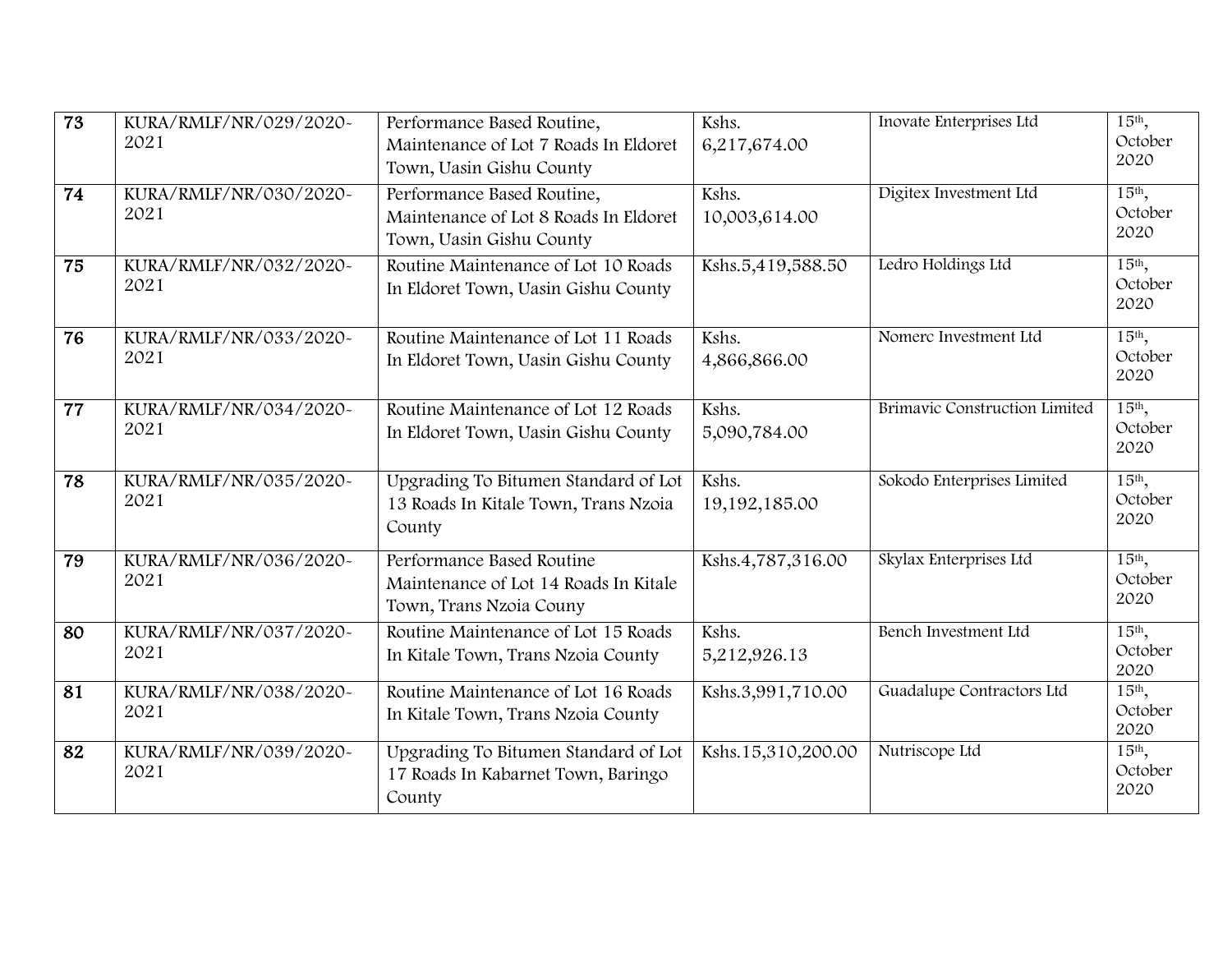| $\overline{83}$ | KURA/RMLF/NR/040/2020~<br>2021  | Performance Based Routine<br>Maintenance of Lot 18 Roads In<br>Kabarnet Town, Baringo County      | Kshs.3,918,123.00  | Magabi Ltd                             | 15th,<br>October<br>2020              |
|-----------------|---------------------------------|---------------------------------------------------------------------------------------------------|--------------------|----------------------------------------|---------------------------------------|
| 84              | KURA/RMLF/NR/041/2020~<br>2021  | Routine Maintenance of Lot 19 Roads<br>In Kabarnet Town, Baringo County                           | Kshs.4,308,356.00  | Samthoz Kenya Limited                  | $15th$ ,<br>October<br>2020           |
| 85              | KURA/RMLF/NR/042/2020~<br>2021  | Upgrading To Bitumen Standard of Lot<br>20 Roads In Kapenguria Town, West<br>Pokot                | Kshs.26,458,545.00 | Gajesh Enterprises Ltd                 | 15 <sup>th</sup> ,<br>October<br>2020 |
| 86              | KURA/RMLF/NR/043/2020~<br>2021  | Periodic Maintenance of Lot 21 Roads<br>In Kapenguria Town, West Pokot<br>County                  | Kshs.9,319,956.00  | Dastnine Company Ltd                   | $15th$ ,<br>October<br>2020           |
| 87              | KURA/RMLF/NR/044/2020~<br>2021  | Performance Based Routine<br>Maintenance of Lot 22 Roads In<br>Kapenguria Town, West Pokot County | Kshs.7,360,353.00  | Mastaluk's And Sons<br>Contractors Ltd | 15th,<br>October<br>2020              |
| 88              | KURA/RMLF/NR/045/2020~<br>2021  | Upgrading To Bitumen Standard of Lot<br>23 Roads In Kapsabet Town, Nandi<br>County                | Kshs.22,338,585.00 | Citiehills Enterprises Ltd             | $15th$ ,<br>October<br>2020           |
| 89              | KURA/RMLF/NR/046/2020~<br>2021  | Performance Based Routine<br>Maintenance of Lot 24 Roads In<br>Kapsabet Town, Nandi County        | Kshs.5,691,450.00  | Hyson Green Limited                    | $15th$ ,<br>October<br>2020           |
| 90              | KURA/RMLF/NR/047/2020~<br>2021  | Routine Maintenance of Lot 25 Roads<br>In Kapsabet Town, Nandi County                             | Kshs.7,121,010.00  | Maimen Enterprises Ltd                 | 15th,<br>October<br>2020              |
| 91              | KURA/RMLF/NR/049/2020~<br>2021  | Routine Maintenance of Lot 26 Roads<br>In Kapsabet Town, Nandi County                             | Kshs.5,285,610.00  | Dunncy Company Limited                 | 15 <sup>th</sup> ,<br>October<br>2020 |
| 92              | KURA/RMLF/NZ/096/2020~<br>2021. | Performance Based Routine<br>Maintenance of Lot 01 Roads (Siaya<br>Urban                          | Kshs.10,656,900.12 | Restah Company Ltd                     | 15th<br>October,<br>2020              |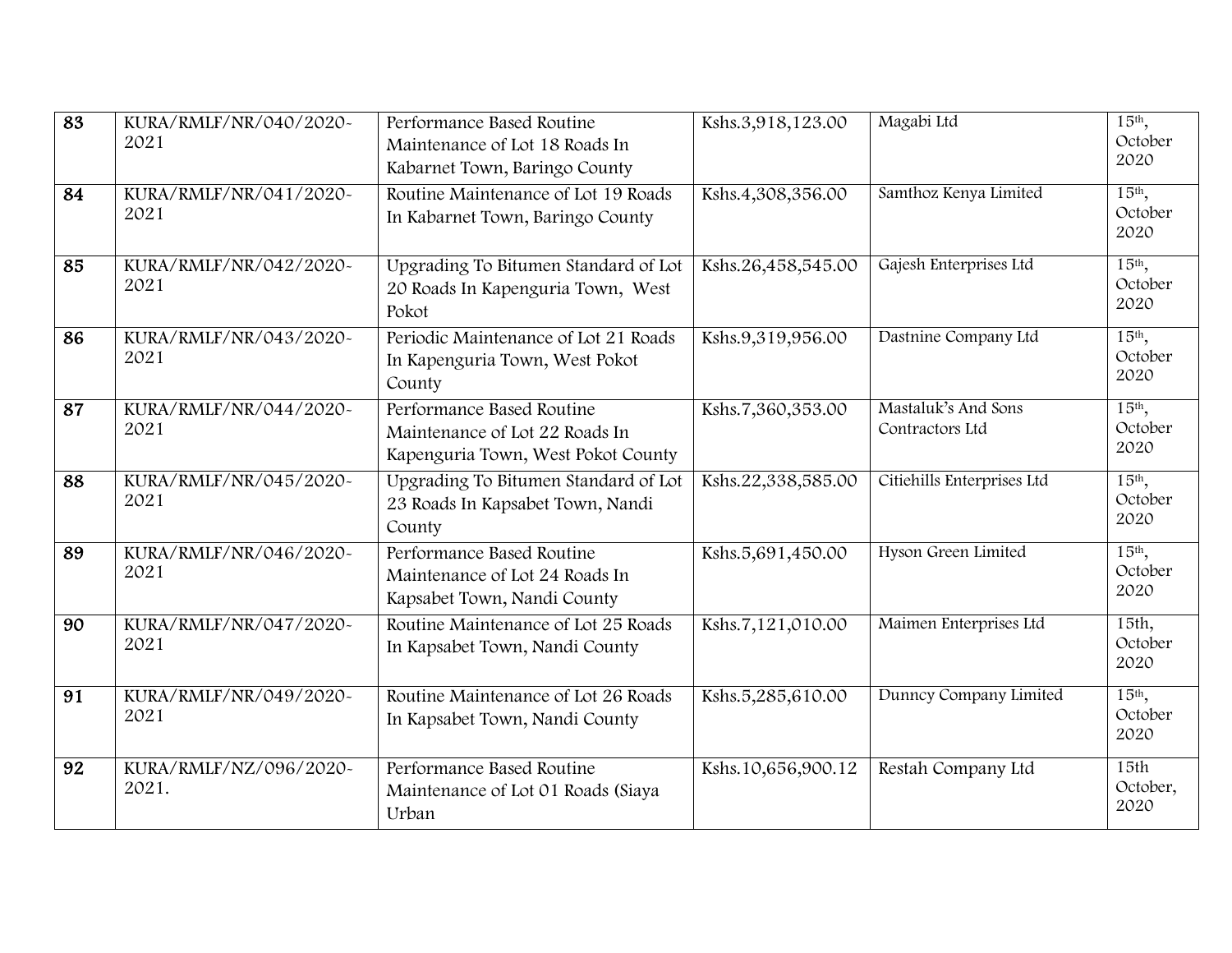|                 |                                 | Area)                                                                           |                    |                                            |                          |
|-----------------|---------------------------------|---------------------------------------------------------------------------------|--------------------|--------------------------------------------|--------------------------|
| 93              | KURA/RMLF/NZ/097/2020~<br>2021. | Routine Maintenance of Lot 02 Roads<br>(Siaya Urban Area) Women                 | Kshs.10,367,328.72 | Gulkano Works Ltd                          | 15th<br>October,<br>2020 |
| 94              | KURA/RMLF/NZ/098/2020~<br>2021. | Improvement to Bitumen Standards of<br>Lot 03 Roads (Siaya Urban Area)          | Kshs.12,803,807.40 | Jengocon Limited                           | 15th<br>October,<br>2020 |
| 95              | KURA/RMLF/NZ/099/2020-<br>2021. | Performance Based Routine<br>Maintenance of Lot 04 Roads (Bondo<br>Urban Area)  | Kshs.3,653,802.60  | <b>Bigsmol Building</b><br>Contractors Ltd | 15th<br>October,<br>2020 |
| 96              | KURA/RMLF/NZ/100/2020~<br>2021. | Routine Maintenance of Lot 05 Roads<br>(Bondo Urban Area) Youth                 | Kshs.6,655,541.16  | Elgiborh Solutions Ltd                     | 15th<br>October,<br>2020 |
| 97              | KURA/RMLF/NZ/101/2020~<br>2021. | Improvement To Bitumen Standards of<br>Lot 06 Roads (Bondo Urban Area)          | Kshs.13,000,947.88 | Brechu Company Ltd                         | 15th<br>October,<br>2020 |
| $\overline{98}$ | KURA/RMLF/NZ/102/2020~<br>2021. | Performance Based Routine<br>Maintenance of Lot 07 Roads (Kisumu<br>Urban Area) | Kshs.20,755,969.68 | Icarus Construction Ltd                    | 15th<br>October,<br>2020 |
| 99              | KURA/RMLF/NZ/103/2020~<br>2021. | Performance Based Routine<br>Maintenance of Lot 08 Roads (Kisumu<br>Urban Area) | Kshs.13,743,950.21 | Log & Product (K) Ltd                      | 15th<br>October,<br>2020 |
| 100             | KURA/RMLF/NZ/104/2020~<br>2021. | Performance Based Routine<br>Maintenance of Lot 09 Roads (Kisumu<br>Urban Area) | Kshs.13,575,485.91 | Triple<br>Construction<br>Company Ltd      | 15th<br>October,<br>2020 |
| 101             | KURA/RMLF/NZ/105/2020~<br>2021. | Performance Based Routine<br>Maintenance of Lot 10 Roads (Kisumu<br>Urban Area) | Kshs.12,837,138.00 | Sologracious Company Ltd                   | 15th<br>October,<br>2020 |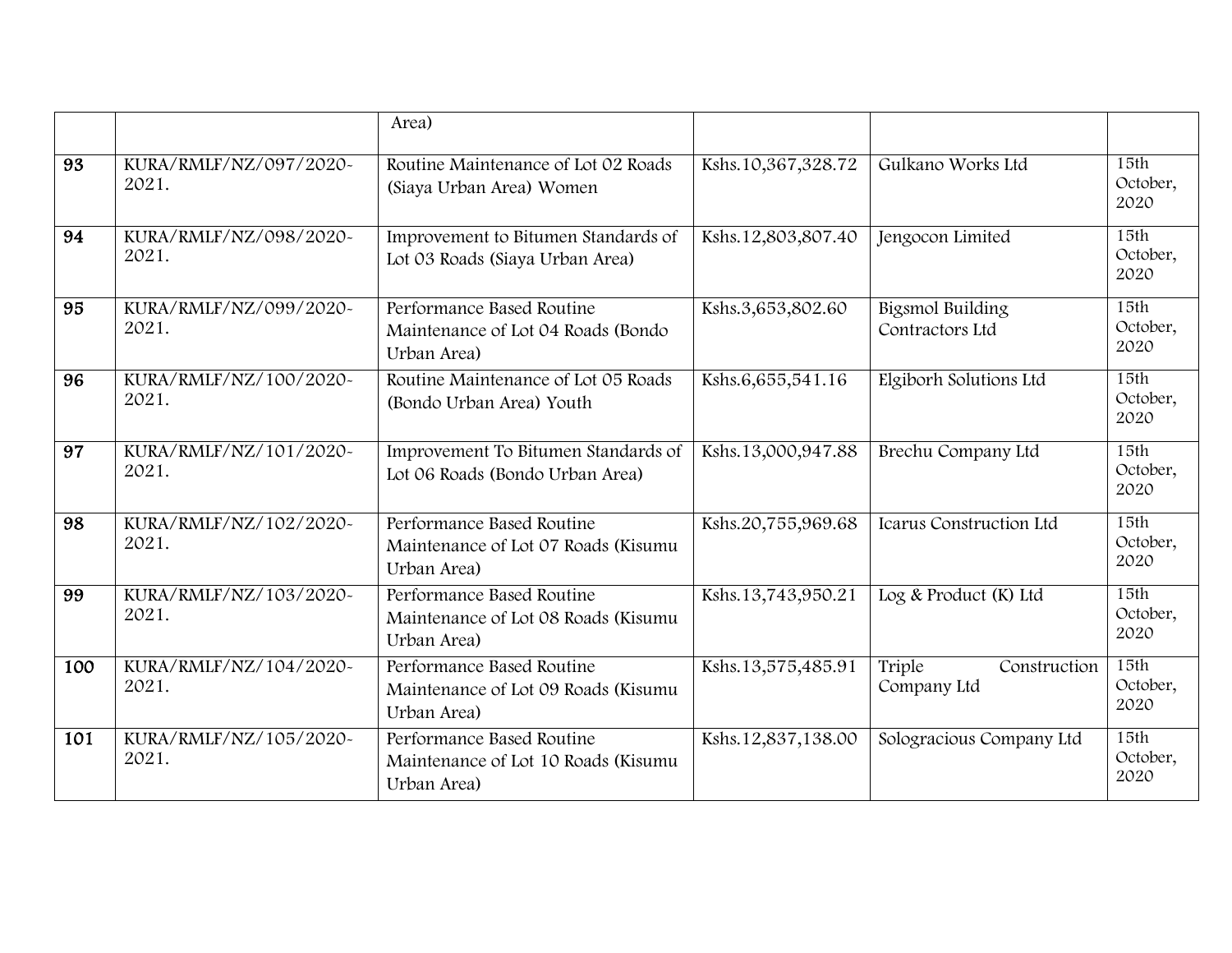| 102 | KURA/RMLF/NZ/106/2020~<br>2021. | Performance Based Routine<br>Maintenance of Lot 11 Roads (Kisumu<br>Urban Area)               | Kshs. 4,668,457.12 | Ralu Investments Ltd                  | 15th<br>October,<br>2020 |
|-----|---------------------------------|-----------------------------------------------------------------------------------------------|--------------------|---------------------------------------|--------------------------|
| 103 | KURA/RMLF/NZ/107/2020~<br>2021. | Routine Maintenance of Lot 12 Roads<br>(Kisumu Urban Area) Women                              | Kshs.5,659,736.73  | <b>Highfliers Limited</b>             | 15th<br>October,<br>2020 |
| 104 | KURA/RMLF/NZ/108/2020~<br>2021. | Routine Maintenance of Lot 13 Roads<br>(Kisumu Urban Area) Plwd                               | Kshs.5,424,099.48  | Samsewer Investment Ltd               | 15th<br>October,<br>2020 |
| 105 | KURA/RMLF/NZ/109/2020~<br>2021. | Improvement To Bitumen Standards of<br>Lot 14 Roads (Kisumu Urban Area) All                   | Kshs.14,683,200.00 | Stadia Builders Ltd                   | 15th<br>October,<br>2020 |
| 106 | KURA/RMLF/NZ/110/2020~<br>2021. | Improvement To Bitumen Standards of<br>Lot 15 Roads (Kisumu Urban Area)                       | Kshs.10,993,977.60 | Fullcraft Ltd                         | 15th<br>October,<br>2020 |
| 107 | KURA/RMLF/NZ/111/2020~<br>2021. | Improvement To Bitumen Standards of<br>Lot 16 Roads (Kisumu Urban Area)                       | Kshs.12,036,855.30 | Ethanela(EA) Company Ltd              | 15th<br>October,<br>2020 |
| 108 | KURA/RMLF/NZ/113/2020~<br>2021. | Performance Based Routine<br>Maintenance of Lot 18 Roads (Kisii<br>Urban Area)                | Kshs.24,323,359.20 | Sokodo Enterprises Ltd                | 15th<br>October,<br>2020 |
| 109 | KURA/RMLF/NZ/114/2020~<br>2021. | Performance Based Routine<br>Maintenance of Lot 19 Roads (Kisii<br>Urban Area)                | Kshs.8,344,509.30  | Geosphere Systems Ltd                 | 15th<br>October,<br>2020 |
| 110 | KURA/RMLF/NZ/115/2020~<br>2021. | Performance Based Routine<br>Maintenance of Lot 20 Roads (Kisii<br>Urban Area) Women Category | Kshs.8,060,681.91  | Wywell<br>Construction<br>Company Ltd | 15th<br>October,<br>2020 |
| 111 | KURA/RMLF/NZ/116/2020~<br>2021. | Routine Maintenance of Lot 21 Roads<br>(Kisii Urban Area) All Category                        | Kshs.10,850,845.35 | Ravine Logistics Ltd                  | 15th<br>October,<br>2020 |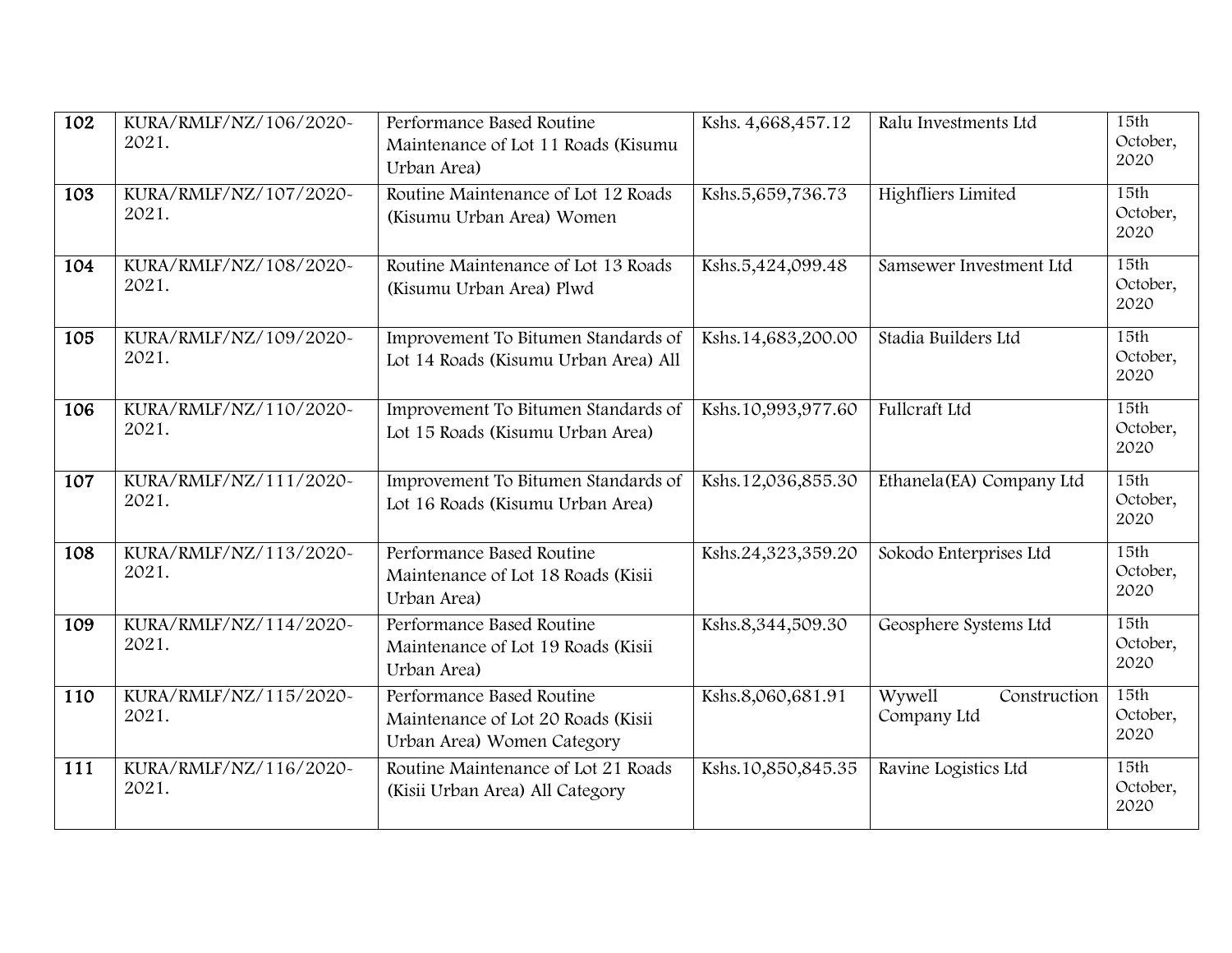| 112 | KURA/RMLF/NZ/117/2020~<br>2021. | Routine Maintenance of Lot 22 Roads<br>(Ogembo Urban Area) Plwd Category                       | Kshs.8,230,365.66  | Onsite Developers Ltd                    | 15th<br>October,<br>2020 |
|-----|---------------------------------|------------------------------------------------------------------------------------------------|--------------------|------------------------------------------|--------------------------|
| 113 | KURA/RMLF/NZ/118/2020~<br>2021. | Improvement To Bitumen Standards of<br>Lot 23 Roads (Ogembo Urban Area)<br>All Category        | Kshs.10,596,670.50 | Trevimar Agencies Ltd                    | 15th<br>October,<br>2020 |
| 114 | KURA/RMLF/NZ/119/2020~<br>2021. | Performance Based Routine<br>Maintenance of Lot 24 Roads<br>(Homabay Urban Area)               | Kshs.2,636,935.20  | Selinascope Ventures Ltd                 | 15th<br>October,<br>2020 |
| 115 | KURA/RMLF/NZ/120/2020~<br>2021. | Routine Maintenance of Lot 25 Roads<br>(Homabay Urban Area) Women<br>Category                  | Kshs.9,377,613.36  | Sacha<br>Construction<br>Company Ltd     | 15th<br>October,<br>2020 |
| 116 | KURA/RMLF/NZ/121/2020~<br>2021. | Routine Maintenance of Lot 26 Roads<br>(Homabay Urban Area) Youth<br>Category                  | Kshs.14,066,025.66 | Abluun Enterprises Limited               | 15th<br>October,<br>2020 |
| 117 | KURA/RMLF/NZ/122/2020~<br>2021. | Improvement To Bitumen Standards of<br>Lot 27 Roads (Homabay Urban Area)<br>All Category       | Kshs.16,016,042.40 | Falcon Road Contractors Ltd              | 15th<br>October,<br>2020 |
| 118 | KURA/RMLF/NZ/123/2020~<br>2021. | Performance Based Routine<br>Maintenance of Lot 28 Roads (Migori<br>Urban Area) All Category   | Kshs.5,941,398.42  | Smeck Logistics Ltd                      | 15th<br>October,<br>2020 |
| 119 | KURA/RMLF/NZ/124/2020~<br>2021. | Routine Maintenance of Lot 29 Roads<br>(Migori Urban Area) Women Category                      | Kshs.13,560,987.42 | Ramstar Enterprises Ltd                  | 15th<br>October,<br>2020 |
| 120 | KURA/RMLF/NZ/125/2020~<br>2021. | Improvement to Bitumen Standards of<br>Lot 30 Roads (Migori Urban Area) All<br>Category        | Kshs.17,652,877.20 | Engineering<br>Causeway<br>Solutions Ltd | 15th<br>October,<br>2020 |
| 121 | KURA/RMLF/NZ/126/2020~<br>2021. | Performance Based Routine<br>Maintenance of Lot 31 Roads<br>(Kehancha Urban Area) All Category | Kshs.13,747,457.26 | Kimbisa Agencies Ltd                     | 15th<br>October,<br>2020 |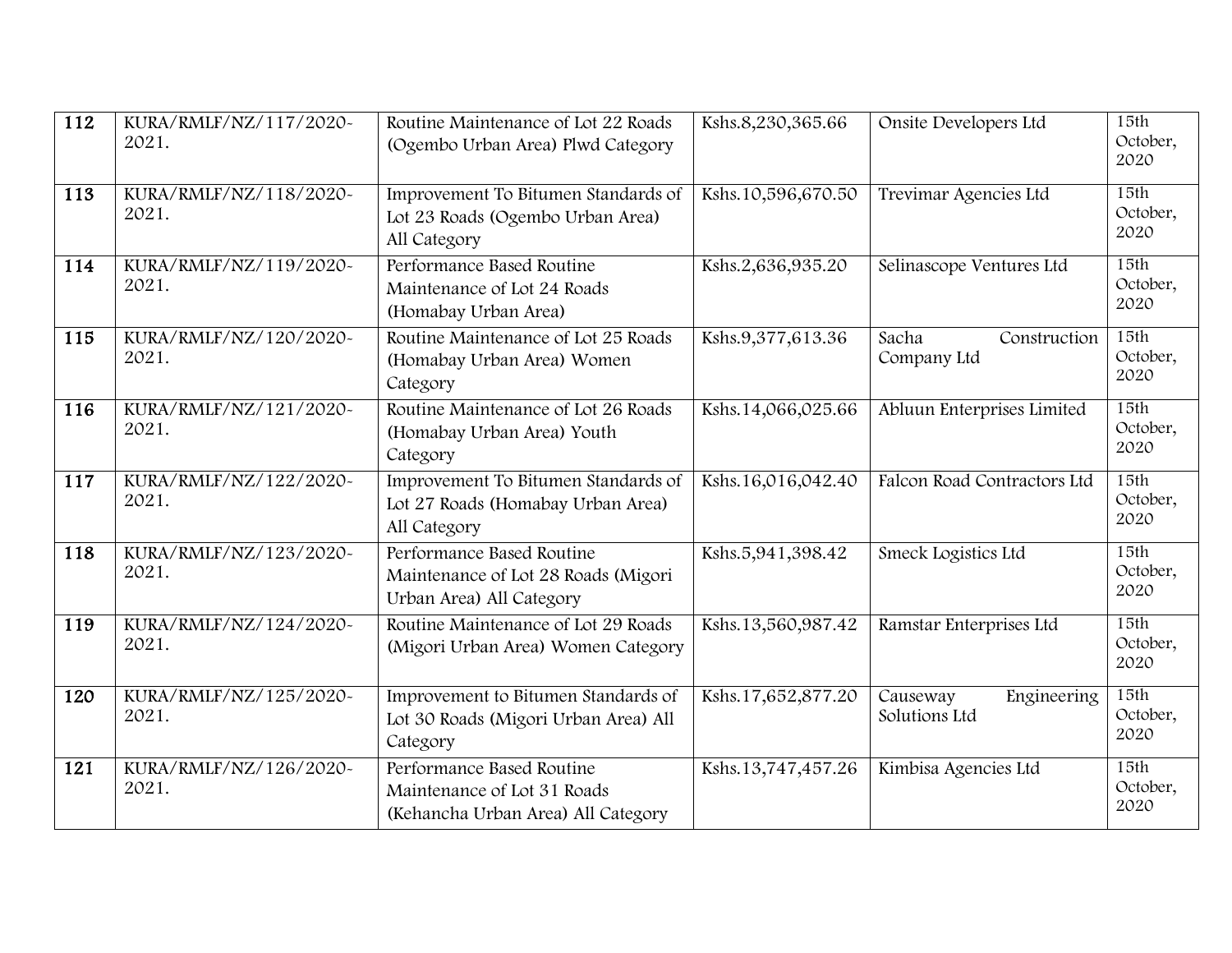| 122 | KURA/RMLF/NZ/127/2020~<br>2021. | Routine Maintenance of Lot 32 Roads<br>(Kehancha 123Urban Area) Youth<br>Category         | Kshs.13,886,210.95                                       | Feskan Construction Ltd                                                                         | 15th<br>October,<br>2020             |
|-----|---------------------------------|-------------------------------------------------------------------------------------------|----------------------------------------------------------|-------------------------------------------------------------------------------------------------|--------------------------------------|
| 124 | KURA/RMLF/NZ/128/2020~<br>2021. | Improvement To Bitumen Standards of<br>Lot 33 Roads (Kehancha Urban Area)<br>All Category | Kshs.16,676,193.60                                       | MMED & Sons Ltd                                                                                 | 15th<br>October,<br>2020             |
| 125 | KURA/HQ/088/2020-2021           | Payment of Newspaper                                                                      | Kshs. 40,300.00                                          | Toyota Kenya Limited                                                                            | 16th<br>October,<br>2020             |
| 126 | KURA/HQ/083/2020-2021           | Procurement of Office Stationery                                                          | Kshs. 623,000.00<br>Kshs. 192,900.00<br>Kshs. 700,000.00 | Trackida General Suppliers<br>Limited<br>Jawabu Equipments Agency<br>Jophry Enterprises Limited | 19 <sup>th</sup><br>October,<br>2020 |
| 127 | KURA/QUOT/HQ/079/2020~<br>2021  | Procurement of Branded Caps,<br>National Flags and Business Cards                         | Kshs. 182,500.00<br>Kshs. 520,500.00                     | Neo Pinnacle Limited<br>Daliko Services Limited                                                 | 14 <sup>th</sup><br>October,<br>2020 |
| 128 | KURA/RMLF/NRB/0<br>06/2020-2021 | Improvement of Airport-Outering Link<br>Roads                                             | Kshs.<br>43,116,168.00                                   | Lub Plus Oil & Energy Co<br>Limited                                                             | 22 <sup>nd</sup><br>October,<br>2020 |
| 129 | KURA/RMLF/NRB/007/2020~<br>2021 | Construction of<br>Shimo La Tewa<br>Link Bridge<br>And Selected<br>South C Roads          | Kshs.<br>57,783,522.00                                   | Juvenile Contractors Limited                                                                    | 22 <sup>nd</sup><br>October,<br>2020 |
| 130 | KURA/RMLF/NRB/008/2020~<br>2021 | Periodic<br>Maintenance of<br>Fedha Access<br>Road and                                    | Kshs.<br>48,240,992.40                                   | Mawa Enterprises Limited                                                                        | 22 <sup>nd</sup><br>October,<br>2020 |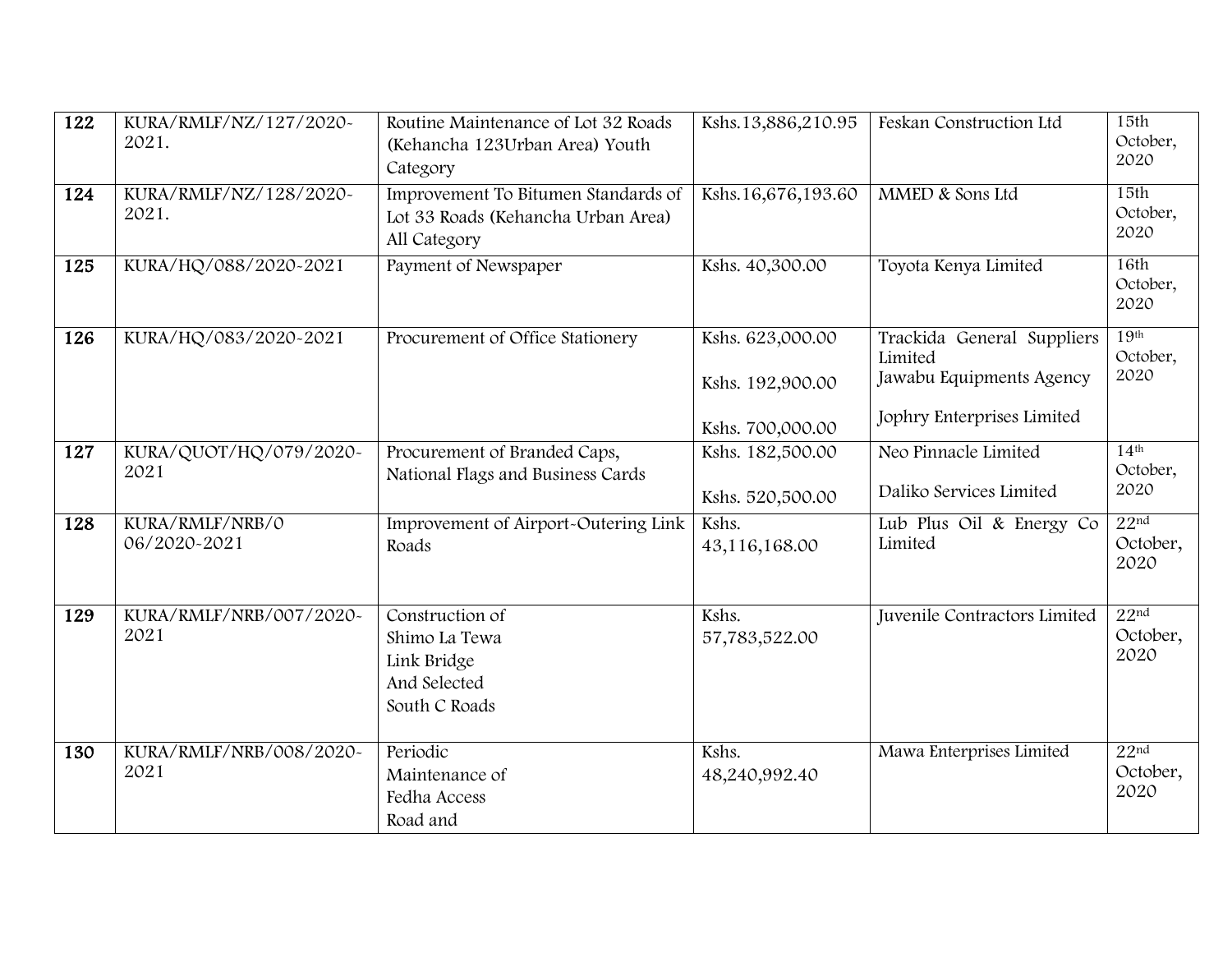|     |                         | Selected South     |               |                            |                  |
|-----|-------------------------|--------------------|---------------|----------------------------|------------------|
|     |                         | C Roads            |               |                            |                  |
| 131 | KURA/RMLF/NRB/009/2020~ | Improvement        | Kshs.         | Sosmut Trading Co. Limited | 22 <sup>nd</sup> |
|     | 2021                    | of Access to       | 45,459,119.00 |                            | October,         |
|     |                         | Nys and NMT        |               |                            | 2020             |
|     |                         | Facilities on      |               |                            |                  |
|     |                         | Dunga,             |               |                            |                  |
|     |                         | Aerodrome and      |               |                            |                  |
|     |                         | Langata Road       |               |                            |                  |
|     |                         | (Part)             |               |                            |                  |
| 132 | KURA/RMLF/NRB/0         | Periodic           | Kshs.         | Ansakon Limited            | 22 <sup>nd</sup> |
|     | 10/2020-2021            | Maintenance of     | 31,446,090.60 |                            | October,         |
|     |                         | Mahiga Mairu,      |               |                            | 2020             |
|     |                         | Churchroad,        |               |                            |                  |
|     |                         | Waiyaki Way        |               |                            |                  |
|     |                         | Service            |               |                            |                  |
|     |                         | Lane and           |               |                            |                  |
|     |                         | Garden Road        |               |                            |                  |
| 133 | KURA/RMLF/NRB/011/2020~ | Protection And     | Kshs.         | Northern Way Construction  | 22 <sup>nd</sup> |
|     | 2021                    | Drainage           | 37,992,039.00 | Co Ltd                     | October,         |
|     |                         | Works on           |               |                            | 2020             |
|     |                         | Muhuri Road        |               |                            |                  |
| 134 | KURA/RMLF/NRB/012/2020~ | <b>Box Culvert</b> | Kshs.         | Kevrays Limited            | 22 <sup>nd</sup> |
|     | 2021                    | and Associated     | 37,934,526.00 |                            | October,         |
|     |                         | Road Works on      |               |                            | 2020             |
|     |                         | Kikuyu Road        |               |                            |                  |
| 135 | KURA/RMLF/NRB/013/2020~ | Periodic           | Kshs.         | Spenroh<br>International   | 22 <sup>nd</sup> |
|     | 2021                    | Maintenance of     | 32,684,655.00 | Limited                    | October,         |
|     |                         | Macharia,          |               |                            | 2020             |
|     |                         | Muratha Road       |               |                            |                  |
|     |                         | And Naivasha       |               |                            |                  |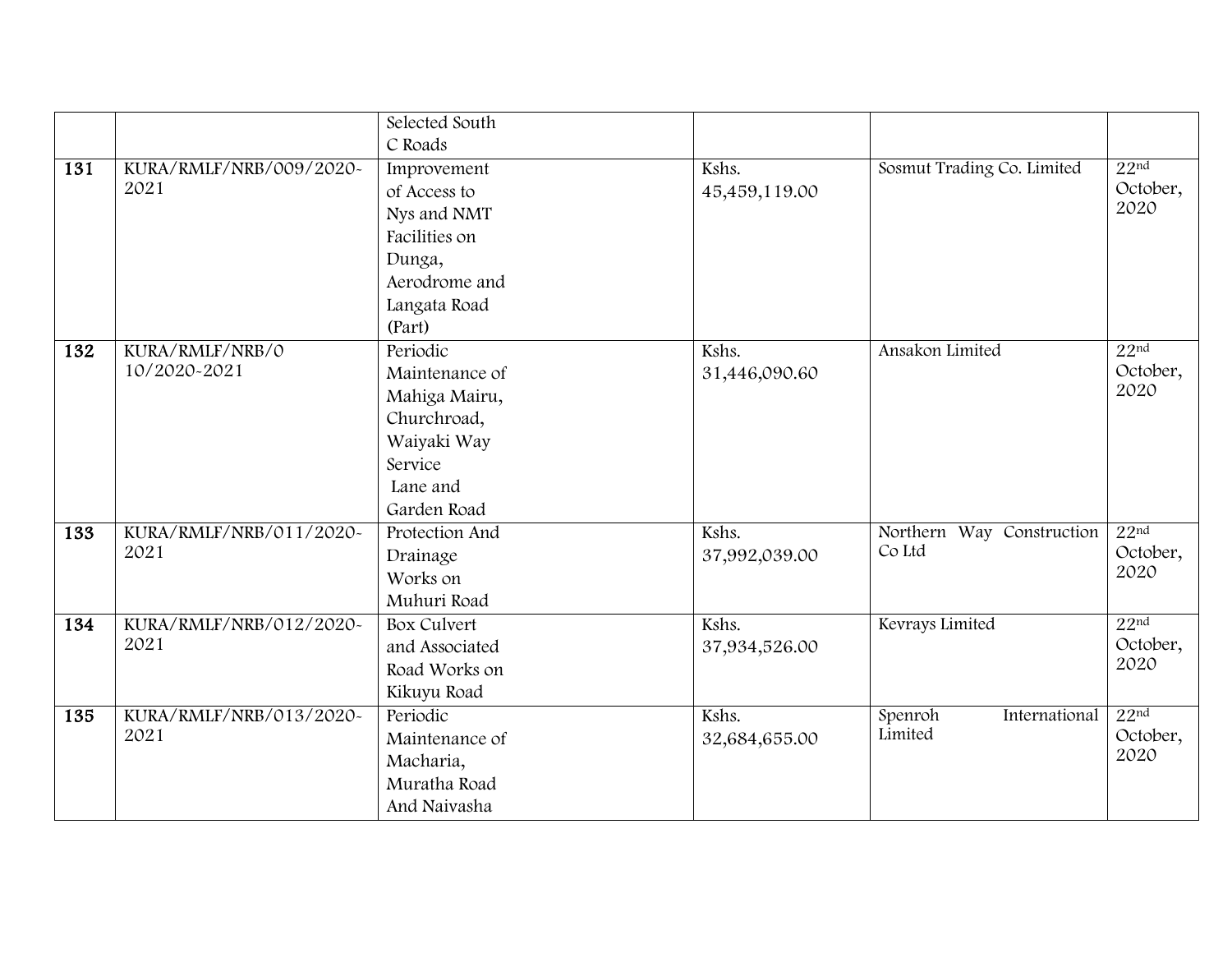|     |                         | Road                  |               |                                    |                  |
|-----|-------------------------|-----------------------|---------------|------------------------------------|------------------|
|     |                         | Foot Bridge           |               |                                    |                  |
| 136 | KURA/RMLF/NRB/015/2020~ | Construction of       | Kshs.         | Telicon<br>Consortium              | 22 <sup>nd</sup> |
|     | 2021                    | <b>NMT</b> Facilities | 59,539,920.00 | Enterprises Ltd                    | October,         |
|     |                         | on Selected           |               |                                    | 2020             |
|     |                         | Roads                 |               |                                    |                  |
| 137 | KURA/RMLF/NRB/016/2020~ | Periodic              | Kshs.         | Jonjamu General Contractors        | 22 <sup>nd</sup> |
|     | 2021                    | Maintenance of        | 70,073,862.00 | Limited                            | October,         |
|     |                         | Kitengela Road        |               |                                    | 2020             |
|     |                         | and                   |               |                                    |                  |
|     |                         | Improvement           |               |                                    |                  |
|     |                         | of Access To          |               |                                    |                  |
|     |                         | Bobmil                |               |                                    |                  |
| 138 | KURA/RMLF/NRB/0         | Improvement           | Kshs.         | Sambaza Company Limited            | 22 <sup>nd</sup> |
|     | 17/2020-2021            | of Kisembe And        | 18,535,260.00 |                                    | October,         |
|     |                         | Ndovu Lane            |               |                                    | 2020             |
|     |                         |                       |               |                                    |                  |
| 139 | KURA/RMLF/NRB/018/2020~ | Periodic              | Kshs.         | <b>Telesat Limited</b>             | 22 <sup>nd</sup> |
|     | 2021                    | Maintenance of        | 96,577,562.40 |                                    | October,         |
|     |                         | Westlands             |               |                                    | 2020             |
|     |                         | Roads                 |               |                                    |                  |
| 140 | KURA/RMLF/NRB/0         | Construction of       | Kshs.         | City<br>Merchants<br><b>Beamms</b> | 22 <sup>nd</sup> |
|     | 19/2020-2021            | <b>Box Culvert</b>    | 31,518,104.40 | Limited                            | October,         |
|     |                         | On Peponi             |               |                                    | 2020             |
|     |                         | Road And              |               |                                    |                  |
|     |                         | Periodic              |               |                                    |                  |
|     |                         | Maintenance of        |               |                                    |                  |
|     |                         | Karina and            |               |                                    |                  |
|     |                         | Peponi Rise           |               |                                    |                  |
|     |                         | Roads                 |               |                                    |                  |
| 141 | KURA/RMLF/NRB/020/2020~ | Improvement           | Kshs.         | Worldways General Trading          | 22 <sup>nd</sup> |
|     | 2021                    |                       |               | Co Ltd                             | October,         |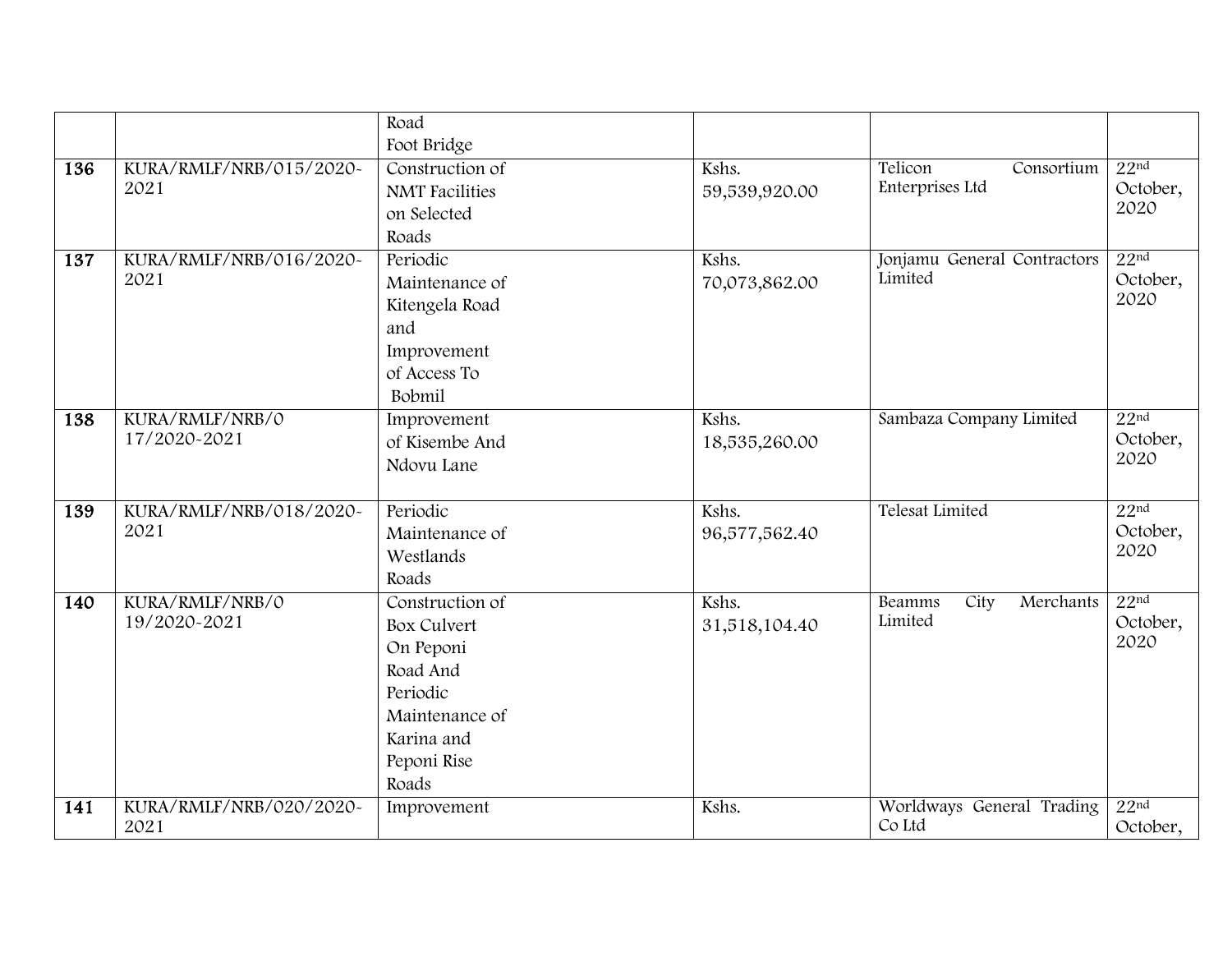|     |                         | Works on       | 22,887,210.00      |                             | 2020             |
|-----|-------------------------|----------------|--------------------|-----------------------------|------------------|
|     |                         | Muslim, Losai  |                    |                             |                  |
|     |                         | and Galberone  |                    |                             |                  |
|     |                         | Roads          |                    |                             |                  |
| 142 | KURA/RMLF/NRB/021/2020~ | Periodic       | Kshs 24,356,328.00 | Bricokes Co. Limited        | 22 <sup>nd</sup> |
|     | 2021                    | Maintenance of |                    |                             | October,         |
|     |                         | Clay           |                    |                             | 2020             |
|     |                         | City Road      |                    |                             |                  |
| 143 | KURA/RMLF/NRB/022/2020~ | Drainage, NMT  | Kshs.              | Leseni Contractors Limited  | 22 <sup>nd</sup> |
|     | 2021                    | Facilities And | 35,299,302.00      |                             | October,         |
|     |                         | Sectional      |                    |                             | 2020             |
|     |                         | Overlayon      |                    |                             |                  |
|     |                         | Kabiria &      |                    |                             |                  |
|     |                         | Ndwaru Road    |                    |                             |                  |
| 144 | KURA/RMLF/NRB/048/2020~ | Periodic       | Kshs.              | Inovate Enterprises Limited | 22 <sup>nd</sup> |
|     | 2021                    | Maintenance of | 35,777,418.00      |                             | October,         |
|     |                         | Lower Kabete - |                    |                             | 2020             |
|     |                         | Getathuru And  |                    |                             |                  |
|     |                         | Ngecha Roads   |                    |                             |                  |
| 145 | KURA/RMLF/UE/196/2020~  | Performance-   | Kshs. 4,621,833.60 | Tumalink<br>Holdings<br>M/s | 28th             |
|     | 2021                    | Based          |                    | Limited                     | October,         |
|     |                         | Maintenance    |                    |                             | 2020             |
|     |                         | Of Meru Cbd    |                    |                             |                  |
|     |                         | Roads&         |                    |                             |                  |
|     |                         | Gitwiki-       |                    |                             |                  |
|     |                         | Kinoru-        |                    |                             |                  |
|     |                         | Menanay (B6)   |                    |                             |                  |
|     |                         | Lot 2 Roads    |                    |                             |                  |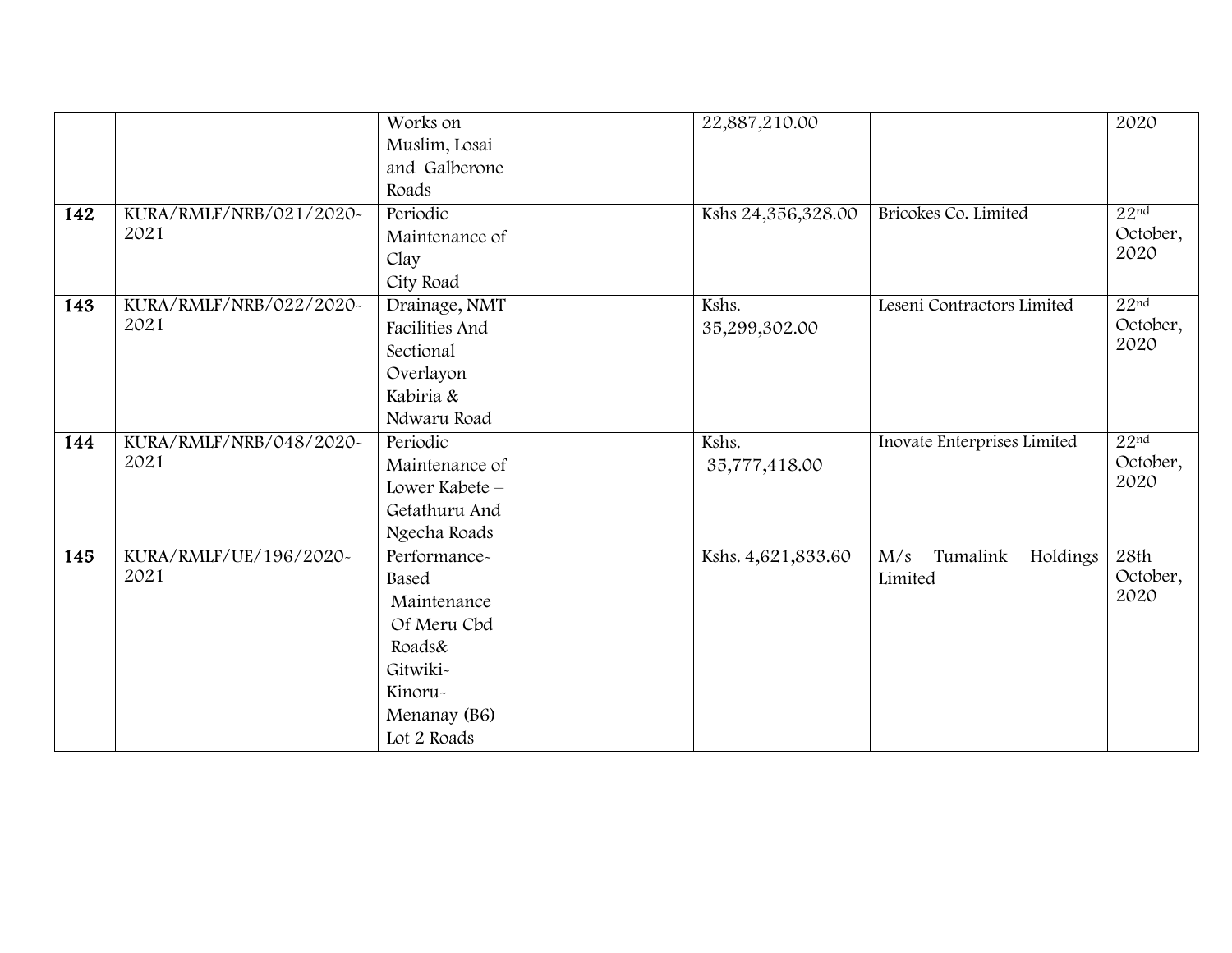| 146              | KURA/RMLF/UE/197/2020~ | Routine        | Kshs. 4,592,467.20 | M/s Mutell East Africa Ltd               | 28th     |
|------------------|------------------------|----------------|--------------------|------------------------------------------|----------|
|                  | 2021                   | Maintenance    |                    |                                          | October, |
|                  |                        | Of Ucb2-Meru   |                    |                                          | 2020     |
|                  |                        | Kithaku        |                    |                                          |          |
|                  |                        | Janction A9    |                    |                                          |          |
|                  |                        | (Kenya – Re) & |                    |                                          |          |
|                  |                        | Ucb3-Meru      |                    |                                          |          |
|                  |                        | Junction A9    |                    |                                          |          |
|                  |                        | (Kenya Re-     |                    |                                          |          |
|                  |                        | B66-           |                    |                                          |          |
|                  |                        | Kemu) &        |                    |                                          |          |
|                  |                        | Ucb5-          |                    |                                          |          |
|                  |                        | Meru Junction  |                    |                                          |          |
|                  |                        | A9 (Three      |                    |                                          |          |
|                  |                        | Steers         |                    |                                          |          |
|                  |                        | Kenyare Lot 3  |                    |                                          |          |
| $\overline{147}$ | KURA/RMLF/UE/198/2020~ | Routine        | Kshs. 5,590,902.00 | Kikis<br>$\overline{M/s}$<br>Investments | 28th     |
|                  | 2021                   | Maintenance    |                    | Limited                                  | October, |
|                  |                        | Of Kigaa-      |                    |                                          | 2020     |
|                  |                        | Junction B65   |                    |                                          |          |
|                  |                        | (Nthangaiya) - |                    |                                          |          |
|                  |                        | Lot $4$        |                    |                                          |          |
| 148              | KURA/RMLF/UE/199/2020~ | Routine        | Kshs. 5,501,412.00 | Dadam<br>M/s<br>Investments              | 28th     |
|                  | 2021                   | Maintenance    |                    | Limited.                                 | October, |
|                  |                        | of Ucb1 Old    |                    |                                          | 2020     |
|                  |                        | B6 Runyenjes & |                    |                                          |          |
|                  |                        | Ucb3 Rukuriri  |                    |                                          |          |
|                  |                        | Primary-Kyeni  |                    |                                          |          |
|                  |                        | $Girls -$      |                    |                                          |          |
|                  |                        | Kinthithe-Lot  |                    |                                          |          |
|                  |                        | 5              |                    |                                          |          |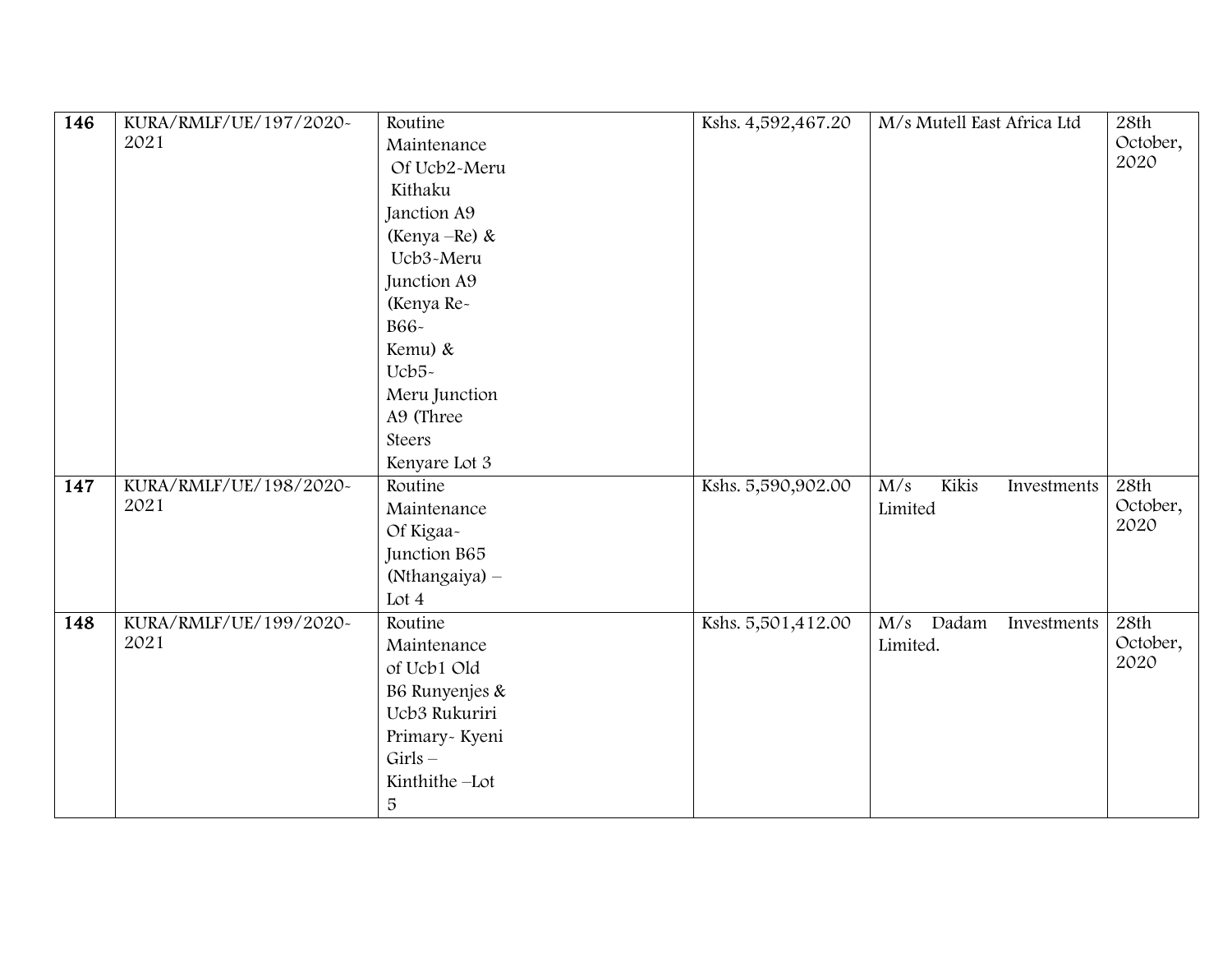| 149 | KURA/RMLF/UE/200/2020~ | Periodic         | Kshs. 9,733,297.20 | M/s Chui Multi Services Ltd | 28th     |
|-----|------------------------|------------------|--------------------|-----------------------------|----------|
|     | 2021                   | Maintenance      |                    |                             | October, |
|     |                        | Of Runyenjes     |                    |                             | 2020     |
|     |                        | Town Roads-      |                    |                             |          |
|     |                        | Lot 6            |                    |                             |          |
| 150 | KURA/RMLF/UE/202/2020~ | Periodic         | Kshs. 9,183,726.00 | M/s Titikas Limited         | 28th     |
|     | 2021                   | Maintenance of   |                    |                             | October, |
|     |                        | Annex Loop       |                    |                             | 2020     |
|     |                        | Roads & Maua     |                    |                             |          |
|     |                        | $Cbd - Lot8$     |                    |                             |          |
| 151 | KURA/RMLF/UE/203/2020~ | Routine          | Kshs. 4,539,822.00 | M/S Mketu Limited           | 28th     |
|     | 2021                   | Maintenance of   |                    |                             | October, |
|     |                        | Kiiji-Athi - Lot |                    |                             | 2020     |
|     |                        | 9 Roads Maua     |                    |                             |          |
|     |                        | Municipality     |                    |                             |          |
| 152 | KURA/RMLF/UE/204/2020~ | Routine          | Kshs. 8,022,408.00 | M/s Jewel Touch Investment  | 28th     |
|     | 2021                   | Maintenance      |                    |                             | October, |
|     |                        | of Ucb1-         |                    |                             | 2020     |
|     |                        | Chuka            |                    |                             |          |
|     |                        | Forest-          |                    |                             |          |
|     |                        | Kiangondu-       |                    |                             |          |
|     |                        | Junction         |                    |                             |          |
|     |                        | A9(Chuka) &      |                    |                             |          |
|     |                        | Ucb2-Chuka       |                    |                             |          |
|     |                        | Kimbumbu-        |                    |                             |          |
|     |                        | Baruo-Ndagani    |                    |                             |          |
|     |                        | & Ucb3-Chuka     |                    |                             |          |
|     |                        | Junction A9      |                    |                             |          |
|     |                        | Ndagani-         |                    |                             |          |
|     |                        | Kanwa &          |                    |                             |          |
|     |                        | Ucb4-            |                    |                             |          |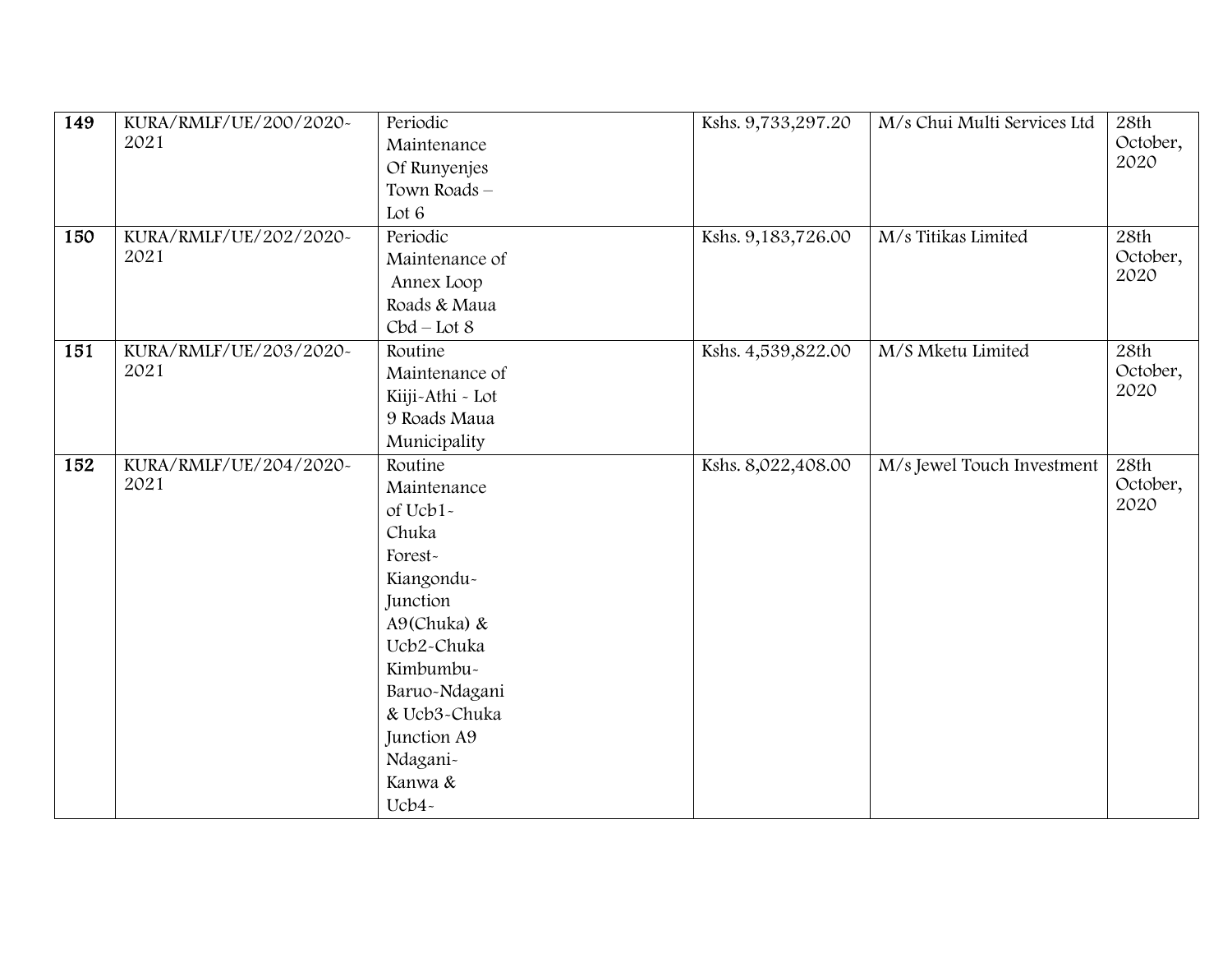|     |                        | Chuka - Lot 10           |                     |                            |          |
|-----|------------------------|--------------------------|---------------------|----------------------------|----------|
|     |                        |                          |                     |                            |          |
|     |                        |                          |                     |                            |          |
|     |                        |                          |                     |                            |          |
| 153 | KURA/RMLF/UE/205/2020~ | Performance              | Kshs. 8,231,940.00  | M/s Dachri Limited         | 28th     |
|     | 2021                   | Based                    |                     |                            | October, |
|     |                        | Maintenance              |                     |                            | 2020     |
|     |                        | of Chuka                 |                     |                            |          |
|     |                        | Town Rds-                |                     |                            |          |
|     |                        | Ucb5/6-Chuka             |                     |                            |          |
|     |                        | Chuka Town               |                     |                            |          |
|     |                        | Roads (Annex             |                     |                            |          |
|     |                        | Phase) Lot 11            |                     |                            |          |
| 154 | KURA/RMLF/UE/206/2020~ | Periodic                 | Kshs. 17,145,922.39 | M/S Facade Africa Ventures | 28th     |
|     | 2021                   | Maintenance              |                     | Limited                    | October, |
|     |                        | of B6 Junction           |                     |                            | 2020     |
|     |                        | At Natioanal             |                     |                            |          |
|     |                        | Oil-Baituru -            |                     |                            |          |
|     |                        | Lot 12                   |                     |                            |          |
| 155 | KURA/RMLF/UE/207/2020~ | Periodic                 | Kshs. 17,540,974.80 | Kirimara<br>M/s<br>General | 28th     |
|     | 2021                   | Maintenance              |                     | Agencies Limited           | October, |
|     |                        | of Ucb11 Kplc            |                     |                            | 2020     |
|     |                        | $-Maeket$                |                     |                            |          |
|     |                        | (Bondeni -               |                     |                            |          |
|     |                        | Uchumi Loop)-            |                     |                            |          |
|     |                        | Lot $13$                 |                     |                            |          |
| 156 | KURA/RMLF/UE/208/2020~ | Performance              | Kshs.               | Morikin<br>M/s<br>Ventures | 28th     |
|     | 2021                   | Based                    | 10,647,714.00       | Limited                    | October, |
|     |                        | Maintenance of           |                     |                            | 2020     |
|     |                        | Embu Town Roads - Lot 14 |                     |                            |          |
|     |                        |                          |                     |                            |          |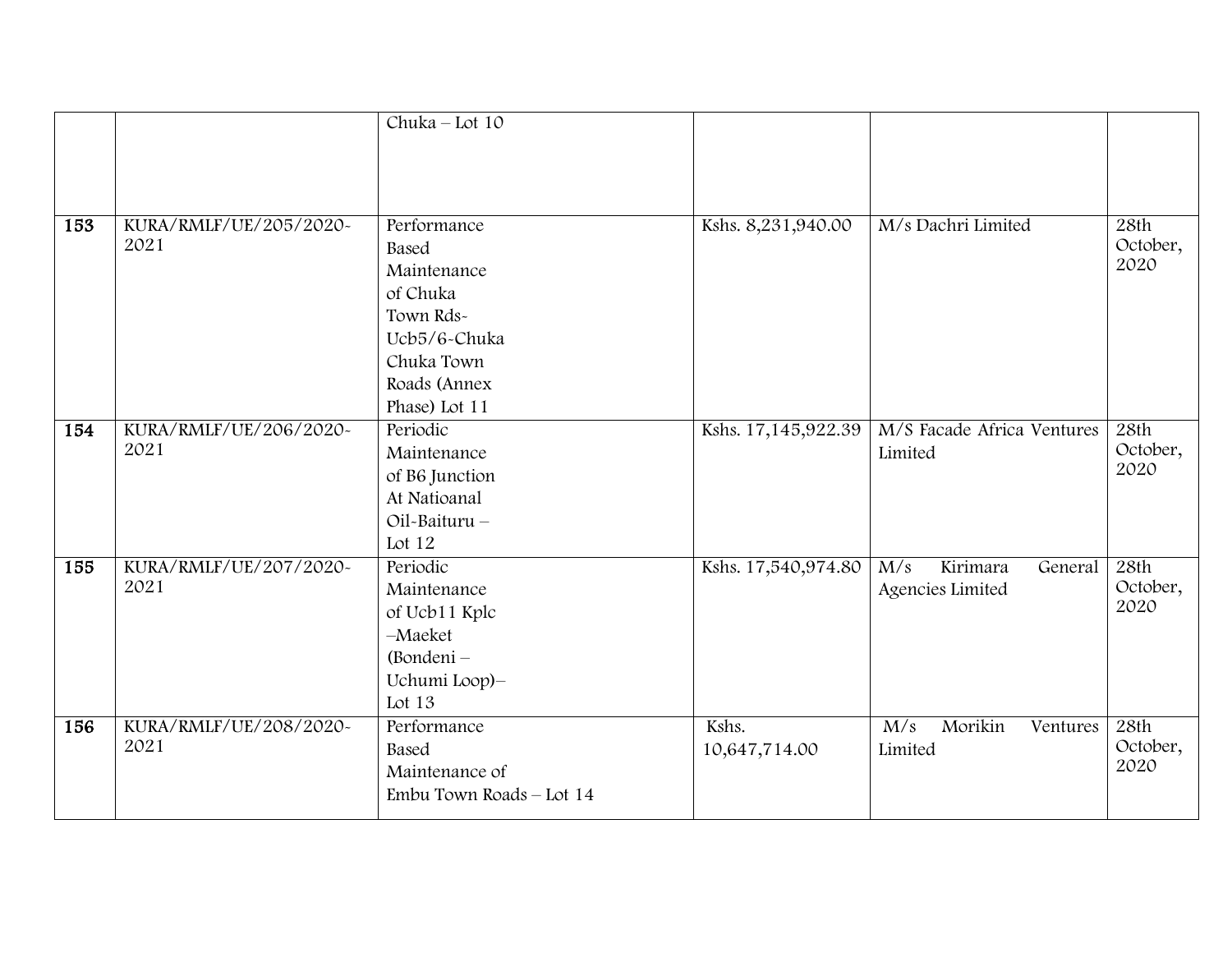| 157 | KURA/RMLF/UE/209/2020~ | Routine                           | Kshs.               | M/s Eastline Solutions Ltd | 28th     |
|-----|------------------------|-----------------------------------|---------------------|----------------------------|----------|
|     | 2021                   | Maintenance                       | 8,362,720.80        |                            | October, |
|     |                        | of Lot 15                         |                     |                            | 2020     |
|     |                        | Roads Embu                        |                     |                            |          |
|     |                        | County                            |                     |                            |          |
| 158 | KURA/RMLF/UE/210/2020~ | Routine                           | Kshs. 5,558,640.00  | Diamond<br>M/s<br>Nature   | 28th     |
|     | 2021                   | Maintenance                       |                     | Limited                    | October, |
|     |                        | of Livestock                      |                     |                            | 2020     |
|     |                        | Market-                           |                     |                            |          |
|     |                        | Slaughter-                        |                     |                            |          |
|     |                        | Odha                              |                     |                            |          |
|     |                        | Graveyard                         |                     |                            |          |
|     |                        | Ucb3-Isiolo                       |                     |                            |          |
|     |                        | Livestock                         |                     |                            |          |
|     |                        | Market-                           |                     |                            |          |
|     |                        | Slaughter-                        |                     |                            |          |
|     |                        | Odha                              |                     |                            |          |
|     |                        | Graveyard & Ucb10-Isiolo Lmd-     |                     |                            |          |
|     |                        | Junction $A2(Gk$ Prison) – Lot 16 |                     |                            |          |
| 159 | KURA/RMLF/UE/211/2020~ | Routine                           | Kshs. 6,079,050.00  | M/S Evergreen Innovations  | 28th     |
|     | 2021                   | Maintenance of                    |                     | Ltd                        | October, |
|     |                        | Trojan - Isiolo                   |                     |                            | 2020     |
|     |                        | Fresh Produce                     |                     |                            |          |
|     |                        | Market - Lot                      |                     |                            |          |
|     |                        | 17                                |                     |                            |          |
| 160 | KURA/RMLF/UE/212/2020~ | Periodic                          | Kshs. 15,166,528.99 | M/S Guadalupe Contractors  | 28th     |
|     | 2021                   | Maintenance of                    |                     | Limited                    | October, |
|     |                        | Hospital                          |                     |                            | 2020     |
|     |                        | Junction                          |                     |                            |          |
|     |                        | $-A2$ Junction –                  |                     |                            |          |
|     |                        | Lot 18 (Isiolo                    |                     |                            |          |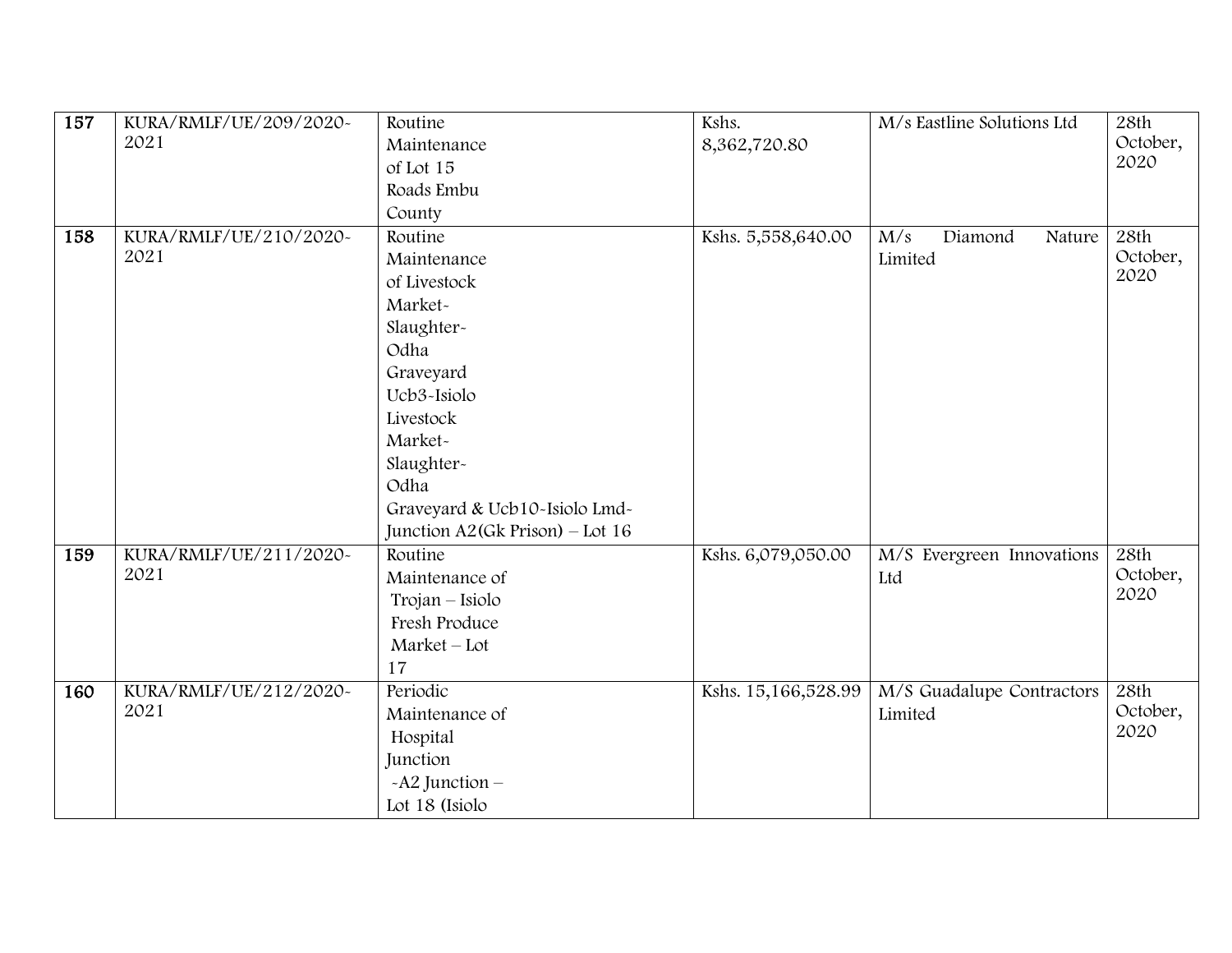|     |                         | Town)                             |                     |                                          |          |
|-----|-------------------------|-----------------------------------|---------------------|------------------------------------------|----------|
|     |                         |                                   |                     |                                          |          |
|     |                         |                                   |                     |                                          |          |
|     |                         |                                   |                     |                                          |          |
|     |                         |                                   |                     |                                          |          |
| 161 | KURA/RMLF/UE/213/2020~  | Routine                           | Kshs. 5,585,133.60  | $\overline{M/S}$<br>Marsabit<br>Autozone | 28th     |
|     | 2021                    | Maintenance of                    |                     | Limited                                  | October, |
|     |                         | Ucb3 Marsabit                     |                     |                                          | 2020     |
|     |                         | Junction A2-                      |                     |                                          |          |
|     |                         | Mata Arba -                       |                     |                                          |          |
|     |                         | Lot 19                            |                     |                                          |          |
| 162 |                         | Routine                           | Kshs. 5,780,940.00  | M/S Nomads Construction                  | 28th     |
|     | KURA/RMLF/UE/214/2020~  | Maintenance of                    |                     | Limited                                  | October, |
|     | 2021                    | Junction A2-                      |                     |                                          | 2020     |
|     |                         | Moi Girls-Kcb                     |                     |                                          |          |
|     |                         | $-$ Lot 20                        |                     |                                          |          |
| 163 | KURA/RMLF/UE/215/2020~  | Periodic                          | Kshs. 10,720,441.90 | M/S<br>Sedas<br>Trotters                 | 28th     |
|     |                         |                                   |                     |                                          |          |
|     | 2021                    | Maintenance of                    |                     | Investment<br>Company                    | October, |
|     |                         | A2-Goa                            |                     | Limited                                  | 2020     |
|     |                         | Church-                           |                     |                                          |          |
|     |                         | Bypasss Road -                    |                     |                                          |          |
|     |                         | Lot 21                            |                     |                                          |          |
| 164 | KURA/RMLF/COR/165/2020~ | Performance                       |                     | Mawa Enterprises Limited                 | 28th     |
|     | 2021                    | <b>Based Routine</b>              | Kshs.               |                                          | October, |
|     |                         | Maintenance of Mvita Primary -    |                     |                                          | 2020     |
|     |                         | Valentine                         | 19,022,547.44       |                                          |          |
|     |                         | Nursery,                          |                     |                                          |          |
|     |                         | Likoni-                           |                     |                                          |          |
|     |                         | Memon                             |                     |                                          |          |
|     |                         |                                   |                     |                                          |          |
|     |                         | High, Citadels<br>Junior - Sharif |                     |                                          |          |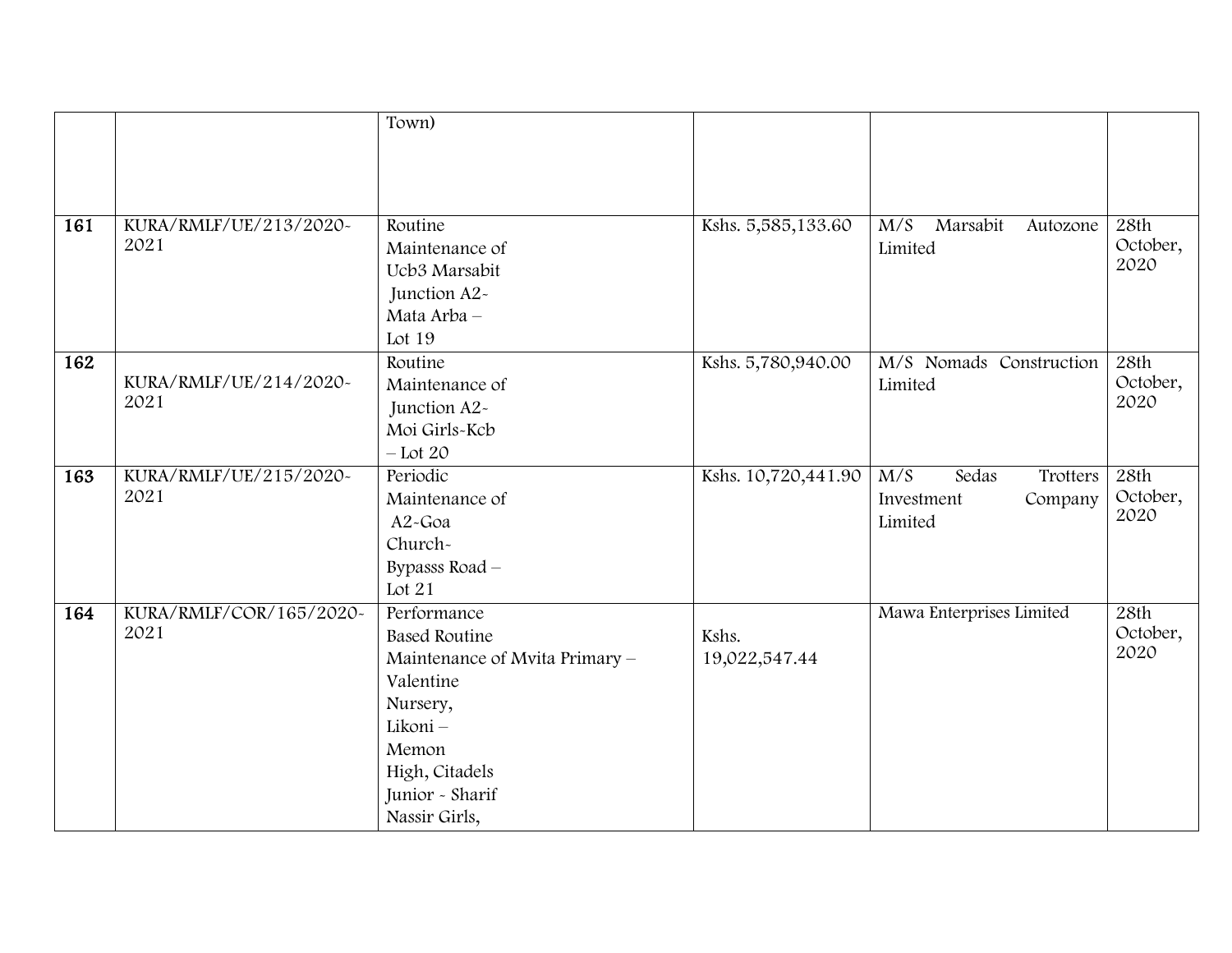|     |                         | Abuhurera                         |               |                             |          |
|-----|-------------------------|-----------------------------------|---------------|-----------------------------|----------|
|     |                         | Academy-                          |               |                             |          |
|     |                         | Valentine, B8-                    |               |                             |          |
|     |                         | Abuhueria                         |               |                             |          |
|     |                         | Academy Lot 1                     |               |                             |          |
|     |                         | Roads:                            |               |                             |          |
|     |                         | Mombasa                           |               |                             |          |
|     |                         | CountyYouth                       |               |                             |          |
|     |                         | Category                          |               |                             |          |
| 165 | KURA/RMLF/COR/167/2020~ | Performance                       | Kshs.         | Supreme Waterways &         | 28th     |
|     | 2021                    | Based                             | 31,129,267.19 | General Contractors Limited | October, |
|     |                         | Routine                           |               |                             | 2020     |
|     |                         | Maintenance                       |               |                             |          |
|     |                         | of P.C.E.A                        |               |                             |          |
|     |                         | Makupa                            |               |                             |          |
|     |                         | Academy Ecd ~                     |               |                             |          |
|     |                         | Mombasa,                          |               |                             |          |
|     |                         | P.C.E.A                           |               |                             |          |
|     |                         | Makupa                            |               |                             |          |
|     |                         | Academy Ecd-                      |               |                             |          |
|     |                         | Mombasa Tti,                      |               |                             |          |
|     |                         | Tudor Hospital                    |               |                             |          |
|     |                         | Road, The                         |               |                             |          |
|     |                         | AicTudor Academy Ecd- Mombasa Lot |               |                             |          |
|     |                         | 3 Roads: Mombasa County           |               |                             |          |
|     |                         | All Category.                     |               |                             |          |
| 166 | KURA/RMLF/COR/168/2020~ | Performance                       | Kshs.         | Tallons Africa Limited      | 28th     |
|     | 2021                    | Based                             | 24,831,478.80 |                             | October, |
|     |                         | Routine                           |               |                             | 2020     |
|     |                         | Maintenance                       |               |                             |          |
|     |                         | of Shimanzi                       |               |                             |          |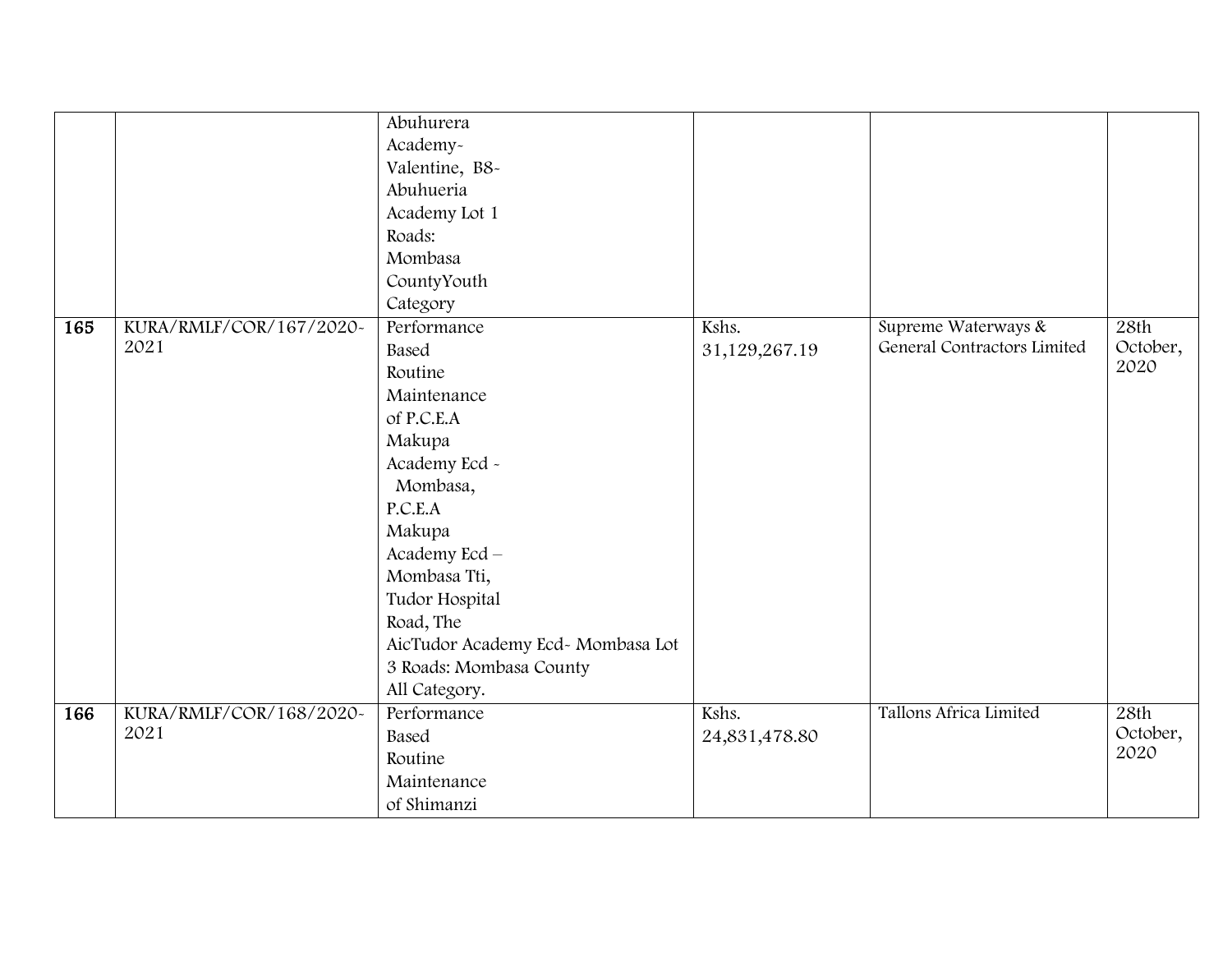|     |                         | Road, Mvita          |               |                       |          |
|-----|-------------------------|----------------------|---------------|-----------------------|----------|
|     |                         | Health               |               |                       |          |
|     |                         | Centre Makupa        |               |                       |          |
|     |                         | Lot 4 Roads:         |               |                       |          |
|     |                         | Mombasa              |               |                       |          |
|     |                         | County               |               |                       |          |
|     |                         | All Category         |               |                       |          |
| 167 | KURA/RMLF/COR/169/2020~ | Performance          | Kshs.         | Southwark Connections | 28th     |
|     | 2021                    | <b>Based Routine</b> | 32,510,850.37 | Limited               | October, |
|     |                         | Maintenance of       |               |                       | 2020     |
|     |                         | New Nyali            |               |                       |          |
|     |                         | Road, Kivulini       |               |                       |          |
|     |                         | Bahari-Kmfri-        |               |                       |          |
|     |                         | New Nyali,           |               |                       |          |
|     |                         | Bombolulu            |               |                       |          |
|     |                         | Loop To New          |               |                       |          |
|     |                         | Nyali Road; Lot      |               |                       |          |
|     |                         | 5 Roads:             |               |                       |          |
|     |                         | Mombasa              |               |                       |          |
|     |                         | County All           |               |                       |          |
|     |                         | Category             |               |                       |          |
| 168 | KURA/RMLF/COR           | Routine              | Kshs.         | Ranila Africa Limited | 28th     |
|     | /170/2020-2021          | Maintenance of       | 22,691,665.12 |                       | October, |
|     |                         | Kidunguni-           |               |                       | 2020     |
|     |                         | Youngstar            |               |                       |          |
|     |                         | $-Likoni, A14-$      |               |                       |          |
|     |                         | Emmanuel             |               |                       |          |
|     |                         | Junior School,       |               |                       |          |
|     |                         | $A14 - Ferry$        |               |                       |          |
|     |                         | Kidunguni-           |               |                       |          |
|     |                         | Base Titanium,       |               |                       |          |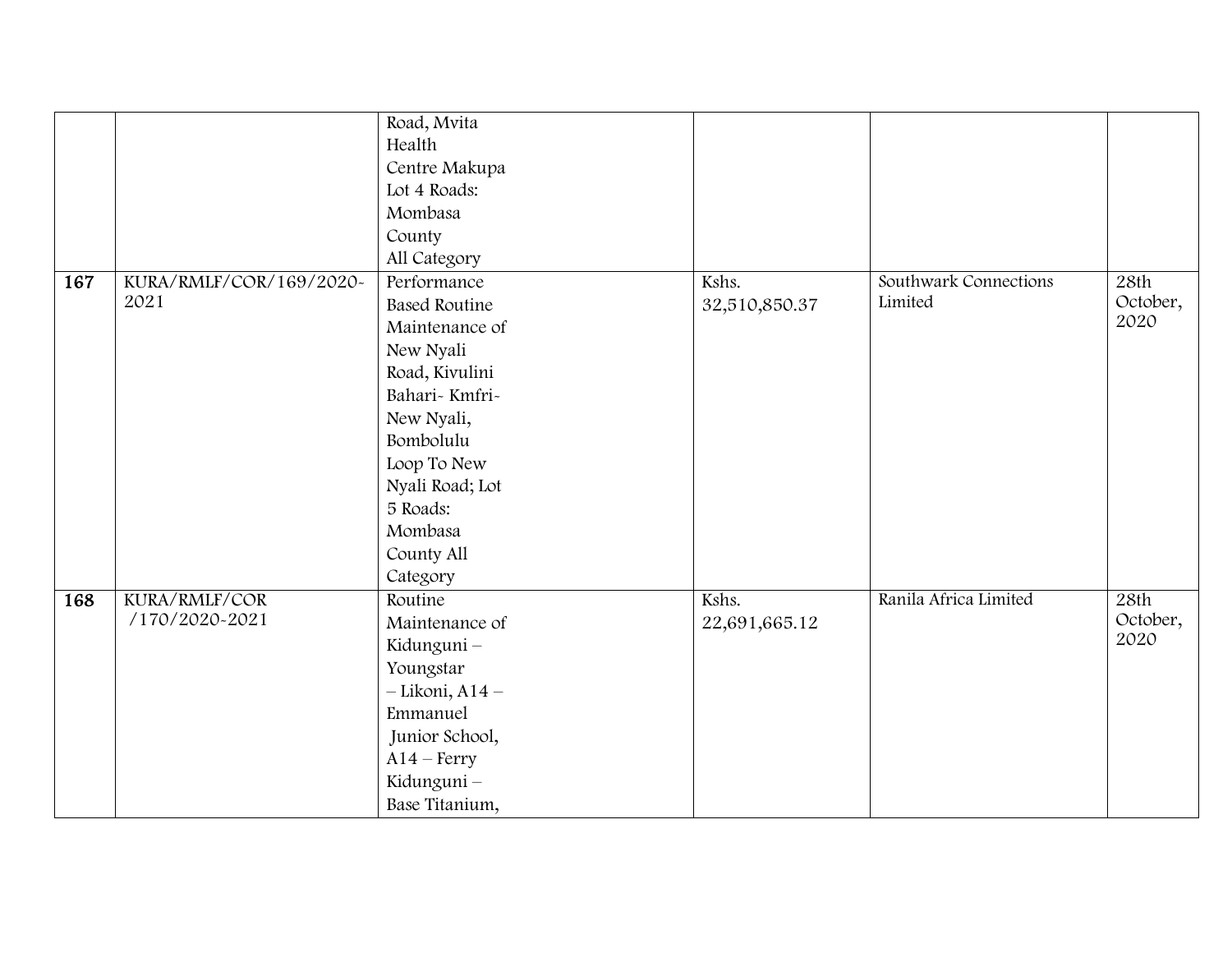|     |                         | Shelly Beach   |               |                           |          |
|-----|-------------------------|----------------|---------------|---------------------------|----------|
|     |                         | Road; Lot 6    |               |                           |          |
|     |                         | Roads:Mombas   |               |                           |          |
|     |                         | a County       |               |                           |          |
|     |                         | Youth Category |               |                           |          |
| 169 | KURA/RMLF/COR/171/2020~ | Routine        | Kshs.         | Viewlink Agency Limited   | 28th     |
|     | 2021                    | Maintenance of | 9,783,482.72  |                           | October, |
|     |                         | Bombolulu-     |               |                           | 2020     |
|     |                         | Junction Dr.   |               |                           |          |
|     |                         | Felix,         |               |                           |          |
|     |                         | Kiembeni-      |               |                           |          |
|     |                         | Kisauni,       |               |                           |          |
|     |                         | Kisauni - Dr.  |               |                           |          |
|     |                         | Felix Link     |               |                           |          |
|     |                         | Road;          |               |                           |          |
|     |                         | Lot 7 Roads:   |               |                           |          |
|     |                         | Mombasa        |               |                           |          |
|     |                         | County         |               |                           |          |
|     |                         | Plwd Category  |               |                           |          |
| 170 | KURA/RMLF/COR/172/2020~ | Routine        | Kshs.         | Tagza Engineering Company | 28th     |
|     | 2021                    | Maintenance of | 22,250,078.82 | Limited                   | October, |
|     |                         | African Marine |               |                           | 2020     |
|     |                         | - Valentine    |               |                           |          |
|     |                         | Nursery,       |               |                           |          |
|     |                         | Likoni-        |               |                           |          |
|     |                         | Memon High,    |               |                           |          |
|     |                         | Ganjoni        |               |                           |          |
|     |                         | Loop Road; Lot |               |                           |          |
|     |                         | 8 Roads:       |               |                           |          |
|     |                         | Mombasa        |               |                           |          |
|     |                         | County         |               |                           |          |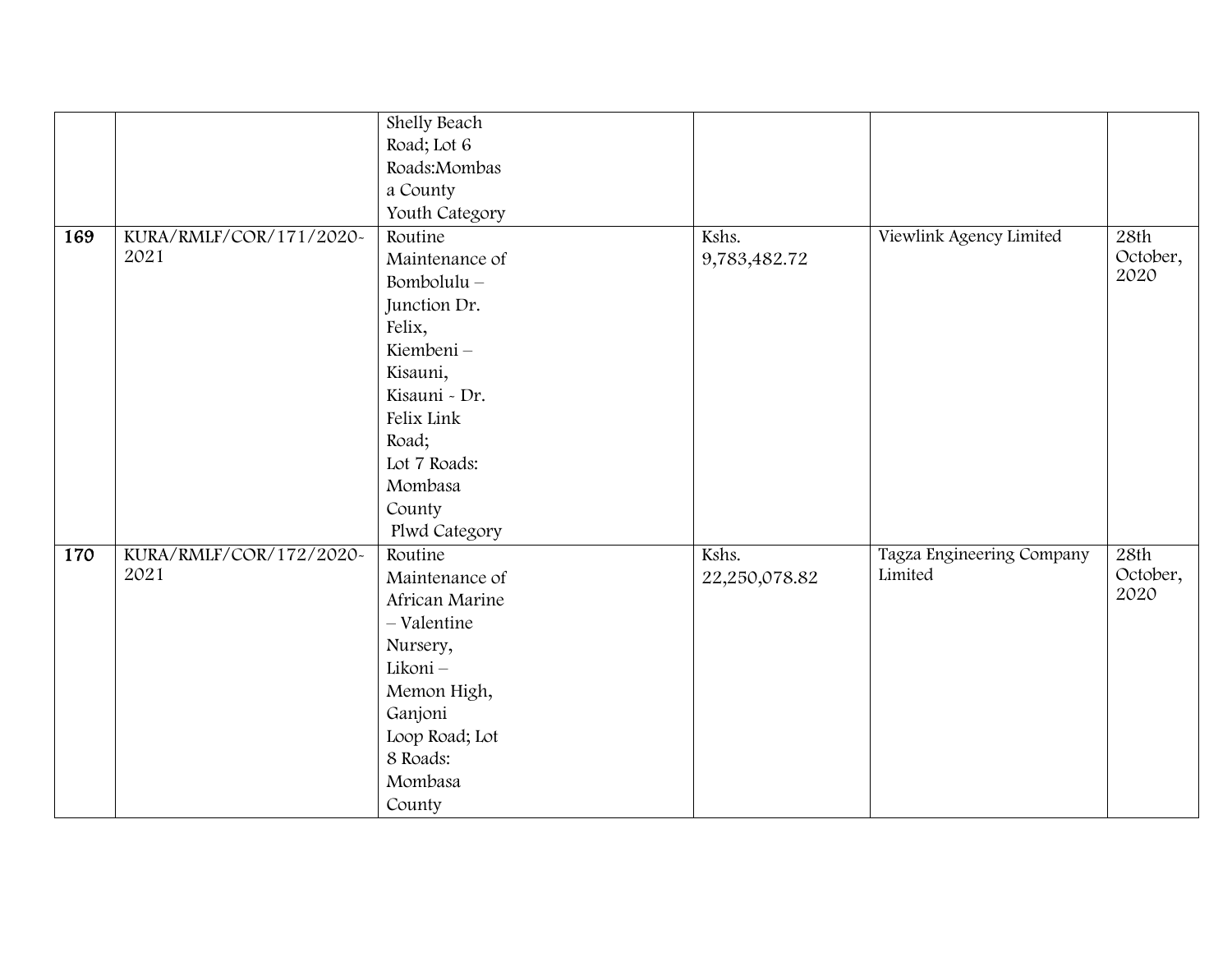|     |                         | All Category    |               |                            |          |
|-----|-------------------------|-----------------|---------------|----------------------------|----------|
|     |                         |                 |               |                            |          |
|     |                         |                 |               |                            |          |
|     |                         |                 |               |                            |          |
|     |                         |                 |               |                            |          |
| 171 | KURA/RMLF/COR/173/2020~ | Routine         | Kshs.         | Mattel Holdings Limited    | 28th     |
|     | 2021                    | Maintenance of  | 27,590,242.95 |                            | October, |
|     |                         | Zakhem-         |               |                            | 2020     |
|     |                         | Vikwatani,      |               |                            |          |
|     |                         | Bombolulu $-$   |               |                            |          |
|     |                         | Kisauni Road;   |               |                            |          |
|     |                         | Lot 9 Roads:    |               |                            |          |
|     |                         | Mombasa         |               |                            |          |
|     |                         | County          |               |                            |          |
|     |                         | All Category    |               |                            |          |
| 172 | KURA/RMLF/COR/174/2020~ | Routine         | Kshs.         | Kenman Contractors Limited | 28th     |
|     | 2021                    | Maintenance of  | 19,926,779.91 |                            | October, |
|     |                         | Patmichael      |               |                            | 2020     |
|     |                         | Nursery School  |               |                            |          |
|     |                         | - Nazarene Pri. |               |                            |          |
|     |                         | School,         |               |                            |          |
|     |                         | Magongo Road    |               |                            |          |
|     |                         |                 |               |                            |          |
|     |                         | Airport         |               |                            |          |
|     |                         | Road, Miritini  |               |                            |          |
|     |                         | Ava             |               |                            |          |
|     |                         | Lot 10 Roads:   |               |                            |          |
|     |                         | Mombasa         |               |                            |          |
|     |                         | County          |               |                            |          |
|     |                         | Women           |               |                            |          |
|     |                         |                 |               |                            |          |
|     |                         | Category.       |               |                            |          |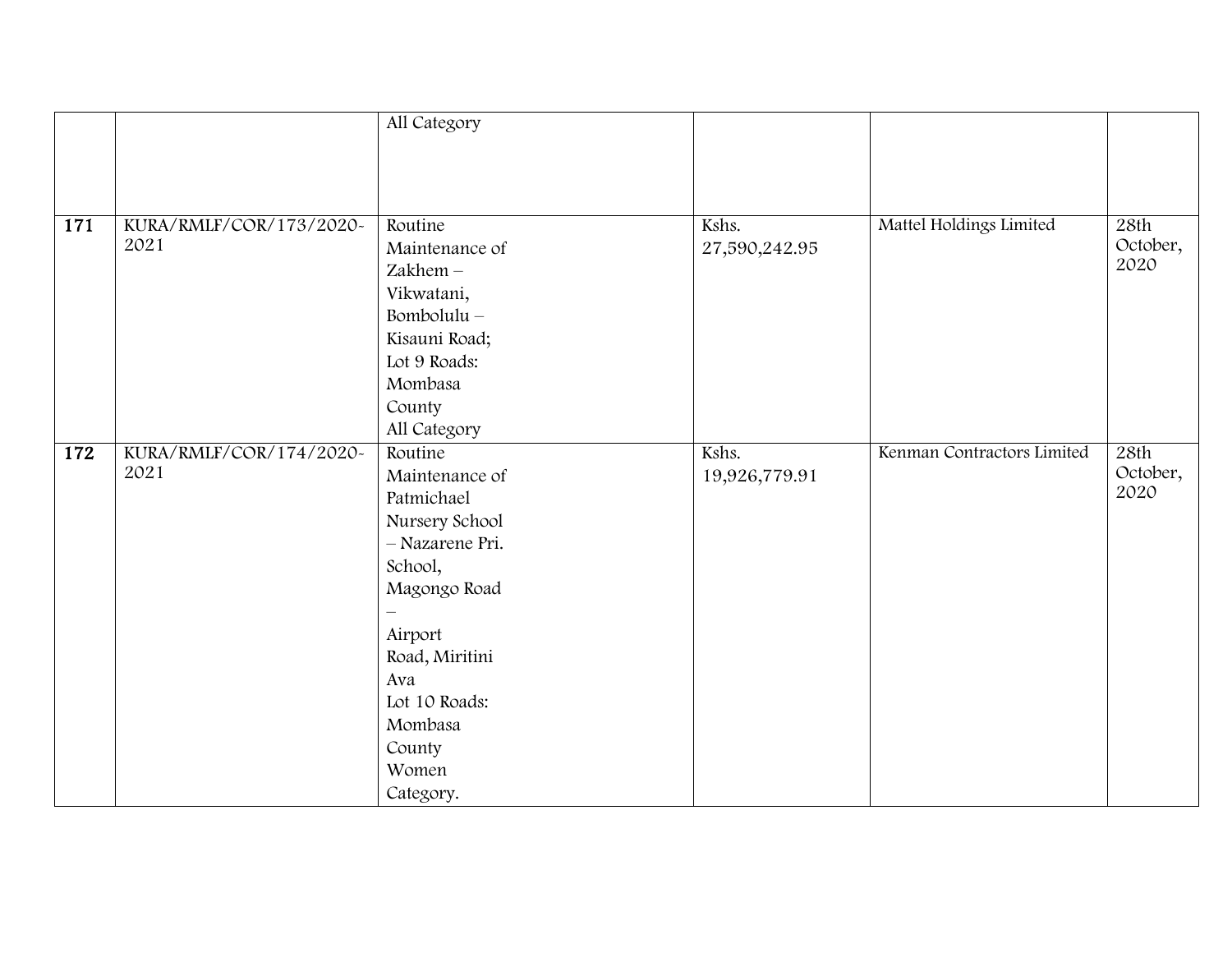| 173 | KURA/RMLF/COR/176/2020~ | Periodic       | Kshs.         | Chronicle International | 28th     |
|-----|-------------------------|----------------|---------------|-------------------------|----------|
|     | 2021                    | Maintenance of | 16,284,907.98 | Construction Company    | October, |
|     |                         | $M$ tongwe $-$ |               | Limited                 | 2020     |
|     |                         | Navy           |               |                         |          |
|     |                         | Road; Lot 12   |               |                         |          |
|     |                         | Roads:         |               |                         |          |
|     |                         | Mombasa        |               |                         |          |
|     |                         | County All     |               |                         |          |
|     |                         | Category.      |               |                         |          |
| 174 | KURA/RMLF/COR/177/2020~ | Periodic       | Kshs.         | <b>Bilal Limited</b>    | 28th     |
|     | 2021                    | Maintenance    | 17,751,676.44 |                         | October, |
|     |                         | of Dr. Felix   |               |                         | 2020     |
|     |                         | Mandi Road;    |               |                         |          |
|     |                         | Lot 13 Roads:  |               |                         |          |
|     |                         | Mombasa        |               |                         |          |
|     |                         | County Youth   |               |                         |          |
|     |                         | Category.      |               |                         |          |
| 175 | KURA/RMLF/COR/178/2020~ | Periodic       | Kshs.         | Infinite Construction & | 28th     |
|     | 2021                    | Maintenance    | 25,204,436.70 | Engineering Company     | October, |
|     |                         | of Moyne       |               | Limited                 | 2020     |
|     |                         | Beach Link     |               |                         |          |
|     |                         | Road; Lot 14   |               |                         |          |
|     |                         | Roads:         |               |                         |          |
|     |                         | Mombasa        |               |                         |          |
|     |                         | County All     |               |                         |          |
|     |                         | Category       |               |                         |          |
| 176 | KURA/RMLF/COR/179/2020~ | Routine        | Kshs.         | Ifix (K) Limited        | 28th     |
|     | 2021                    | Maintenance of | 15,659,794.68 |                         | October, |
|     |                         | Mariwenyi      |               |                         | 2020     |
|     |                         | Pre-           |               |                         |          |
|     |                         | School-Gimba   |               |                         |          |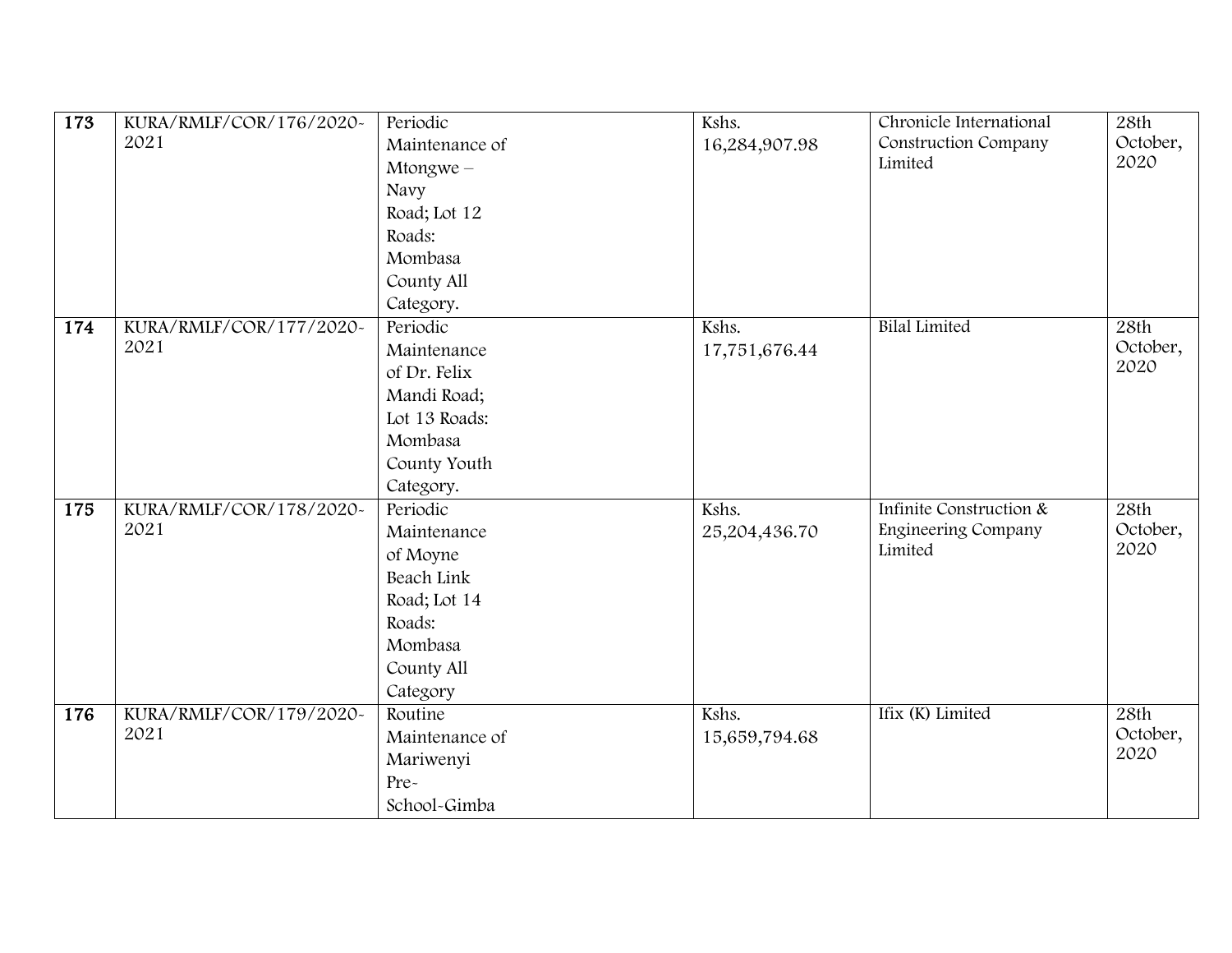|            |                         | Pre-                              |               |                      |          |
|------------|-------------------------|-----------------------------------|---------------|----------------------|----------|
|            |                         | Primary,                          |               |                      |          |
|            |                         | Shasha $-$                        |               |                      |          |
|            |                         | Shelembe $-$                      |               |                      |          |
|            |                         | Voi,                              |               |                      |          |
|            |                         | Mkwachunyi-                       |               |                      |          |
|            |                         | Tausa-A8, A8-                     |               |                      |          |
|            |                         | Voi                               |               |                      |          |
|            |                         | $Town -$                          |               |                      |          |
|            |                         | Birikani                          |               |                      |          |
|            |                         | Pre-School                        |               |                      |          |
|            |                         | Road; Lot 15                      |               |                      |          |
|            |                         | Roads: Taita-                     |               |                      |          |
|            |                         | Taveta County                     |               |                      |          |
|            |                         | All Category.                     |               |                      |          |
| 177        | KURA/RMLF/COR/180/2020~ | Periodic                          | Kshs.         | Mwovas Contractors   | 28th     |
|            | 2021                    | Maintenance                       | 14,195,653.92 | Company Limited      | October, |
|            |                         | Of Gimba Pre-                     |               |                      | 2020     |
|            |                         | Primary - Voi                     |               |                      |          |
|            |                         | Town Road;                        |               |                      |          |
|            |                         | Lot 16 Roads:                     |               |                      |          |
|            |                         | Taita-Taveta                      |               |                      |          |
|            |                         | County Youth                      |               |                      |          |
|            |                         | Category.                         |               |                      |          |
| 178        | KURA/RMLF/COR/181       | Periodic Maintenance Of A8 ~      | Kshs.         | Techbug Limited      | 28th     |
|            | /2020-2021              | Mkwachunyi - Ikanga Adult Centre  | 13,690,716.00 |                      | October, |
|            |                         | Road; Lot 17                      |               |                      | 2020     |
|            |                         | Roads: Taita-                     |               |                      |          |
|            |                         | Taveta County                     |               |                      |          |
|            |                         | All Category                      |               |                      |          |
| <b>179</b> | KURA/RMLF/COR/182/2020~ | Routine Maintenance Of Kakuyuni - | Kshs.         | Hial Company Limited | 28th     |
|            | 2021                    |                                   |               |                      | October, |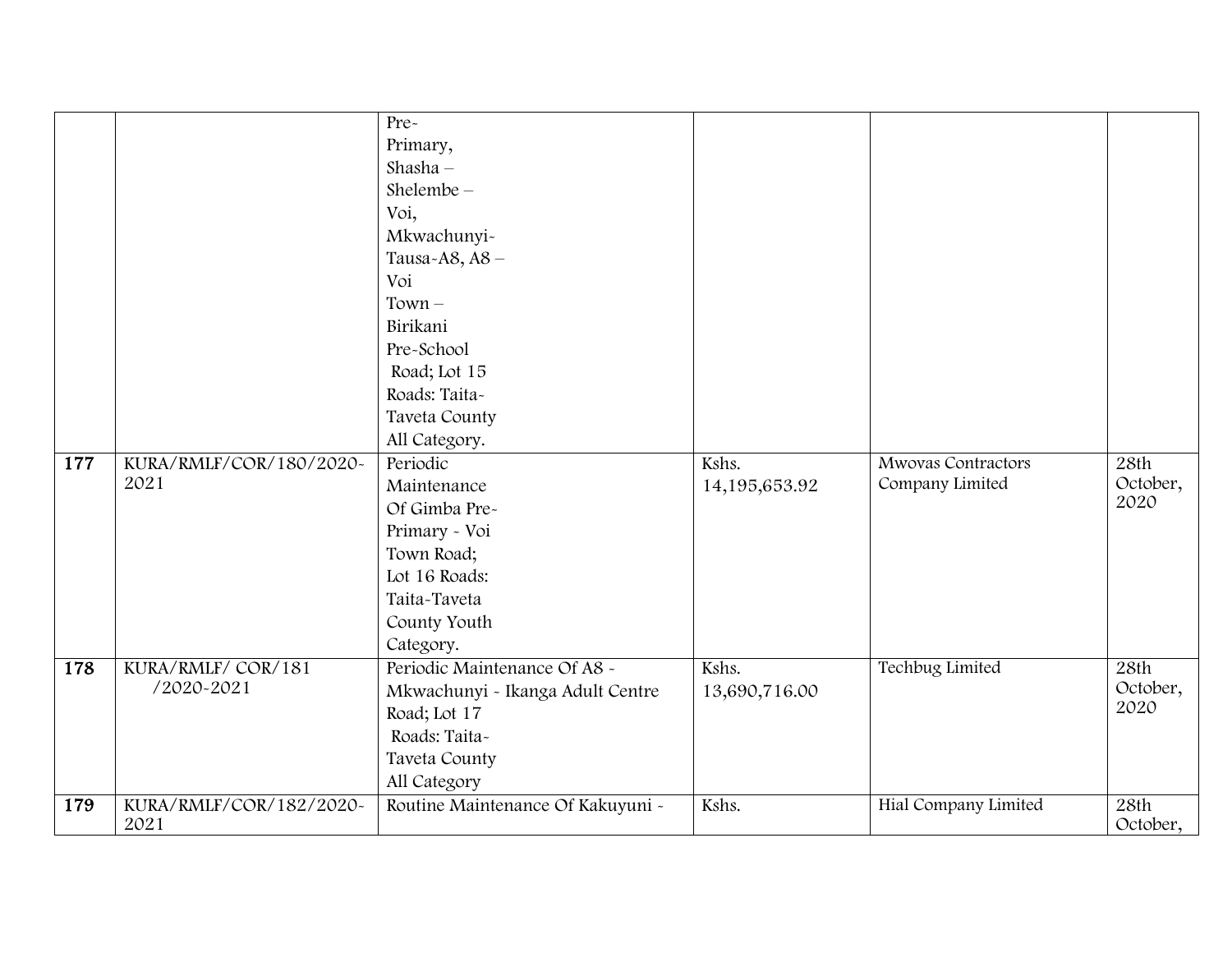|     |                         | Gede - Watamu, Kakuyuni - Gede -                             | 23,601,976.30      |                                    | 2020             |
|-----|-------------------------|--------------------------------------------------------------|--------------------|------------------------------------|------------------|
|     |                         | Watamu                                                       |                    |                                    |                  |
|     |                         | Road; Lot 18 Roads: Kilifi County                            |                    |                                    |                  |
|     |                         | Youth Category                                               |                    |                                    |                  |
| 180 | KURA/RMLF/COR/183/2020~ | Periodic Maintenance of Casuarina                            | Kshs.              | High Star International            | 28th             |
|     | 2021                    | Road; Lot 19 Roads: Kilifi County                            | 29,162,366.22      | Limited                            | October,         |
|     |                         | All Category                                                 |                    |                                    | 2020             |
|     |                         |                                                              |                    |                                    |                  |
| 181 | KURA/RMLF/COR/184/2020~ | Periodic Maintenance of Msabaha ~                            | Kshs.              | A& J Investments Company           | 28th             |
|     | 2021                    |                                                              |                    | Limited                            | October,         |
|     |                         | Serengeti Road; Lot 20 Roads: Kilifi<br>County All Category. | 25,823,280.00      |                                    | 2020             |
|     |                         |                                                              |                    |                                    |                  |
|     |                         |                                                              |                    |                                    |                  |
| 182 | KURA/RMLF/COR/185/2020~ | Routine Maintenance Of Kilifi Dist                           | Kshs.              | Percom Enterprises Limited         | 28th             |
|     | 2021                    | Hosp - B8, Kemri Kilifi - Tezo Road;                         | 19,234,701.30      |                                    | October,         |
|     |                         | Lot $21$                                                     |                    |                                    | 2020             |
|     |                         | Roads: Kilifi County Women Category                          |                    |                                    |                  |
| 183 | KURA/RMLF/COR/186/      | Periodic Maintenance of St. Francis                          | Kshs.              |                                    | 28th             |
|     | 2020-2021               |                                                              |                    | Mabrouk Trading Company<br>Limited | October,         |
|     |                         | Nursery- Good Samaritan Academy                              | 17,633,134.68      |                                    | 2020             |
|     |                         | Road;                                                        |                    |                                    |                  |
|     |                         | Lot 22 Roads: Kilifi County All                              |                    |                                    |                  |
|     |                         | Category                                                     |                    |                                    |                  |
| 184 | KURA/RMLF/COR/187/2020~ | Routine Maintenance of Kwale -                               | Kshs. 9,877,798.60 | Fairoz Construction Limited        | 28th             |
|     | 2021                    | Mwaluganje Gate, Kwale – Golini,                             |                    |                                    | October,<br>2020 |
|     |                         | Golini                                                       |                    |                                    |                  |
|     |                         | Wireless - Kwale Road; Lot 23 Roads:                         |                    |                                    |                  |
|     |                         | Kwale County Plwd Category                                   |                    |                                    |                  |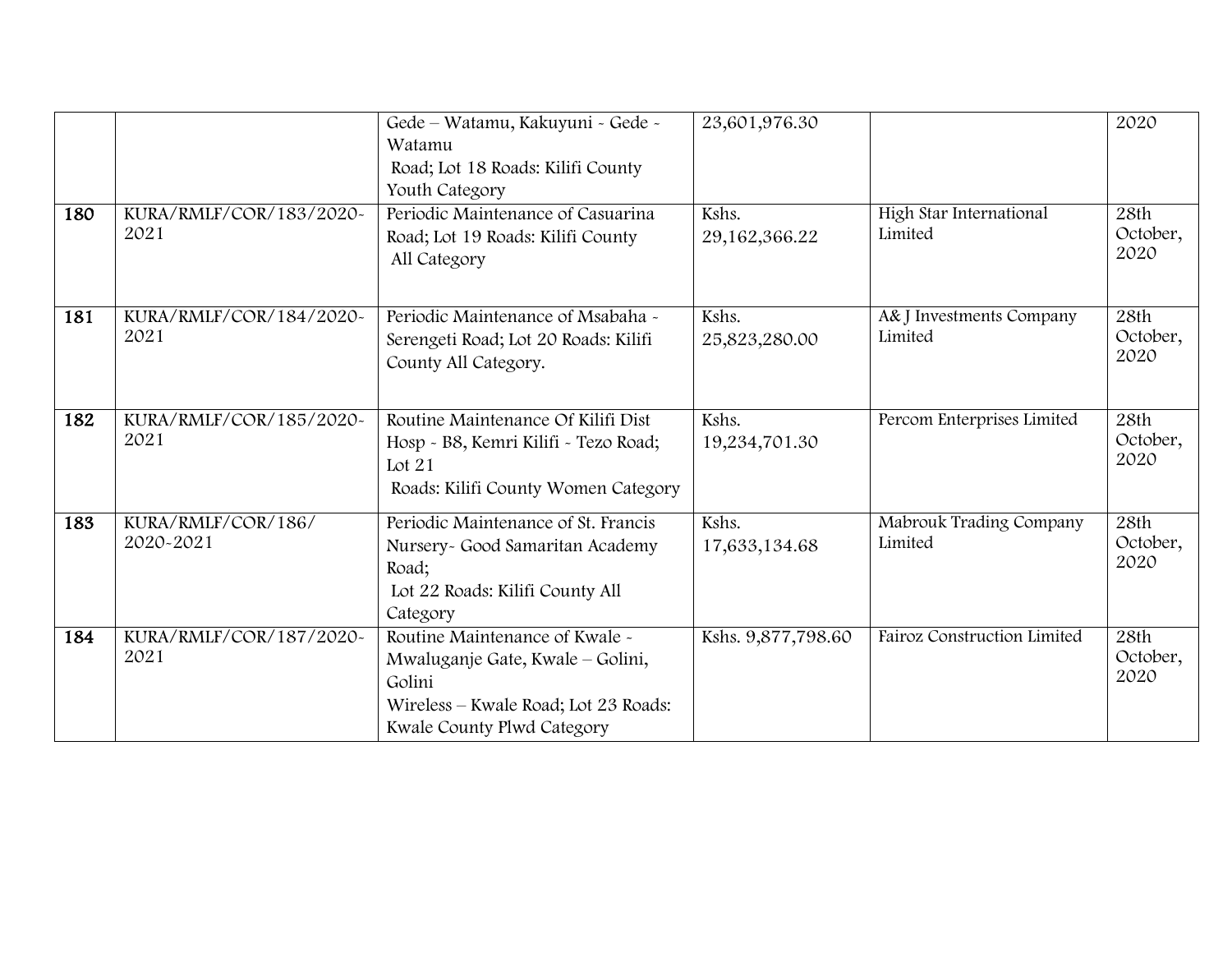| 185 | KURA/RMLF/COR/188/2020~<br>2021 | Periodic Maintenance of Golini<br>Wireless - Lunguma Cliff Road; Lot 24<br>Roads: Kwale County All Category.                                                                                 | Kshs.<br>12,265,426.10 | Ready Go Limited                                    | 28th<br>October,<br>2020             |
|-----|---------------------------------|----------------------------------------------------------------------------------------------------------------------------------------------------------------------------------------------|------------------------|-----------------------------------------------------|--------------------------------------|
| 186 | KURA/RMLF/COR/189/2020~<br>2021 | Routine Maintenance of Mkunumbi-<br>Kaloleni, Bomani-Telelani Ecd, Lake-<br>Amu - Kiongwe-Mkunumbi, Ndeu Ecd<br>- Mokowe - Hindi Magogoni Road; Lot<br>25<br>Roads: Lamu County All Category | Kshs.<br>23,987,673.09 | DNK Civil Engineers &<br>Construction Works Limited | 28th<br>October,<br>2020             |
| 187 | KURA/RMLF/COR/190/2020~<br>2021 | Periodic Maintenance of Mpeketoni-<br>Mkunumbi Road; Lot 26 Roads: Lamu<br>County All Category                                                                                               | Kshs.<br>28,429,354.20 | Ramz Investment Group<br>Limited                    | 28th<br>October,<br>2020             |
| 188 | KURA/RMLF/COR/191/2020~<br>2021 | Routine Maintenance of Mwatate ~<br>Roma Pre-School, A6 - Roma Sch,<br>Kipusi Pre - School - Mwatate Road;<br>Lot 27 Roads: Taita-Taveta County<br>Plwd Category.                            | Kshs. 7,997,618.70     | Evergreen Innovations<br>Limited                    | 28th<br>October,<br>2020             |
| 189 | KURA/RMLF/COR/192/2020~<br>2021 | Periodic<br>Maintenance of Mruru - Mwatate<br>Road; Lot 28 Roads: Taita-Taveta<br>County All Category.                                                                                       | Kshs.<br>10,774,071.60 | Triple H Investments Limited                        | 28th<br>October,<br>2020             |
| 190 | KURA/RMLF/UE/196/2020~<br>2021  | Performance-Based Maintenance of<br>Meru Cbd Roads & Gitwiki-Kinoru-<br>Menanay (B6) Lot 2 Roads                                                                                             | Kshs.<br>4,621,833.60  | Tumalink Holdings Limited                           | 28 <sup>th</sup><br>October,<br>2020 |
| 191 | KURA/RMLF/UE/197/2020~<br>2021  | Routine Maintenance of Ucb2-Meru<br>Kithaku Janction A9 (Kenya – Re) &                                                                                                                       | Kshs 4,592,467.20      | Mutell East Africa Ltd                              | 28 <sup>th</sup><br>October,<br>2020 |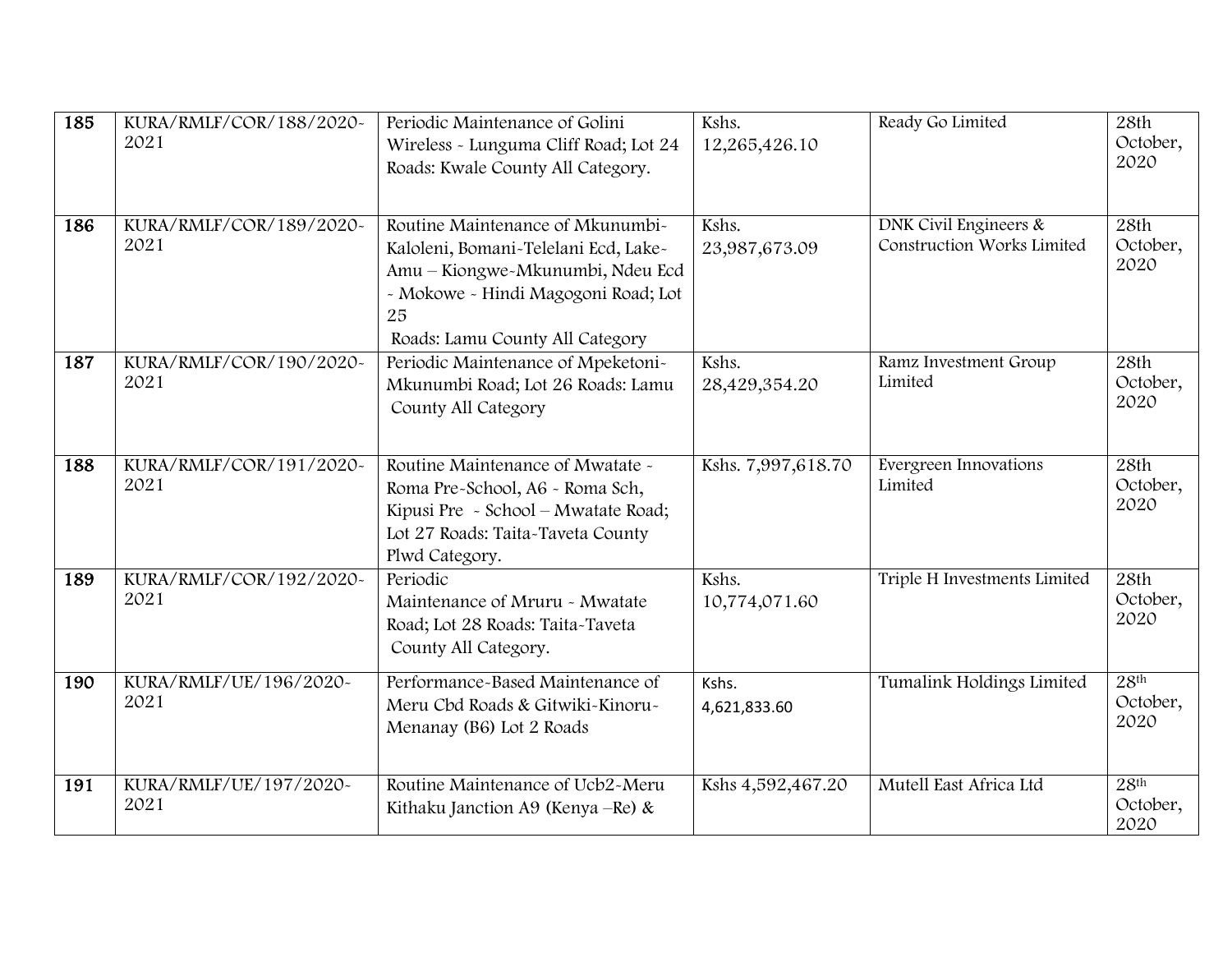|     |                                | Ucb3-Meru Junction A9 (Kenya Re-<br>B66-Kemu) & Ucb5-Meru Junction A9                                                                                                                  |                       |                            |                                      |
|-----|--------------------------------|----------------------------------------------------------------------------------------------------------------------------------------------------------------------------------------|-----------------------|----------------------------|--------------------------------------|
| 192 | KURA/RMLF/UE/198/2020~<br>2021 | (Three Steers Kenyare Lot 3<br>Routine Maintenance of Kigaa-<br>Junction B65 (Nthangaiya) - Lot 4                                                                                      | Kshs. 5,590,902.00    | Kikis Investments Limited  | 28 <sup>th</sup><br>October,<br>2020 |
| 193 | KURA/RMLF/UE/199/2020~<br>2021 | Routine Maintenance of Ucb1 Old B6<br>Renyenjes & Ucb3 Rukuriri Primary~<br>Kyeni Girls-Kinthithe-Lot 5                                                                                | Kshs. 5,501,412.00    | Dadam Investments Limited. | 28 <sup>th</sup><br>October,<br>2020 |
| 194 | KURA/RMLF/UE/200/2020~<br>2021 | Periodic Maintenance of Runyenjes<br>Town Roads - Lot 6                                                                                                                                | Kshs 9,733,297.20     | Chui Multi Services Ltd    | 28 <sup>th</sup><br>October,<br>2020 |
| 195 | KURA/RMLF/UE/202/2020~<br>2021 | Periodic Maintenance of Annex Loop<br>Roads & Maua Cbd - Lot 8                                                                                                                         | Kshs. 9,183,726.00    | Titikas Limited            | 28 <sup>th</sup><br>October,<br>2020 |
| 196 | KURA/RMLF/UE/203/2020~<br>2021 | Routine Maintenance of Kiiji-Athi -<br>Lot 9 Roads Maua Municipality                                                                                                                   | Kshs.<br>4,539,822.00 | Mketu Limited              | 28 <sup>th</sup><br>October,<br>2020 |
| 197 | KURA/RMLF/UE/204/2020~<br>2021 | Routine Maintenance of Ucb1-Chuka<br>Forest-Kiangondu-Junction A9(Chuka)<br>& Ucb2-Chuka Kimbumbu-Baruo-<br>Ndagani & Ucb3-Chuka Junction A9<br>Ndagani-Kanwa & Ucb4-Chuka - Lot<br>10 | Kshs.<br>8,022,408.00 | Jewel Touch Investment     | 28 <sup>th</sup><br>October,<br>2020 |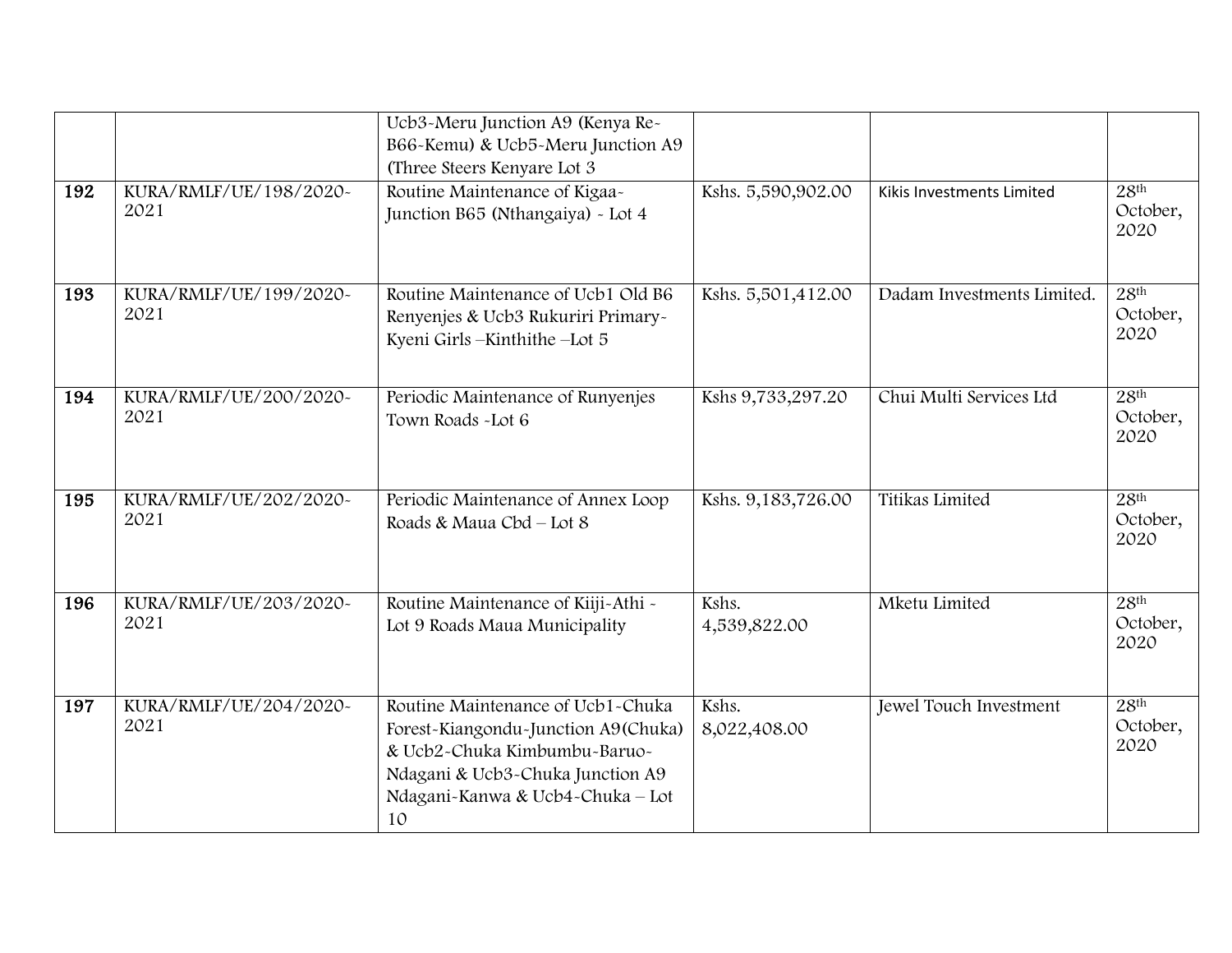| 198 | KURA/RMLF/UE/205/2020~<br>2021 | Performance Based Maintenance of<br>Chuka Town Rds- Ucb5/6-Chuka<br>Chuka Town Roads (Annex Phase) Lot<br>11                                                                               | Kshs.<br>8,231,940.00     | Dachri Limited                          | 28 <sup>th</sup><br>October,<br>2020 |
|-----|--------------------------------|--------------------------------------------------------------------------------------------------------------------------------------------------------------------------------------------|---------------------------|-----------------------------------------|--------------------------------------|
| 199 | KURA/RMLF/UE/206/2020~<br>2021 | Periodic Maintenance of B6 Junction<br>At Natioanal Oil-Baituru - Lot 12                                                                                                                   | Kshs.<br>17, 145, 922. 39 | Africa<br>Facade<br>Ventures<br>Limited | 28 <sup>th</sup><br>October,<br>2020 |
| 200 | KURA/RMLF/UE/207/2020~<br>2021 | Periodic Maintenance of Ucb11 Kplc -<br>Maeket (Bondeni - Uchumi Loop) - Lot<br>13                                                                                                         | Kshs.<br>17,540,974.80    | Kirimara General Agencies<br>Limited    | 28 <sup>th</sup><br>October,<br>2020 |
| 201 | KURA/RMLF/UE/208/2020~<br>2021 | Performance Based Maintenance of<br>Embu Town Roads - Lot 14                                                                                                                               | Kshs.<br>10,647,714.00    | Morikin Ventures Limited                | 28 <sup>th</sup><br>October,<br>2020 |
| 202 | KURA/RMLF/UE/209/2020~<br>2021 | Routine Maintenance of Lot 15 Roads<br>Embu County                                                                                                                                         | Kshs<br>8,362,720.80      | Eastline Solutions Ltd                  | 28 <sup>th</sup><br>October,<br>2020 |
| 203 | KURA/RMLF/UE/210/2020~<br>2021 | Routine Maintenance of Livestock<br>Market-Slaughter-Odha Graveyard<br>Ucb3~Isiolo Livestock Market~<br>Slaughter-Odha Graveyard & Ucb10-<br>Isiolo Lmd-Junction A2(Gk Prison) -<br>Lot 16 | Kshs 5,558,640.00         | Diamond Nature Limited                  | 28 <sup>th</sup><br>October,<br>2020 |
| 204 | KURA/RMLF/UE/211/2020~<br>2021 | Routine Maintenance of Trojan - Isiolo<br>Fresh Produce Market - Lot 17                                                                                                                    | Kshs.<br>6,079,050.00     | Evergreen Innovations Ltd               | 28 <sup>th</sup><br>October,<br>2020 |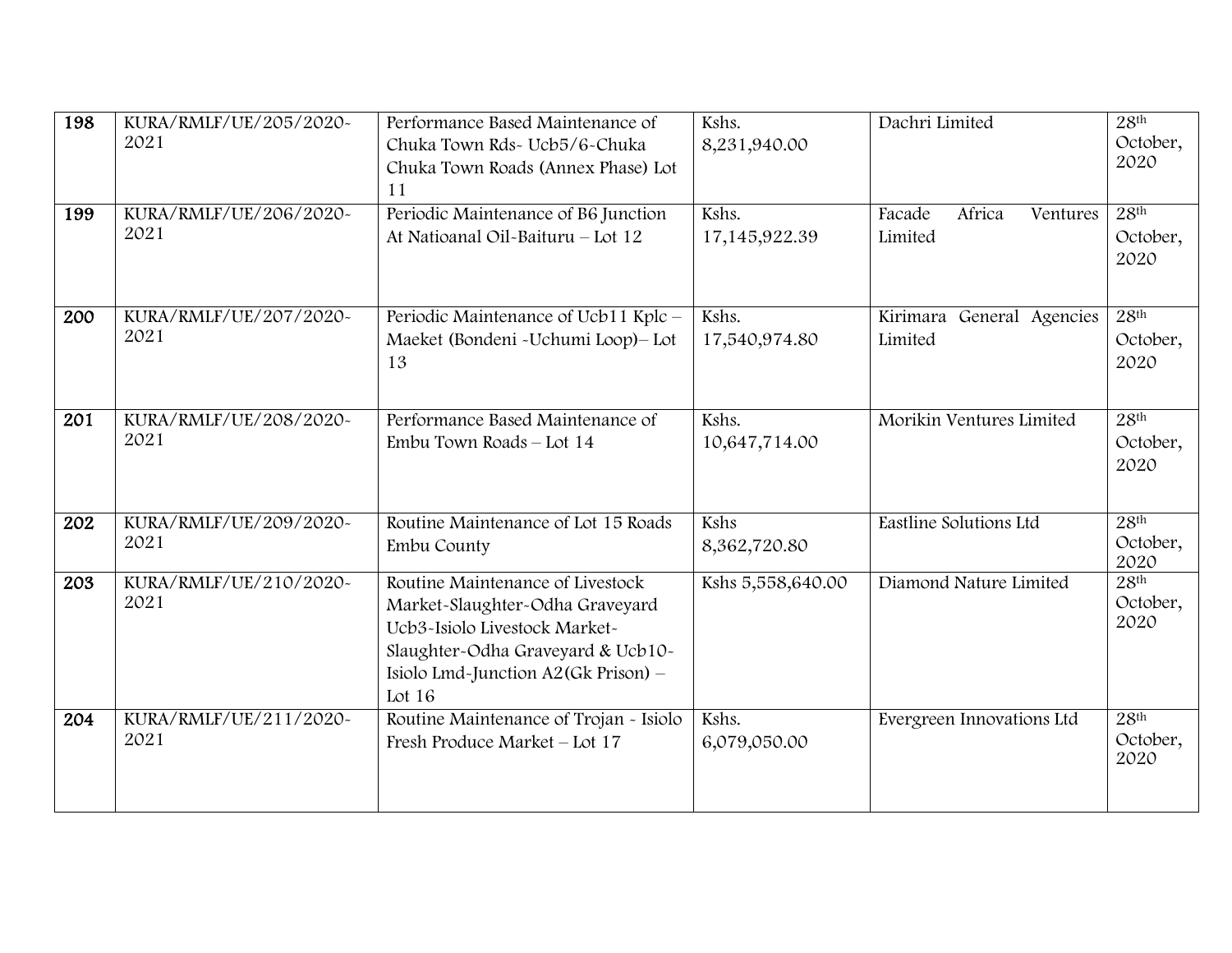| 205 | KURA/RMLF/UE/212/2020~<br>2021 | Periodic Maintenance of Hospital<br>Junction - A2 Junction - Lot 18 (Isiolo<br>Town                                                          | Kshs 15,166,528.99                                                                                                    | Guadalupe<br>Contractors<br>Limited                                                                               | 28 <sup>th</sup><br>October,<br>2020 |
|-----|--------------------------------|----------------------------------------------------------------------------------------------------------------------------------------------|-----------------------------------------------------------------------------------------------------------------------|-------------------------------------------------------------------------------------------------------------------|--------------------------------------|
| 206 | KURA/RMLF/UE/213/2020~<br>2021 | Routine Maintenance of Ucb3<br>Marsabit Junction A2-Mata Arba - Lot<br>19                                                                    | Kshs. 5,585,133.60                                                                                                    | Marsabit Autozone Limited                                                                                         | 28 <sup>th</sup><br>October,<br>2020 |
| 207 | KURA/RMLF/UE/214/2020~<br>2021 | Routine Maintenance of Junction A2-<br>Moi Girls-Kcb - Lot 20                                                                                | Kshs 5,780,940.00                                                                                                     | Nomads<br>Construction<br>Limited                                                                                 | 28 <sup>th</sup><br>October,<br>2020 |
| 208 | KURA/RMLF/UE/215/2020~<br>2021 | Periodic Maintenance of A2-Goa<br>Church-Bypasss Road-Lot 21                                                                                 | Kshs.<br>10,720,441.90                                                                                                | Sedas Trotters Investment<br>Company Limited                                                                      | 28 <sup>th</sup><br>October,<br>2020 |
| 209 | QUOT/KURA/HQ/095/2020-<br>2021 | Procurement of Air Tickets for KURA<br>Staff Members and Ministry Staff for<br>Preparation of the<br>2021/22/2023/24/ Medium Term<br>Budget. | Dr. Eng. Timothy<br>Nyomboi<br>Reuben Mayienda<br>Kelvin Mutemi<br>Dennis Maingi<br>Festus Ivou Mwanza<br>Jared Owuor | Attic Tours Travel<br>Kshs. 23.550.00<br>Kshs. 26,140.00<br>Kshs. 25,250.00<br>Kshs. 27,730.00<br>Kshs. 27,600.00 | 7 <sup>th</sup><br>October,<br>2020  |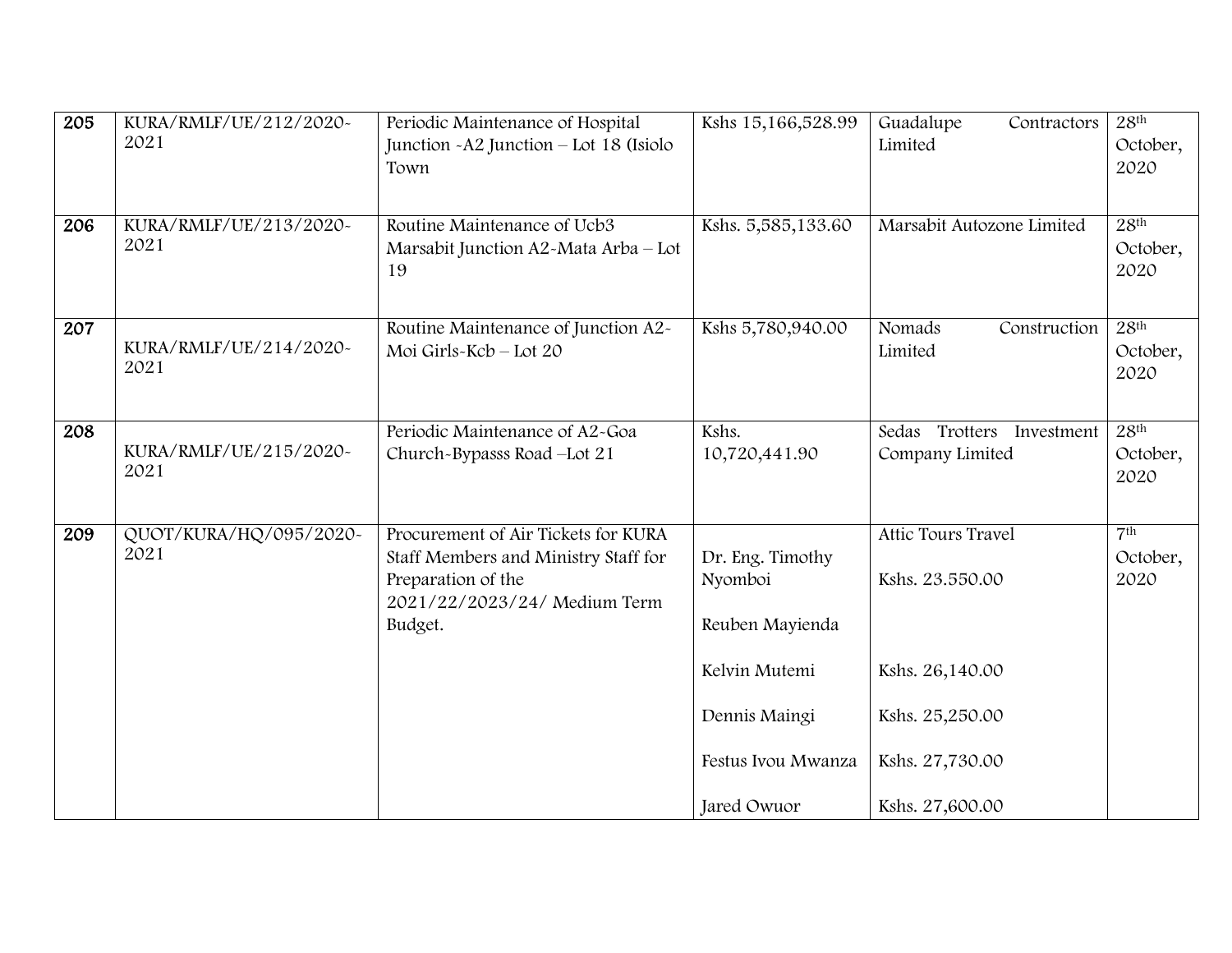|                  |                                |                                                 | Purity Mukami    | Kshs. 29,500.00                       |                                      |
|------------------|--------------------------------|-------------------------------------------------|------------------|---------------------------------------|--------------------------------------|
|                  |                                |                                                 | Joseph Muoka     | Kshs. 26,290.00                       |                                      |
|                  |                                |                                                 | Philip Wachira   | Kshs. 26,930.00                       |                                      |
|                  |                                |                                                 |                  | Kshs. 26,570.00                       |                                      |
| $\overline{210}$ | QUOT/KURA/HQ/080/2020-<br>2021 | Repairs of Toyota Hiace KCP 497K                | Kshs. 46,116.00  | Toyota (K) Limited                    | 12 <sup>th</sup><br>October,<br>2020 |
| $\overline{211}$ | QUOT/KURA/HQ/081/2020~<br>2021 | Repairs of Prado KBU 846T                       | Kshs. 82,059.00  | Toyota Kenya Limited                  | 12 <sup>th</sup><br>October,<br>2020 |
| 212              | QUOT/KURA/HQ/082/2020~<br>2021 | Disc Brake Pad Kits of Toyota Prado<br>KCT 422Y | Kshs. 32,070.00  | Toyota (K) Ltd                        | 12 <sup>th</sup><br>October,<br>2020 |
| $\overline{213}$ | QUOT/KURA/HQ/083/2020~<br>2021 | Procurement of Office Stationery                | Kshs. 623,000.00 | Trackida General Suppliers<br>Limited | 14 <sup>th</sup><br>October,<br>2020 |
|                  |                                |                                                 | Kshs. 192,900.00 | Jawabu Equipment Agency               |                                      |
|                  |                                |                                                 | Kshs. 700,000.00 | Jophry Enterprises Limited            |                                      |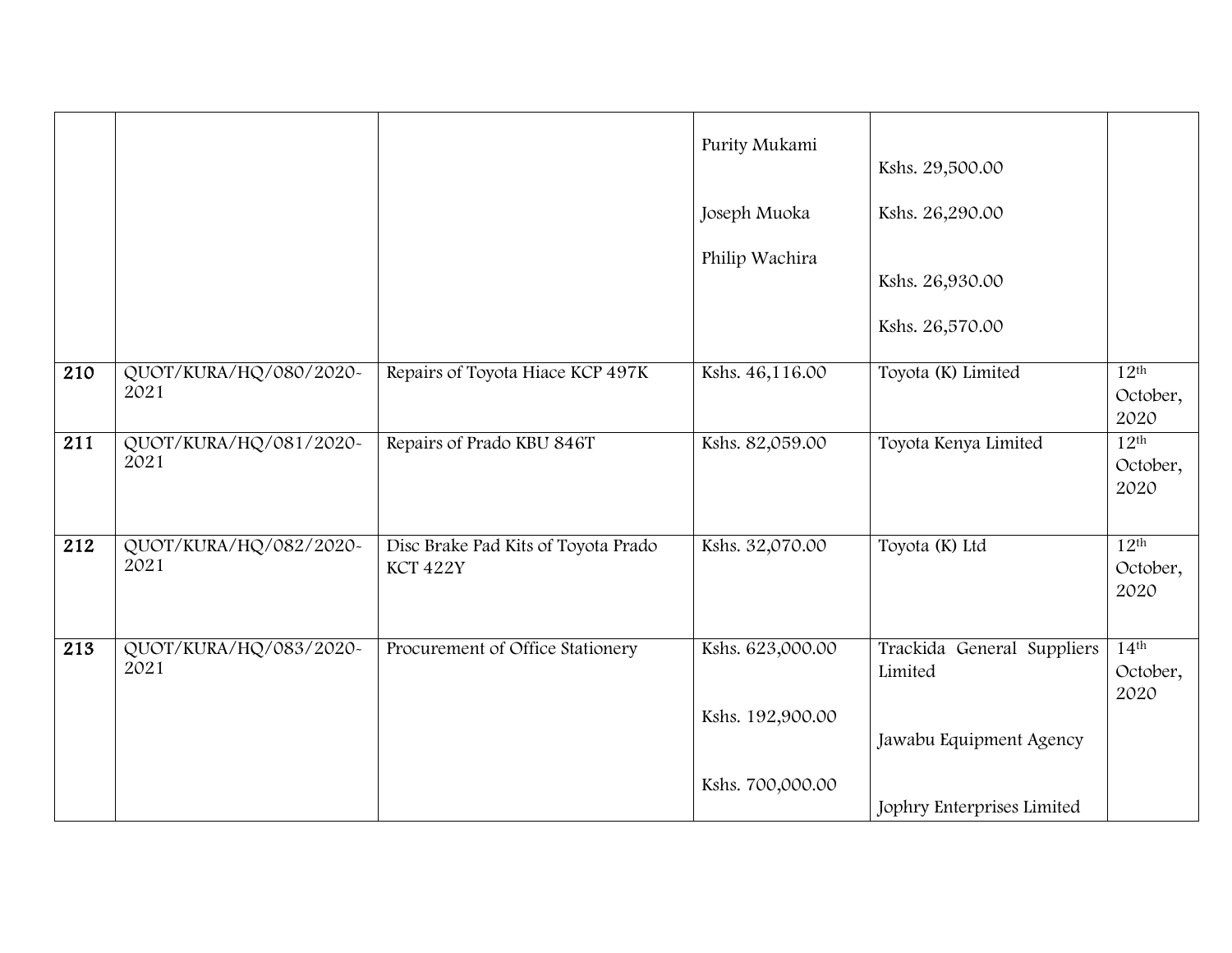| $\overline{214}$ | QUOT/KURA/HQ/088/2020-<br>2021 | Payment of Newspaper                                                                                      | Kshs. 51,960.00        | Onditi<br>Mr.<br>Nyamwese<br>Enterpirses                | 19 <sup>th</sup><br>October,<br>2020 |
|------------------|--------------------------------|-----------------------------------------------------------------------------------------------------------|------------------------|---------------------------------------------------------|--------------------------------------|
| 215              | QUOT/KURA/HQ/089/2020~<br>2021 | Procurement of Major Service of<br>Toyota Corolla KBL 875G                                                | Kshs. 40,300.00        | Toyota (K) Limited                                      | 16 <sup>th</sup><br>October,<br>2020 |
| $\overline{216}$ | QUOT/KURA/HQ/090/2020~<br>2021 | Replacement of Brake Pads for Toyota<br><b>KBN 215E</b>                                                   | Kshs.43,798.00         | Toyota (K) Ltd                                          | 16 <sup>th</sup><br>October,<br>2020 |
| 217              | QUOT/KURA/HQ/091/2020~<br>2021 | Repair of Land Cruiser KBU 378T                                                                           | Kshs. 40,012.00        | Toyota (K) Ltd                                          | 19 <sup>th</sup><br>October,<br>2020 |
| $\overline{218}$ | QUOT/KURA/HQ/096/2020-<br>2021 | Advertisement of Routine & Periodic<br>Maintenance Works for 2020-2021<br>Financial year for RMLF Funding | Kshs. 110,000.00       | Ministry of Information and<br>Communication Technology | 29 <sup>th</sup><br>October,<br>2020 |
| 219              | QUOT/KURA/HQ/088/2020~<br>2021 | Purchase of 2 No. New Motor Vehicles<br>Using the Supplies Branch Contract<br>2020-2021                   | Kshs.<br>13,391,069.28 | Africa<br>M/S<br>East<br>Isuzu<br>Limited               | 23rd<br>October,<br>2020             |